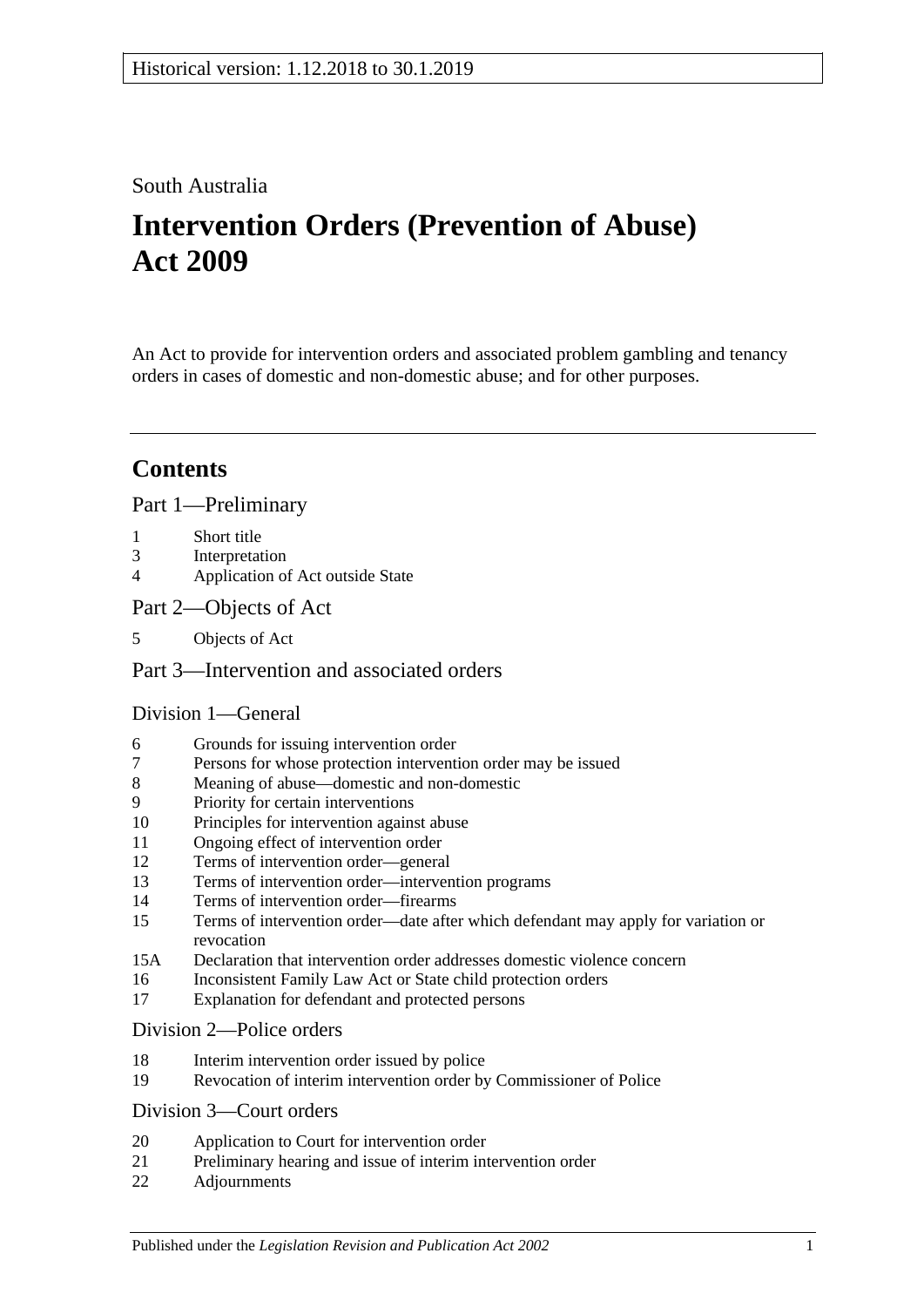- 23 [Determination of application for intervention order](#page-19-0)
- 24 [Problem gambling order](#page-20-0)
- 25 [Tenancy order](#page-21-0)

#### [Division 4—Variation or revocation of orders](#page-23-0)

- 26 [Intervention orders](#page-23-1)
- 27 [Problem gambling orders](#page-24-0)

#### [Division 5—Evidentiary matters](#page-25-0)

- 28 [Burden of proof](#page-25-1)
- 29 [Special arrangements for evidence and cross-examination](#page-25-2)

## [Part 3A—National recognition of domestic violence orders](#page-26-0)

#### Division [1—Preliminary](#page-26-1)

- 29A [Interpretation](#page-26-2)
- 29B [Registered foreign orders](#page-27-0)
- 29C [Domestic violence concern](#page-28-0)

#### Division [2—National recognition of DVOs](#page-28-1)

#### Subdivision [1—General principles](#page-28-2)

- 29D [Recognition of DVOs](#page-28-3)
- 29E [Variations to DVOs](#page-28-4)
- 29F [Revocation of recognised DVO](#page-29-0)
- 29G [Recognised DVO prevails over earlier comparable DVOs](#page-29-1)
- 29H [Making of new orders](#page-30-0)

#### Subdivision [2—Enforcement of recognised DVOs](#page-30-1)

- 29I [Recognised DVOs and variations are enforceable against defendant](#page-30-2)
- 29J [Properly notified—meaning](#page-30-3)
- 29K [Contravention of enforceable recognised DVO](#page-31-0)

#### Subdivision [3—Enforcement of non-local DVOs](#page-31-1)

- 29L [Non-local DVO to be treated as local DVO](#page-31-2)
- 29M [Licences, permits and other authorisations](#page-31-3)<br>29N Recognition of disqualification to hold fire
- [Recognition of disqualification to hold firearms licence](#page-32-0)
- 29O [Orders for costs](#page-32-1)

#### Division [3—Variation and revocation of recognised non-local DVOs](#page-32-2)

- 29P [Power of Court to vary or revoke recognised non-local DVOs](#page-32-3)
- 29Q [Application for variation or revocation of recognised non-local DVO](#page-33-0)
- 29R [Decision about hearing of application](#page-33-1)

#### Division [4—Exchange of information](#page-34-0)

- 29S [Issuing authorities may obtain DVO information](#page-34-1)
- 29T [Issuing authorities must provide DVO information](#page-34-2)
- 29U [Law enforcement agencies may obtain DVO information](#page-34-3)
- 29V [Information to be provided to law enforcement agencies](#page-34-4)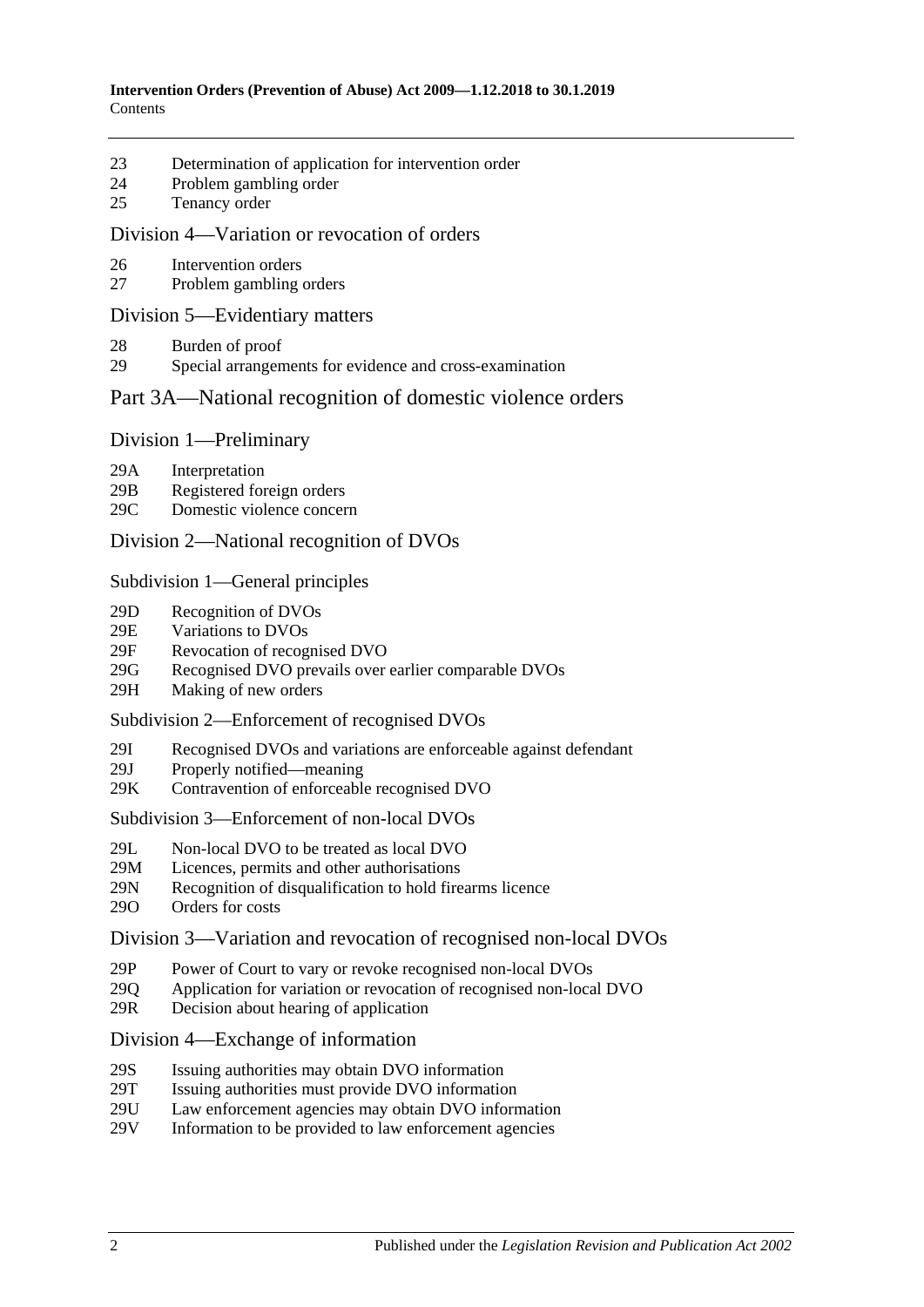Division [5—Miscellaneous](#page-35-0)

#### 29W [Certificate evidence—notification](#page-35-1)

#### Division [6—Transitional provisions](#page-35-2)

#### Subdivision [1—Preliminary](#page-35-3)

#### 29X [Interpretation](#page-35-4)

29Y [Enforcement of DVOs under other provisions](#page-35-5)

#### Subdivision [2—DVOs to which scheme applies](#page-36-0)

- 29Z [DVOs made in this jurisdiction](#page-36-1)
- 29ZA [DVOs made in other jurisdictions](#page-36-2)

#### Subdivision [3—Extension of scheme to older DVOs](#page-36-3)

- 29ZB [DVOs declared to be recognised DVOs](#page-36-4)
- 29ZC [DVOs declared to be recognised in other jurisdictions before commencement date](#page-37-0)

#### Subdivision [4—Power to declare DVO to be recognised](#page-37-1)

- 29ZD [Power to declare DVO to be recognised](#page-37-2)
- 29ZE [Application for order](#page-37-3)
- 29ZF [Declarations relating to general violence orders](#page-38-0)

#### [Part 4—Foreign intervention orders](#page-38-1)

30 [Registration of foreign intervention orders](#page-38-2)

### [Part 5—Offences and enforcement](#page-39-0)

#### [Division 1—Offences](#page-39-1)

- 31 [Contravention of intervention order](#page-39-2)
- 32 [Landlord not to allow access to excluded defendant](#page-39-3)
- 33 [Publication of report about proceedings or orders](#page-40-0)

#### [Division 2—Special police powers](#page-40-1)

- 34 [Powers facilitating service of intervention order](#page-40-2)
- 35 [Powers following service of intervention order](#page-41-0)
- 36 [Power to arrest and detain for contravention of intervention order](#page-41-1)
- 37 [Power to search for weapons and articles required to be surrendered by intervention order](#page-42-0)

#### [Division 3—Disclosure of information](#page-42-1)

38 [Disclosure to police of information relevant to locating defendant](#page-42-2)

#### [Part 6—Miscellaneous](#page-42-3)

- 39 [Delegation by intervention program manager](#page-42-4)
- 40 [Dealing with items surrendered under intervention order](#page-43-0)
- 41 [Evidentiary provision](#page-43-1)
- 42 [Regulations](#page-43-2)

#### [Schedule 1—Transitional provisions](#page-43-3)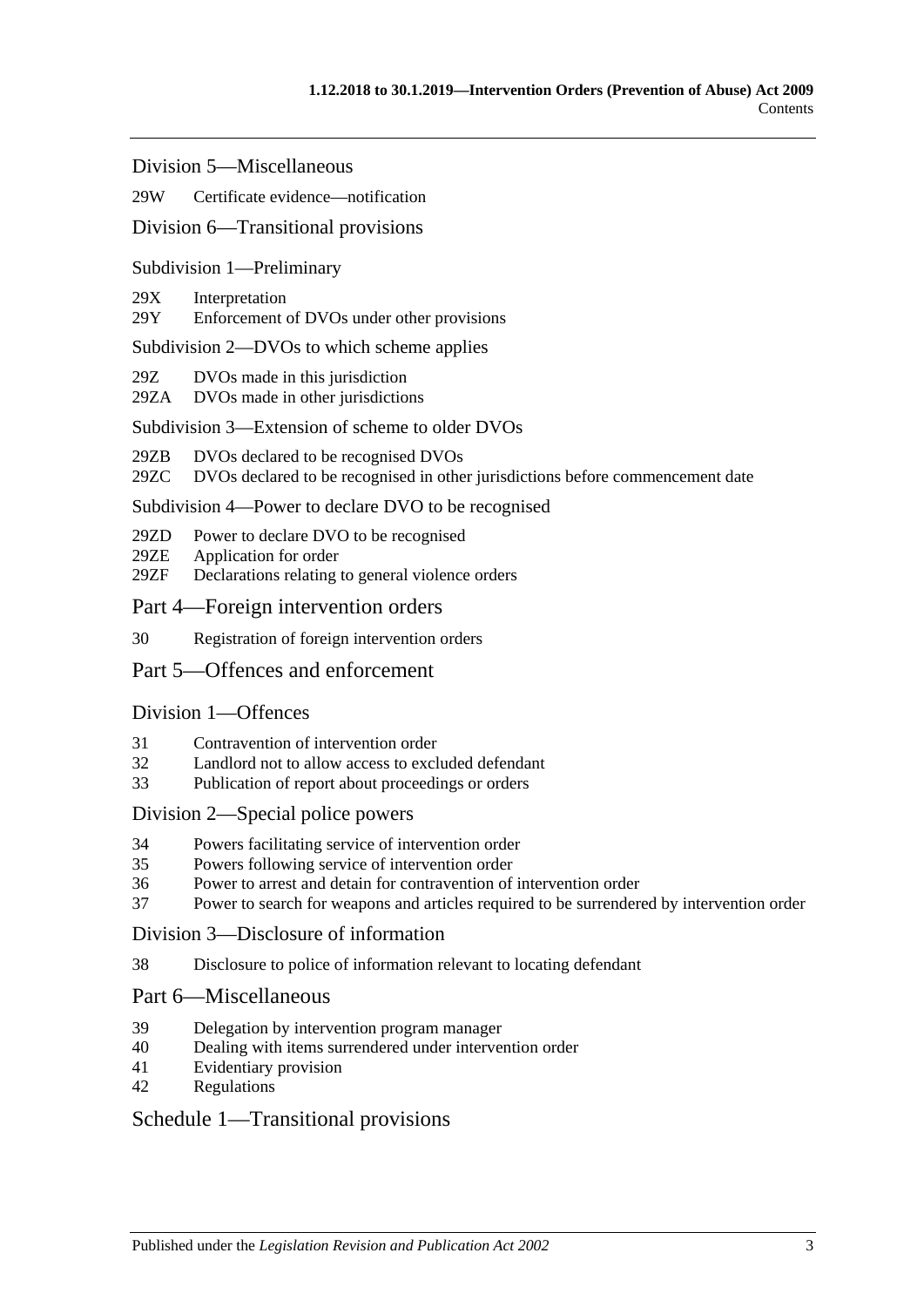#### Part 15—Transitional provisions

- 37 [Continuance of restraining orders](#page-43-4)
- 38 [Continuance of registered foreign restraining orders](#page-43-5)
- 39 [Validation of certain intervention orders in force before commencement of section](#page-44-0) 6 of *[Intervention Orders \(Prevention of Abuse\) \(Miscellaneous\) Amendment Act](#page-44-0) 2015*

[Legislative history](#page-45-0)

## <span id="page-3-0"></span>**The Parliament of South Australia enacts as follows:**

## **Part 1—Preliminary**

### <span id="page-3-1"></span>**1—Short title**

This Act may be cited as the *Intervention Orders (Prevention of Abuse) Act 2009*.

#### <span id="page-3-3"></span><span id="page-3-2"></span>**3—Interpretation**

(1) In this Act, unless the contrary intention appears—

*abuse* and *act of abuse*—see [section](#page-7-0) 8;

*ammunition* has the same meaning as in the *[Firearms Act](http://www.legislation.sa.gov.au/index.aspx?action=legref&type=act&legtitle=Firearms%20Act%202015) 2015*;

*associated order* means a problem gambling order or tenancy order made in association with a final intervention order;

*case manager* means a person responsible for supervision of a defendant's participation in an intervention program;

*child* means a person who has not attained 18 years of age;

*cognitive impairment* includes—

- (a) a developmental disability (including, for example, an intellectual disability, Down syndrome, cerebral palsy or an autistic spectrum disorder);
- (b) an acquired disability as a result of illness or injury (including, for example, dementia, a traumatic brain injury or a neurological disorder);
- (c) a mental illness;

*Commissioner* has the same meaning as in the *[Gambling Administration Act](http://www.legislation.sa.gov.au/index.aspx?action=legref&type=act&legtitle=Gambling%20Administration%20Act%201995) 1995*;

*contravene* includes fail to comply;

*Court* means the Magistrates Court of South Australia;

*defendant*—see [section](#page-6-4) 6;

*domestic abuse*—see [section](#page-9-1) 8(8);

*domestic partner* means a person who is a domestic partner within the meaning of the *[Family Relationships Act](http://www.legislation.sa.gov.au/index.aspx?action=legref&type=act&legtitle=Family%20Relationships%20Act%201975) 1975*, whether declared as such under that Act or not;

*domestic violence concern*—see [sections](#page-14-0) 15A and [29C;](#page-28-0)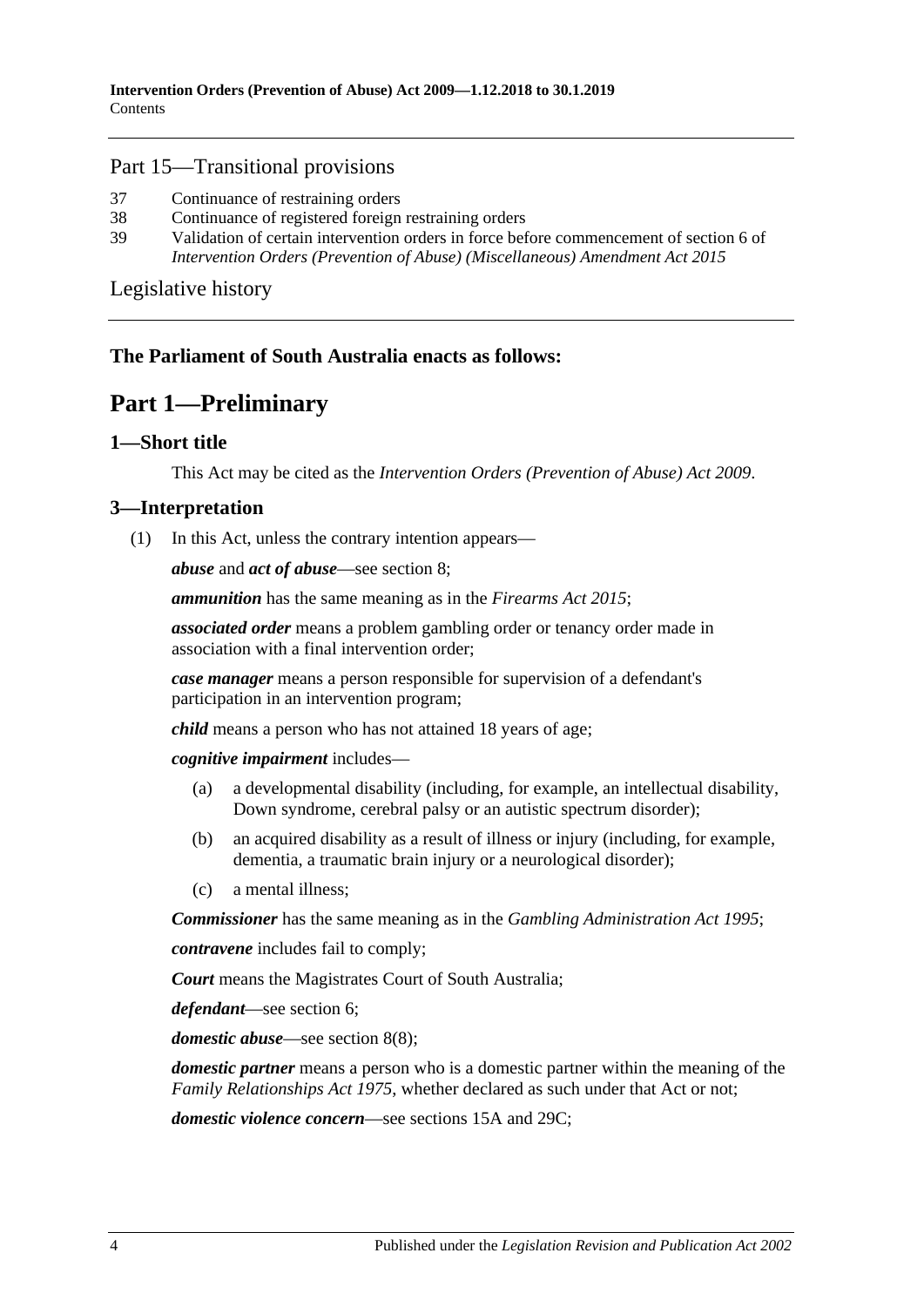*Family Law Act order* means an order, injunction, undertaking, plan, recognisance or other form of obligation imposed or agreement made under the *Family Law Act 1975* of the Commonwealth;

*final intervention order* means—

- (a) an interim intervention order (whether issued by a police officer or the Court) confirmed as a final intervention order by the Court under [section](#page-19-0) 23; or
- (b) a final intervention order issued by the Court under [section](#page-19-0) 23 in substitution for an interim intervention order;

*firearm* has the same meaning as in the *[Firearms Act](http://www.legislation.sa.gov.au/index.aspx?action=legref&type=act&legtitle=Firearms%20Act%202015) 2015*;

*firearms terms*—see [section](#page-13-0) 14;

*foreign intervention order* means an order, notice or other form of requirement under the law of another State, a Territory of the Commonwealth or New Zealand declared by regulation to be a foreign intervention order;

*interim intervention order* means—

- (a) an interim intervention order issued by a police officer under [section](#page-14-4) 18; or
- (b) an interim intervention order issued by the Court under [section](#page-16-2) 21;

#### *intervention order* means—

- (a) an interim intervention order; or
- (b) a final intervention order,

as the case requires;

*intervention program* means a program that provides—

- (a) supervised treatment; or
- (b) supervised rehabilitation; or
- (c) supervised behaviour management; or
- (d) supervised access to support services; or
- (e) a combination of any 1 or more of the above,

designed to address behavioural problems (including problem gambling), substance abuse or mental impairment;

*intervention program manager* means a person employed by the South Australian Courts Administration Authority to have general oversight of intervention programs and coordinate the implementation of relevant court orders (and includes a delegate of such a person);

#### *issuing authority*—

- (a) in relation to an interim intervention order—means the police officer who, or the Court that, issues the interim intervention order; and
- (b) in relation to a final intervention order—means the Court—
	- (i) that confirms the interim intervention order as a final intervention order under [section](#page-19-0) 23; or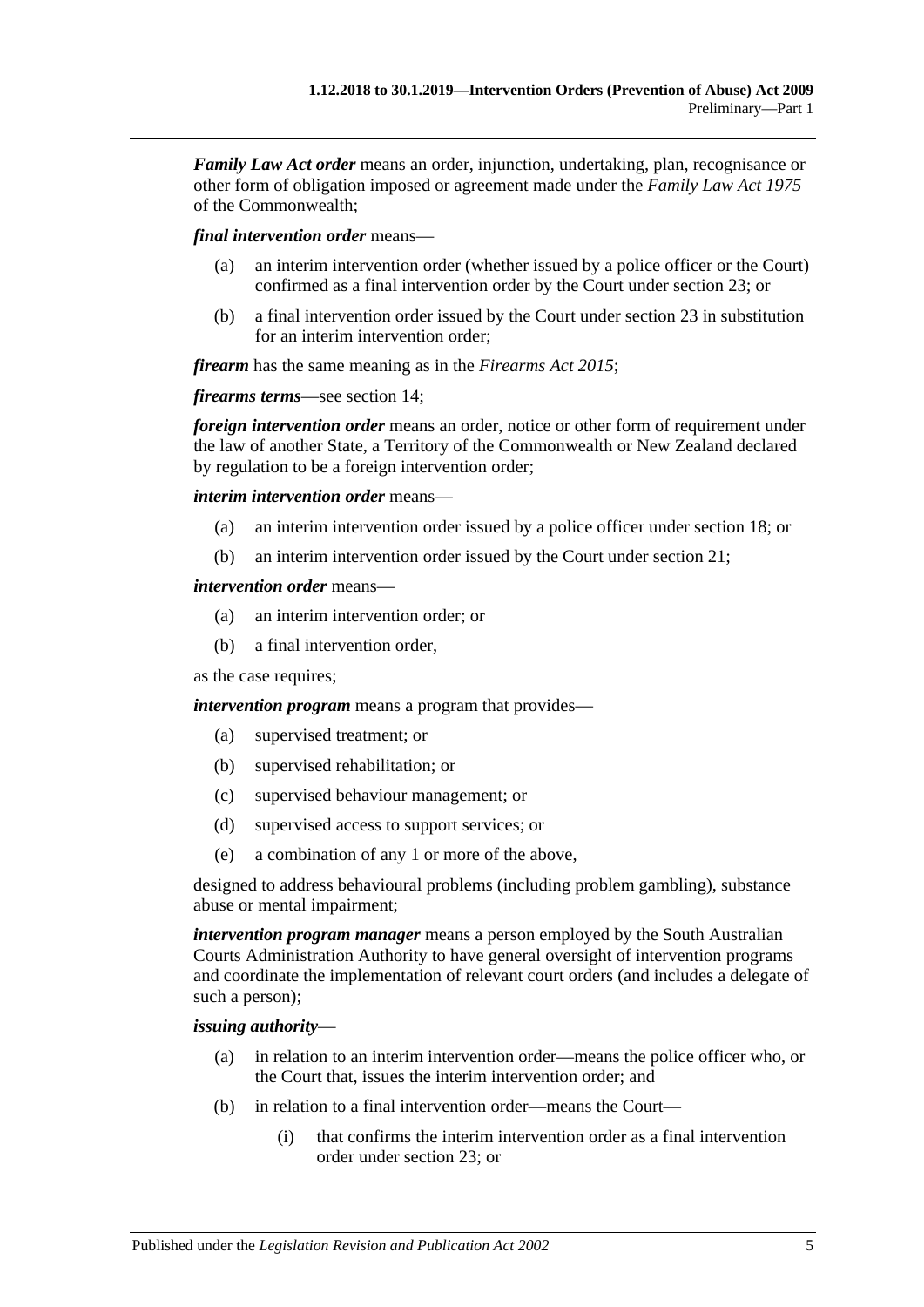(ii) that issues the final intervention order under [section](#page-19-0) 23 in substitution for an interim intervention order,

(as the case may be);

*non-domestic abuse*—see [section](#page-9-2) 8(9);

*offensive material*—see [subsection](#page-5-1) (2);

*Principal Registrar* means the Principal Registrar of the Court;

*problem gambling order*—see [section](#page-20-0) 24;

*protected person* means a person for whose protection an intervention order is issued;

*public sector agency* has the same meaning as in the *[Public Sector Act](http://www.legislation.sa.gov.au/index.aspx?action=legref&type=act&legtitle=Public%20Sector%20Act%202009) 2009*, but does not include the Legal Services Commission;

*relevant public sector agency* means—

- (a) the chief executive of the administrative unit of the Public Service that is, under a Minister, responsible for the administration of the *[Children's](http://www.legislation.sa.gov.au/index.aspx?action=legref&type=act&legtitle=Childrens%20Protection%20Act%201993)  [Protection Act](http://www.legislation.sa.gov.au/index.aspx?action=legref&type=act&legtitle=Childrens%20Protection%20Act%201993) 1993*; or
- (b) the chief executive of the administrative unit of the Public Service that is, under a Minister, responsible for the administration of the *[Education and](http://www.legislation.sa.gov.au/index.aspx?action=legref&type=act&legtitle=Education%20and%20Early%20Childhood%20Services%20(Registration%20and%20Standards)%20Act%202011)  [Early Childhood Services \(Registration and Standards\) Act](http://www.legislation.sa.gov.au/index.aspx?action=legref&type=act&legtitle=Education%20and%20Early%20Childhood%20Services%20(Registration%20and%20Standards)%20Act%202011) 2011*; or
- (c) the chief executive of the administrative unit of the Public Service that is, under a Minister, responsible for the administration of the *[Family and](http://www.legislation.sa.gov.au/index.aspx?action=legref&type=act&legtitle=Family%20and%20Community%20Services%20Act%201972)  [Community Services Act](http://www.legislation.sa.gov.au/index.aspx?action=legref&type=act&legtitle=Family%20and%20Community%20Services%20Act%201972) 1972*; or
- (d) the South Australian Housing Trust; or
- (f) the chief executive of the administrative unit of the Public Service that is, under a Minister, responsible for the administration of the *[Supported](http://www.legislation.sa.gov.au/index.aspx?action=legref&type=act&legtitle=Supported%20Residential%20Facilities%20Act%201992)  [Residential Facilities Act](http://www.legislation.sa.gov.au/index.aspx?action=legref&type=act&legtitle=Supported%20Residential%20Facilities%20Act%201992) 1992*; or
- (g) the chief executive of the administrative unit of the Public Service that is, under a Minister, responsible for the administration of the *[Correctional](http://www.legislation.sa.gov.au/index.aspx?action=legref&type=act&legtitle=Correctional%20Services%20Act%201982)  [Services Act](http://www.legislation.sa.gov.au/index.aspx?action=legref&type=act&legtitle=Correctional%20Services%20Act%201982) 1982*;

*State child protection order* means an order made under the *[Children's Protection](http://www.legislation.sa.gov.au/index.aspx?action=legref&type=act&legtitle=Childrens%20Protection%20Act%201993)  Act [1993](http://www.legislation.sa.gov.au/index.aspx?action=legref&type=act&legtitle=Childrens%20Protection%20Act%201993)* or the *[Children and Young People \(Safety\) Act](http://www.legislation.sa.gov.au/index.aspx?action=legref&type=act&legtitle=Children%20and%20Young%20People%20(Safety)%20Act%202017) 2017*;

*tenancy agreement* means an agreement under which a person grants another person, for valuable consideration, a right (which may, but need not be, an exclusive right) to occupy premises for residential purposes, and includes a residential parks agreement within the meaning of the *[Residential Parks Act](http://www.legislation.sa.gov.au/index.aspx?action=legref&type=act&legtitle=Residential%20Parks%20Act%202007) 2007*;

*tenancy order*—see [section](#page-21-0) 25.

<span id="page-5-1"></span>(2) For the purposes of determining whether material is *offensive material*, the circumstances of a dealing with the material may be taken into account but, if material was inherently offensive material, the circumstances of a dealing with the material cannot be taken to have deprived it of that character.

## <span id="page-5-0"></span>**4—Application of Act outside State**

This Act applies to an act of abuse whether it takes place in or outside this State and an intervention order may be issued against a person resident in or outside this State.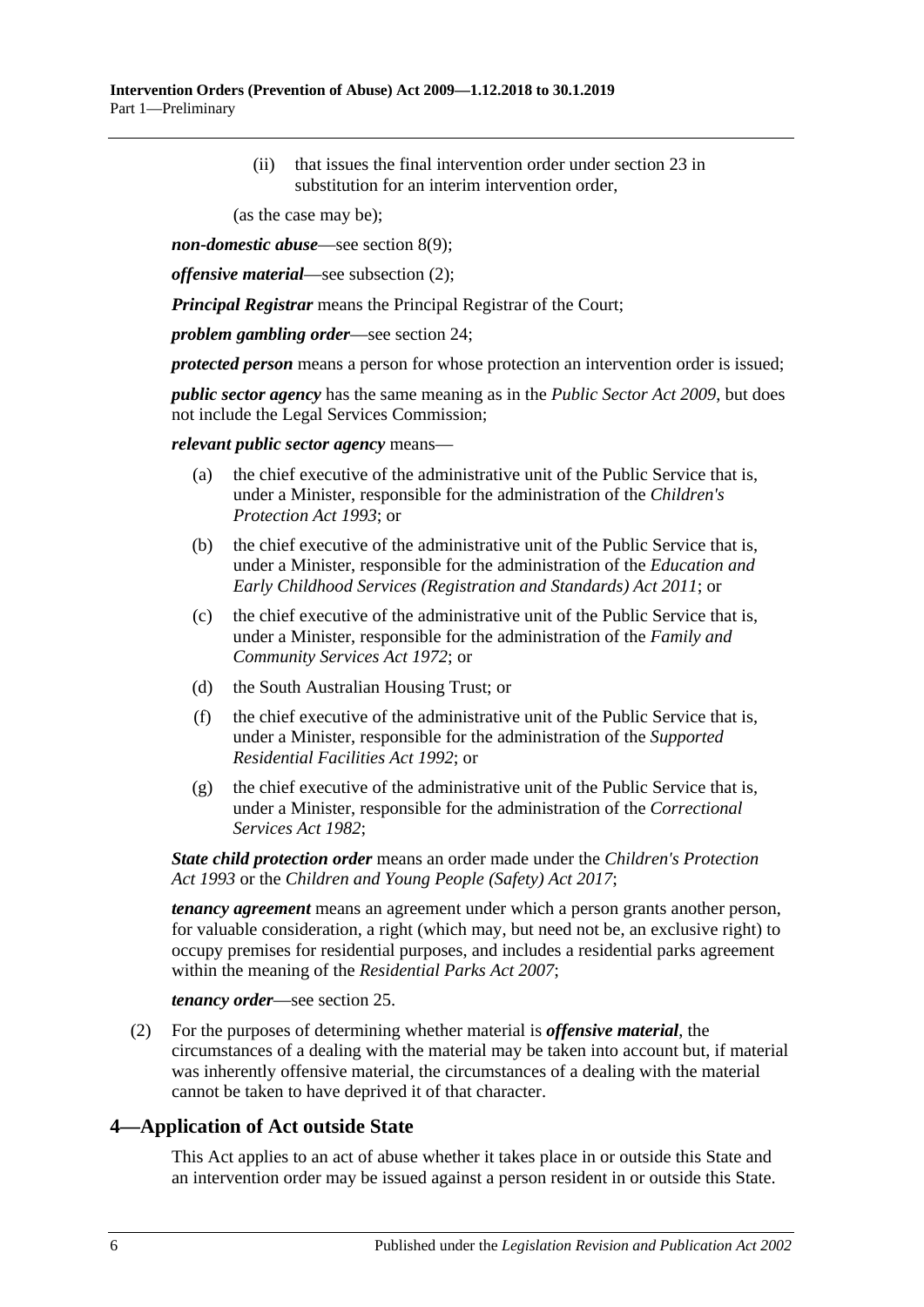# <span id="page-6-0"></span>**Part 2—Objects of Act**

## <span id="page-6-1"></span>**5—Objects of Act**

The objects of this Act are—

- (a) to assist in preventing domestic and non-domestic abuse, and the exposure of children to the effects of domestic and non-domestic abuse, by providing for—
	- (i) the issuing of intervention orders; and
	- (ii) the issuing of associated orders relating to problem gambling and tenancy agreements; and
	- (iii) the registration of foreign intervention orders; and
	- (iv) the enforcement of South Australian and foreign intervention orders; and
- (b) to provide special police powers of arrest, detention and search in connection with issuing, serving and enforcing intervention orders; and
- (c) to further protect persons suffering or witnessing domestic or non-domestic abuse by—
	- (i) providing for special arrangements for witnesses in proceedings under this Act; and
	- (ii) imposing limitations on publishing reports about proceedings or orders under this Act.

## <span id="page-6-2"></span>**Part 3—Intervention and associated orders**

## <span id="page-6-3"></span>**Division 1—General**

## <span id="page-6-4"></span>**6—Grounds for issuing intervention order**

There are grounds for issuing an intervention order against a person (the *defendant*) if—

- (a) it is reasonable to suspect that the defendant will, without intervention, commit an act of abuse against a person; and
- (b) the issuing of the order is appropriate in the circumstances.

## <span id="page-6-5"></span>**7—Persons for whose protection intervention order may be issued**

- (1) An intervention order may be issued for the protection of—
	- (a) any person against whom it is suspected the defendant will commit an act of abuse; or
	- (b) any child who may hear or witness, or otherwise be exposed to the effects of, an act of abuse committed by the defendant against a person.
- (2) An intervention order may be issued for the protection of a person even if that person is not an applicant for the order and the application is not made on his or her behalf.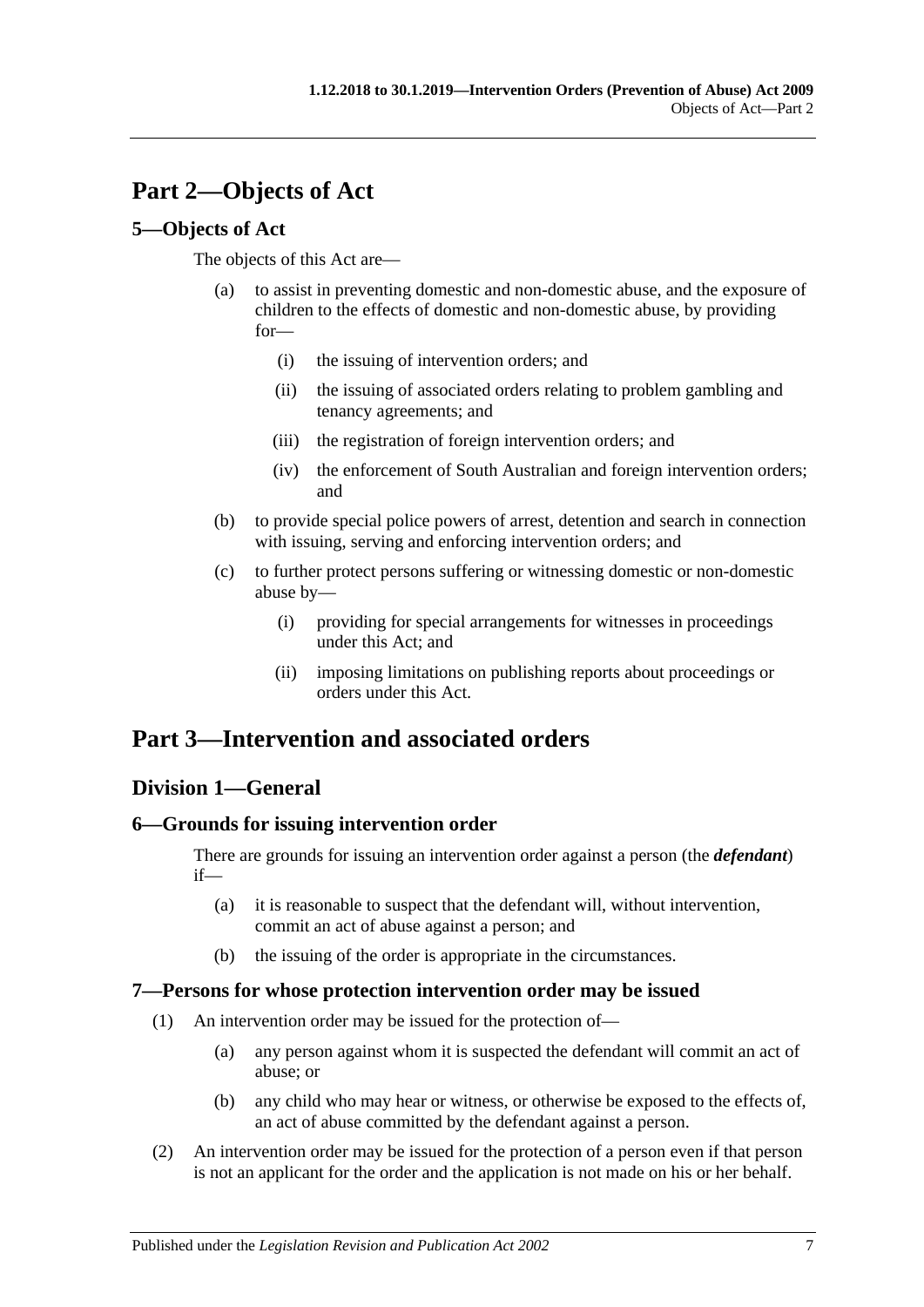(3) If an issuing authority proposes to intervene against a defendant for the protection of more than 1 person, it may do so by issuing a single intervention order or by issuing multiple intervention orders, as it considers appropriate in the circumstances.

### <span id="page-7-0"></span>**8—Meaning of abuse—domestic and non-domestic**

- (1) *Abuse* may take many forms including physical, sexual, emotional, psychological or economic abuse.
- <span id="page-7-2"></span><span id="page-7-1"></span>(2) An act is an *act of abuse* against a person if it results in or is intended to result in—
	- (a) physical injury; or
	- (b) emotional or psychological harm; or
	- (c) an unreasonable and non-consensual denial of financial, social or personal autonomy; or
	- (d) damage to property in the ownership or possession of the person or used or otherwise enjoyed by the person.

#### (3) *Emotional or psychological harm* includes—

- (a) mental illness; and
- (b) nervous shock; and
- (c) distress, anxiety, or fear, that is more than trivial.

#### (4) **Emotional or psychological harm—examples**

Without limiting [subsection](#page-7-1) (2)(b), an act of abuse against a person resulting in emotional or psychological harm may be comprised of any of the following:

- (a) sexually assaulting the person or engaging in behaviour designed to coerce the person to engage in sexual activity;
- (b) unlawfully depriving the person of his or her liberty;
- (c) driving a vehicle in a reckless or dangerous manner while the person is a passenger in the vehicle;
- (d) causing the death of, or injury to, an animal;
- (e) following the person;
- (f) loitering outside the place of residence of the person or some other place frequented by the person;
- (g) entering or interfering with property in the possession of the person;
- (h) giving or sending offensive material to the person, or leaving offensive material where it will be found by, given to or brought to the attention of the person;
- (i) publishing or transmitting offensive material by means of the Internet or some other form of electronic communication in such a way that the offensive material will be found by, or brought to the attention of, the person;
- (j) communicating with the person, or to others about the person, by way of mail, telephone (including associated technology), fax or the Internet or some other form of electronic communication in a manner that could reasonably be expected to cause emotional or psychological harm to the person;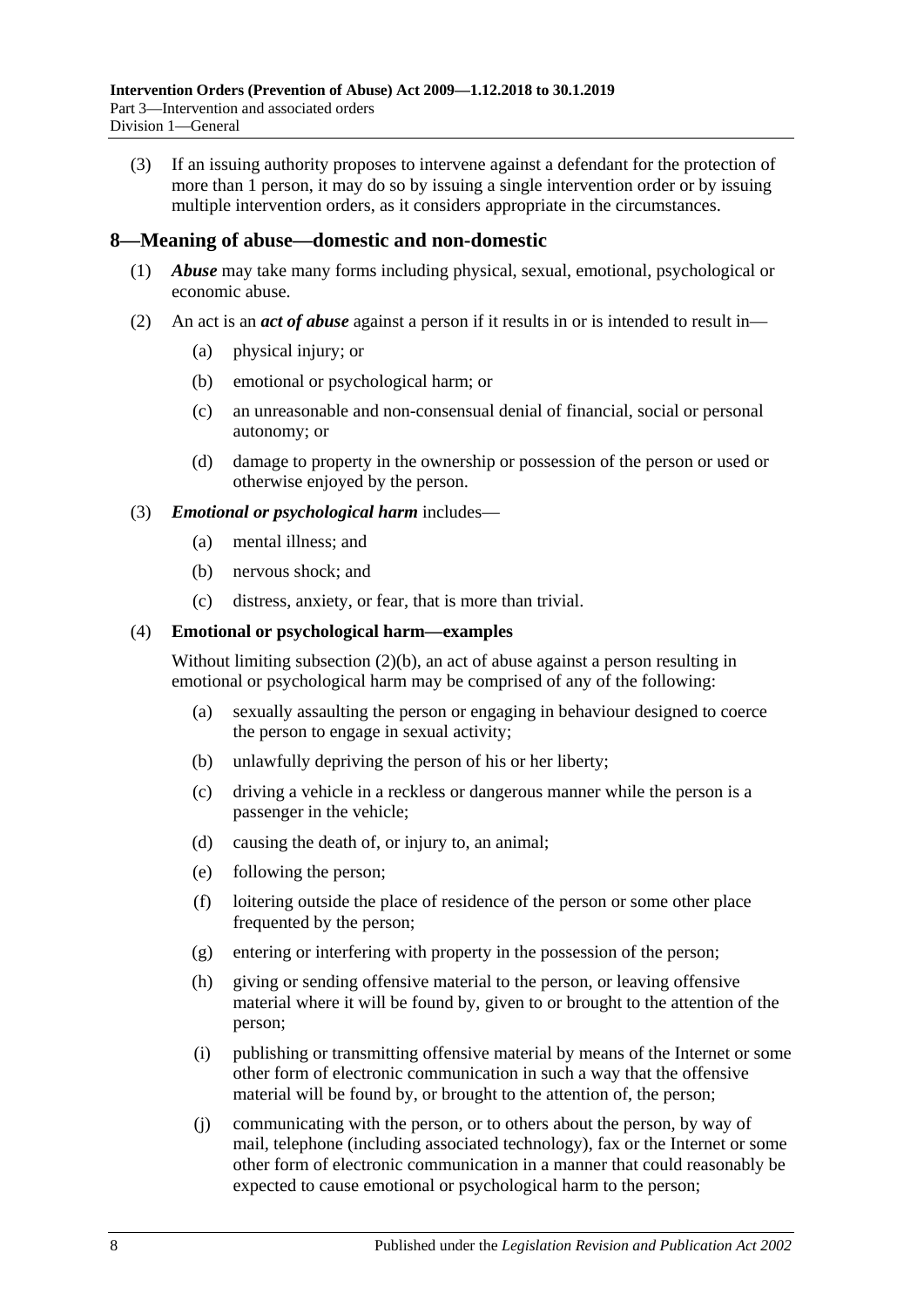- (k) keeping the person under surveillance;
- (l) directing racial or other derogatory taunts at the person;
- (m) threatening to withhold the person's medication or prevent the person accessing necessary medical equipment or treatment;
- (n) threatening to institutionalise the person;
- (o) threatening to withdraw care on which the person is dependent;
- (p) otherwise threatening to cause the person physical injury, emotional or psychological harm or an unreasonable and non-consensual denial of financial, social or domestic autonomy or to cause damage to property in the ownership or possession of the person or used or otherwise enjoyed by the person.

#### (5) **Unreasonable and non-consensual denial of financial, social or personal autonomy—examples**

Without limiting [subsection](#page-7-2)  $(2)(c)$ , an act of abuse against a person resulting in an unreasonable and non-consensual denial of financial, social or personal autonomy may be comprised of any of the following:

- (a) denying the person the financial autonomy that the person would have had but for the act of abuse;
- (b) withholding the financial support necessary for meeting the reasonable living expenses of the person (or any other person living with, or dependent on, the person) in circumstances in which the person is dependent on the financial support to meet those living expenses;
- (c) without lawful excuse, preventing the person from having access to joint financial assets for the purposes of meeting normal household expenses;
- (d) preventing the person from seeking or keeping employment;
- (e) causing the person through coercion or deception to—
	- (i) relinquish control over assets or income; or
	- (ii) claim social security payments; or
	- (iii) sign a power of attorney enabling the person's finances to be managed by another person; or
	- (iv) sign a contract for the purchase of goods or services; or
	- (v) sign a contract for the provision of finance; or
	- (vi) sign a contract of guarantee; or
	- (vii) sign any legal document for the establishment or operation of a business;
- (f) without permission, removing or keeping property that is in the ownership or possession of the person or used or otherwise enjoyed by the person;
- (g) disposing of property owned by the person, or owned jointly with the person, against the person's wishes and without lawful excuse;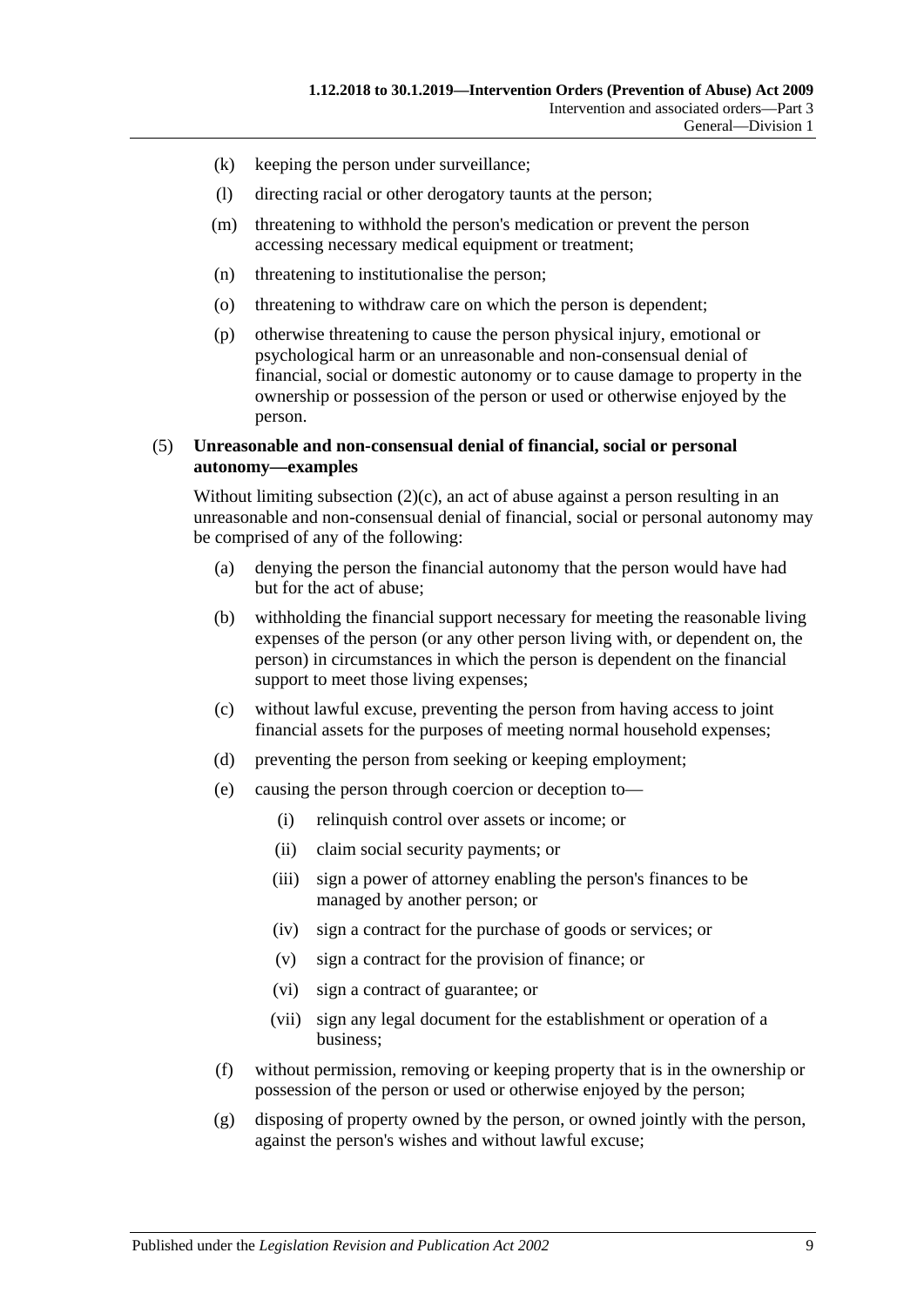- (h) preventing the person from making or keeping connections with the person's family, friends or cultural group, from participating in cultural or spiritual ceremonies or practices, or from expressing the person's cultural identity;
- (i) exercising an unreasonable level of control and domination over the daily life of the person.
- (6) If a defendant commits an act of abuse against a person, or threatens to do so, in order to cause emotional or psychological harm to another person or to deny another person financial, social or personal autonomy, the defendant commits an act of abuse against that other person.
- (7) A defendant may commit an act of abuse by causing or allowing another person to commit the act or to take part in the commission of the act.
- <span id="page-9-5"></span><span id="page-9-4"></span><span id="page-9-3"></span><span id="page-9-1"></span>(8) If the act of abuse is committed by a defendant against a person with whom the defendant is or was formerly in a relationship, it is referred to in this Act as an act of *domestic abuse*; and for that purpose, 2 persons are in a relationship if—
	- (a) they are married to each other; or
	- (b) they are domestic partners; or
	- (c) they are in some other form of intimate personal relationship in which their lives are interrelated and the actions of 1 affects the other; or
	- (d) 1 is the child, stepchild or grandchild, or is under the guardianship, of the other (regardless of age); or
	- (e) 1 is a child, stepchild or grandchild, or is under the guardianship, of a person who is or was formerly in a relationship with the other under [paragraph](#page-9-3) (a), [\(b\)](#page-9-4) or [\(c\)](#page-9-5) (regardless of age); or
	- (f) 1 is a child and the other is a person who acts in *loco parentis* in relation to the child; or
	- (g) 1 is a child who normally or regularly resides or stays with the other; or
	- (h) they are brothers or sisters or brother and sister; or
	- (i) they are otherwise related to each other by or through blood, marriage, a domestic partnership or adoption; or
	- (j) they are related according to Aboriginal or Torres Strait Islander kinship rules or are both members of some other culturally recognised family group; or
	- (k) 1 is the carer (within the meaning of the *[Carers Recognition Act](http://www.legislation.sa.gov.au/index.aspx?action=legref&type=act&legtitle=Carers%20Recognition%20Act%202005) 2005*) of the other.
- <span id="page-9-2"></span>(9) An act of abuse may be committed by a defendant against a person with whom the defendant is not, and was not formerly, in a relationship (including in circumstances where the defendant imagines such a relationship) and such an act of abuse is referred to in this Act as an act of *non-domestic abuse*.

## <span id="page-9-0"></span>**9—Priority for certain interventions**

Proceedings relating to intervention against domestic abuse and proceedings brought by a bail authority under section 23A of the *[Bail Act](http://www.legislation.sa.gov.au/index.aspx?action=legref&type=act&legtitle=Bail%20Act%201985) 1985* must, as far as practicable, be dealt with as a matter of priority.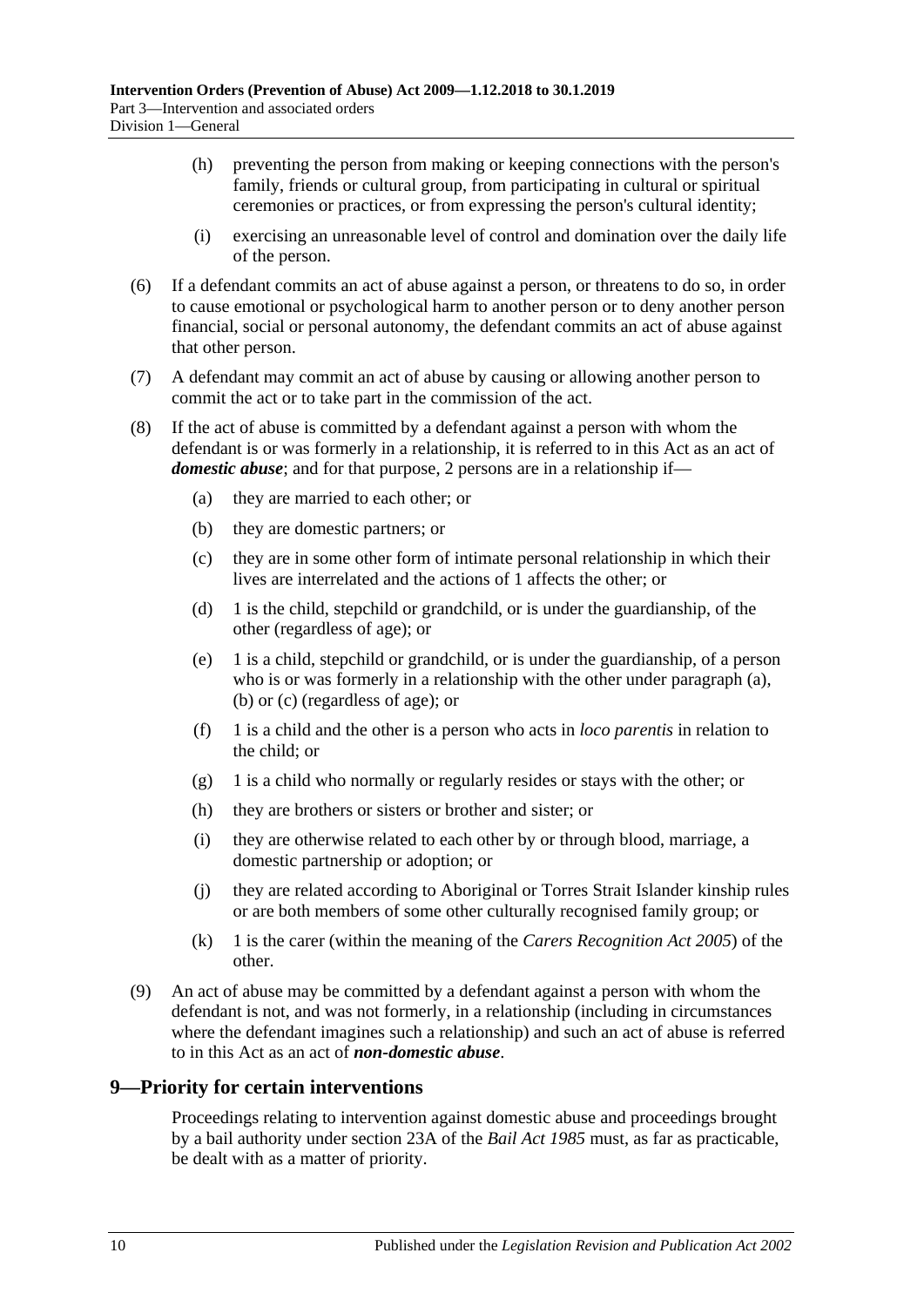### <span id="page-10-0"></span>**10—Principles for intervention against abuse**

- (1) The following must be recognised and taken into account in determining whether it is appropriate to issue an intervention order and in determining the terms of an intervention order:
	- (a) abuse occurs in all areas of society, regardless of socio-economic status, health, age, culture, gender, sexuality, ability, ethnicity and religion;
	- (b) abuse may involve overt or subtle exploitation of power imbalances and may consist of isolated incidents or patterns of behaviour;
	- (c) it is of primary importance to prevent abuse and to prevent children from being exposed to the effects of abuse;
	- (d) as far as is practicable, intervention should be designed—
		- (i) to encourage defendants who it is suspected will, without intervention, commit abuse to accept responsibility and take steps to avoid committing abuse; and
		- (ii) to minimise disruption to protected persons and any child living with a protected person and to maintain social connections and support for protected persons; and
		- (iii) to ensure continuity and stability in the care of any child living with a protected person; and
		- (iv) to allow education, training and employment of a protected person and any child living with a protected person, and arrangements for the care of such a child, to continue without interruption; and
		- (v) if the defendant is a child—
			- (A) to ensure the child has appropriate accommodation, care and supervision; and
			- (B) to ensure the child has access to appropriate educational and health services; and
			- (C) to allow the education, training and employment of the child to continue without interruption.
- (2) The following must also be taken into account in determining whether it is appropriate to issue an intervention order and in determining the terms of an intervention order:
	- (a) any relevant Family Law Act order or State child protection order of which the issuing authority has been informed;
	- (b) how the intervention order would be likely to affect contact (in accordance with a relevant Family Law Act order or State child protection order or otherwise) between—
		- (i) the protected person or the defendant; and
		- (ii) any child of, or in the care of, either of those persons;
	- (c) any relevant agreement or order for the division of property under the *Family Law Act 1975* of the Commonwealth, or the *[Domestic Partners Property](http://www.legislation.sa.gov.au/index.aspx?action=legref&type=act&legtitle=Domestic%20Partners%20Property%20Act%201996)  Act [1996](http://www.legislation.sa.gov.au/index.aspx?action=legref&type=act&legtitle=Domestic%20Partners%20Property%20Act%201996)* or a corresponding law of another jurisdiction, of which the issuing authority has been informed;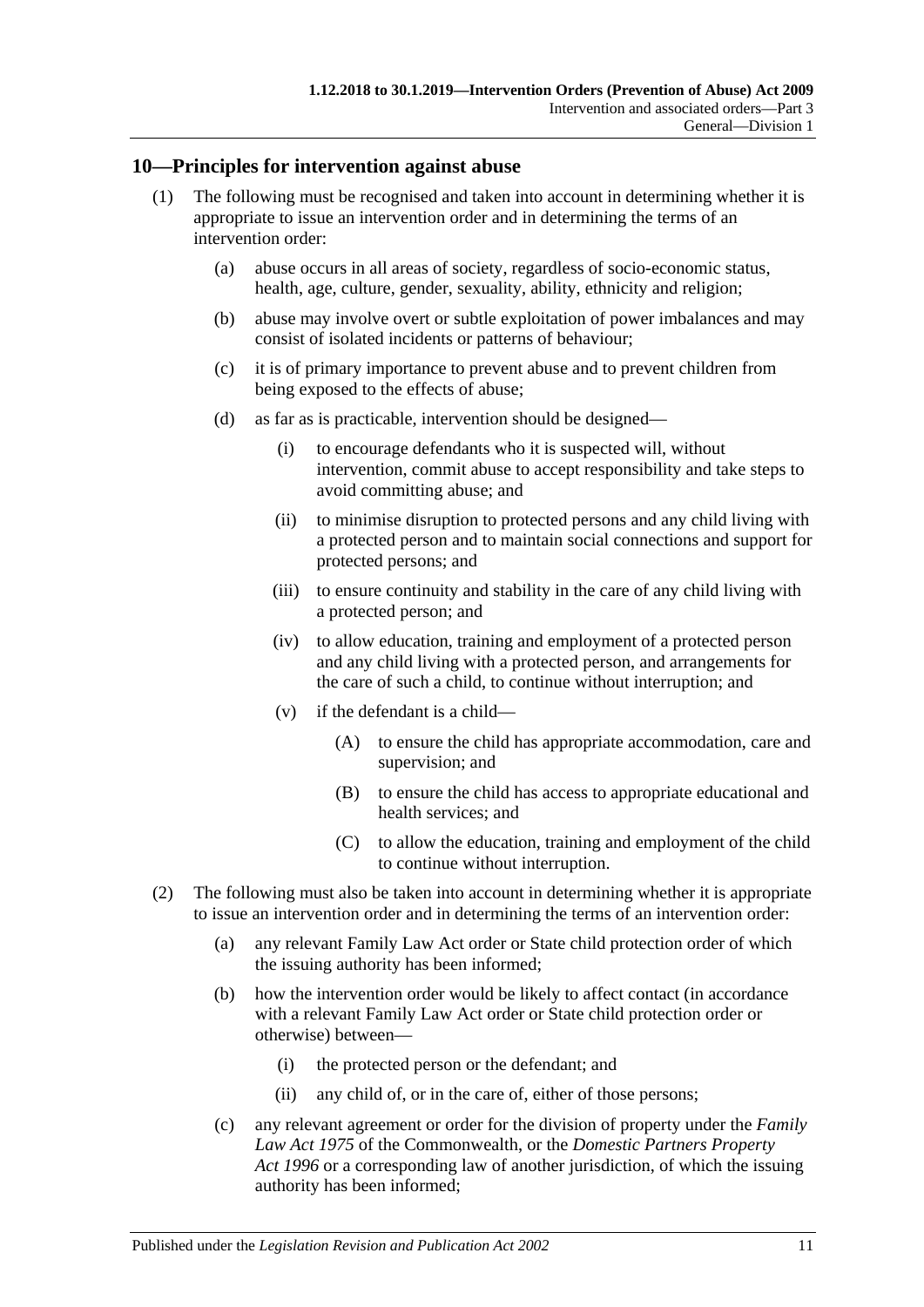- (d) if considering whether to prohibit the defendant from taking possession of property or to require the defendant to return property to a protected person or to allow a protected person to recover or have access to or make use of property—the income, assets and liabilities of the defendant and the protected person (to the extent that the issuing authority has been informed of those matters);
- (e) any other legal proceedings between the defendant and protected person of which the issuing authority has been informed.
- (3) Before issuing an intervention order the issuing authority must consider whether, if the whereabouts of a person proposed to be protected by the order are not known to the defendant, the issuing of the order would be counterproductive.
- (4) An issuing authority may take into account any other factor the authority considers relevant in the circumstances.

## <span id="page-11-0"></span>**11—Ongoing effect of intervention order**

- (1) An intervention order is ongoing and continues in force (subject to any variation or substitution of the order under this Act) until it is revoked.
- (2) Consequently, an issuing authority may not fix a date for the expiry of an intervention order or otherwise limit the duration of an intervention order.

#### <span id="page-11-1"></span>**12—Terms of intervention order—general**

- <span id="page-11-3"></span><span id="page-11-2"></span>(1) An intervention order may do any 1 or more of the following:
	- (a) prohibit the defendant from being on, or within the vicinity of, premises at which a protected person resides or works;
	- (b) prohibit the defendant from being on, or within the vicinity of, specified premises frequented by a protected person;
	- (c) prohibit the defendant from being in a specified locality;
	- (d) prohibit the defendant from approaching within a specified distance of a protected person;
	- (e) prohibit the defendant from contacting, harassing, threatening or intimidating a protected person or any other person at a place where the protected person resides or works;
	- (f) prohibit the defendant from damaging specified property;
	- (g) prohibit the defendant from taking possession of specified personal property reasonably needed by a protected person;
	- (h) prohibit the defendant from causing or allowing another person to engage in the conduct referred to in any of [paragraphs](#page-11-2) (e) to  $(g)$ ;
	- (i) require the defendant to surrender specified weapons or articles that have been used, or that there is some reason to believe might be used, by the defendant to commit an act of abuse against a protected person;
	- (j) require the defendant to return specified personal property to a protected person;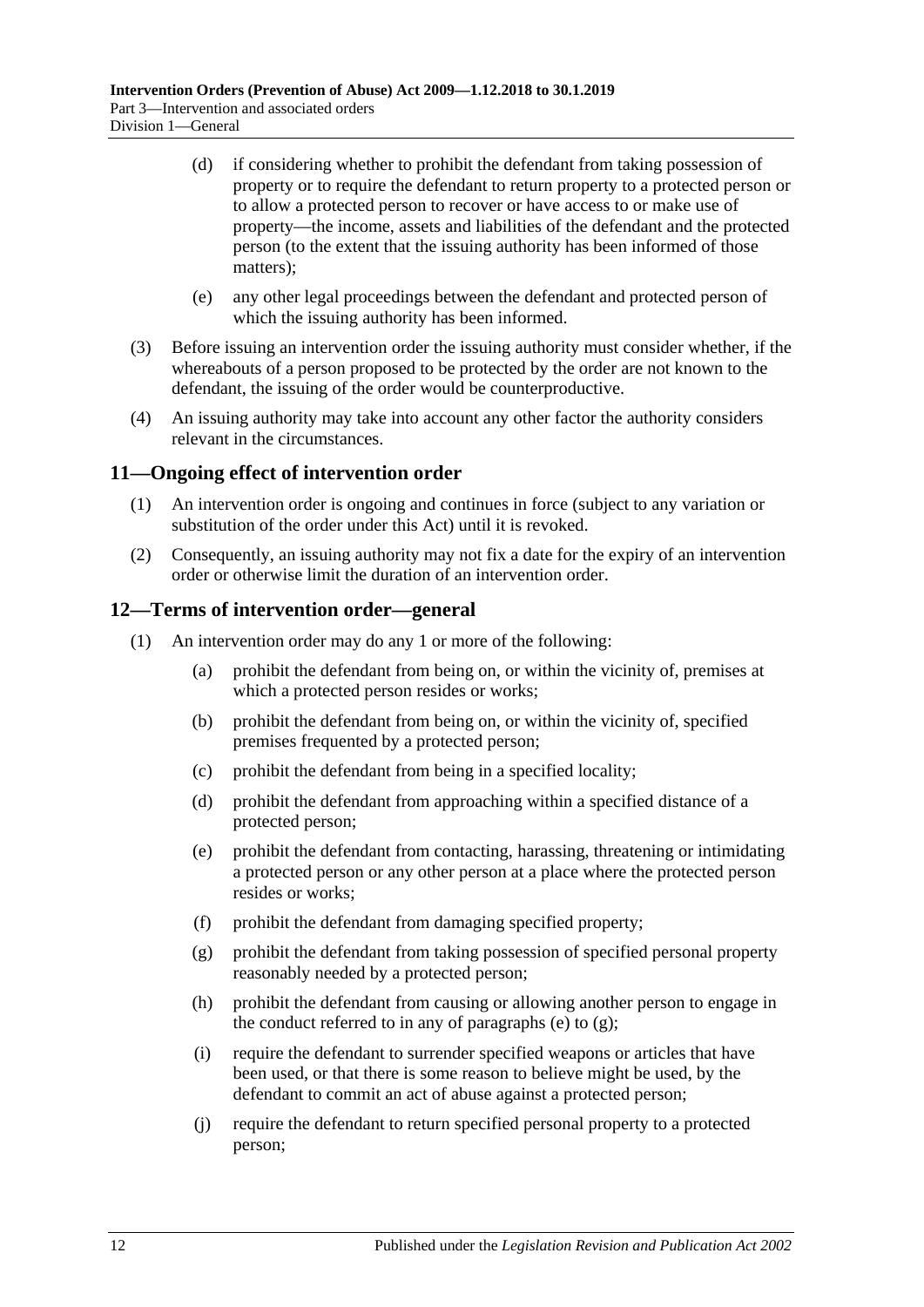- (k) require the defendant to allow a protected person to recover or have access to or make use of specified personal property and to allow the person to be accompanied by a police officer or other specified person while doing so;
- (l) impose any other requirement on the defendant to take, or to refrain from taking, specified action.
- (2) An intervention order may specify—
	- (a) conditions under which a prohibition imposed by the order does not apply; and
	- (b) conditions that must be complied with in relation to a requirement imposed by the order.
- (3) If an intervention order is designed to prevent a form of abuse involving the use or threatened use of particular weapons or articles, the terms of the order should, as far as is practicable, include surrender of the weapons or articles or other measures designed to minimise the risk of the defendant using or threatening to use the weapons or articles to commit an act of abuse against the protected person.
- (4) If an interim intervention order requires the surrender of specified weapons or articles, the order must provide for their safe keeping until the determination of proceedings under [section](#page-19-0) 23, but otherwise an intervention order may specify how surrendered weapons or articles are to be dealt with or disposed of.
- (5) An intervention order may be issued against the defendant in relation to premises or property despite the fact that the defendant has a legal or equitable interest in the premises or property.
- (6) If an intervention order prohibits the defendant from being on, or within the vicinity of, premises at which a protected person resides—
	- (a) the protected person may, despite any other Act or law, change any external door or window lock of the premises (and, if the premises are rented and a lock is so changed, the protected person must give a key to the lock to the landlord, except if the defendant is the landlord); and
	- (b) if the defendant is a party to a tenancy agreement for the premises—the defendant may not, despite any other Act or law, take any action to terminate the tenancy agreement before the determination of the proceedings under [section](#page-19-0) 23.

## <span id="page-12-0"></span>**13—Terms of intervention order—intervention programs**

- (1) An intervention order may require the defendant to undergo an assessment by the intervention program manager to determine—
	- (a) a form of intervention program that is appropriate for the defendant; and
	- (b) the defendant's eligibility for the services included on the program.
- (2) An intervention order issued by the Court may require the defendant to undertake an intervention program if the intervention program manager has advised the Court that—
	- (a) the defendant is eligible for the services to be included on the program in accordance with applicable eligibility criteria (if any); and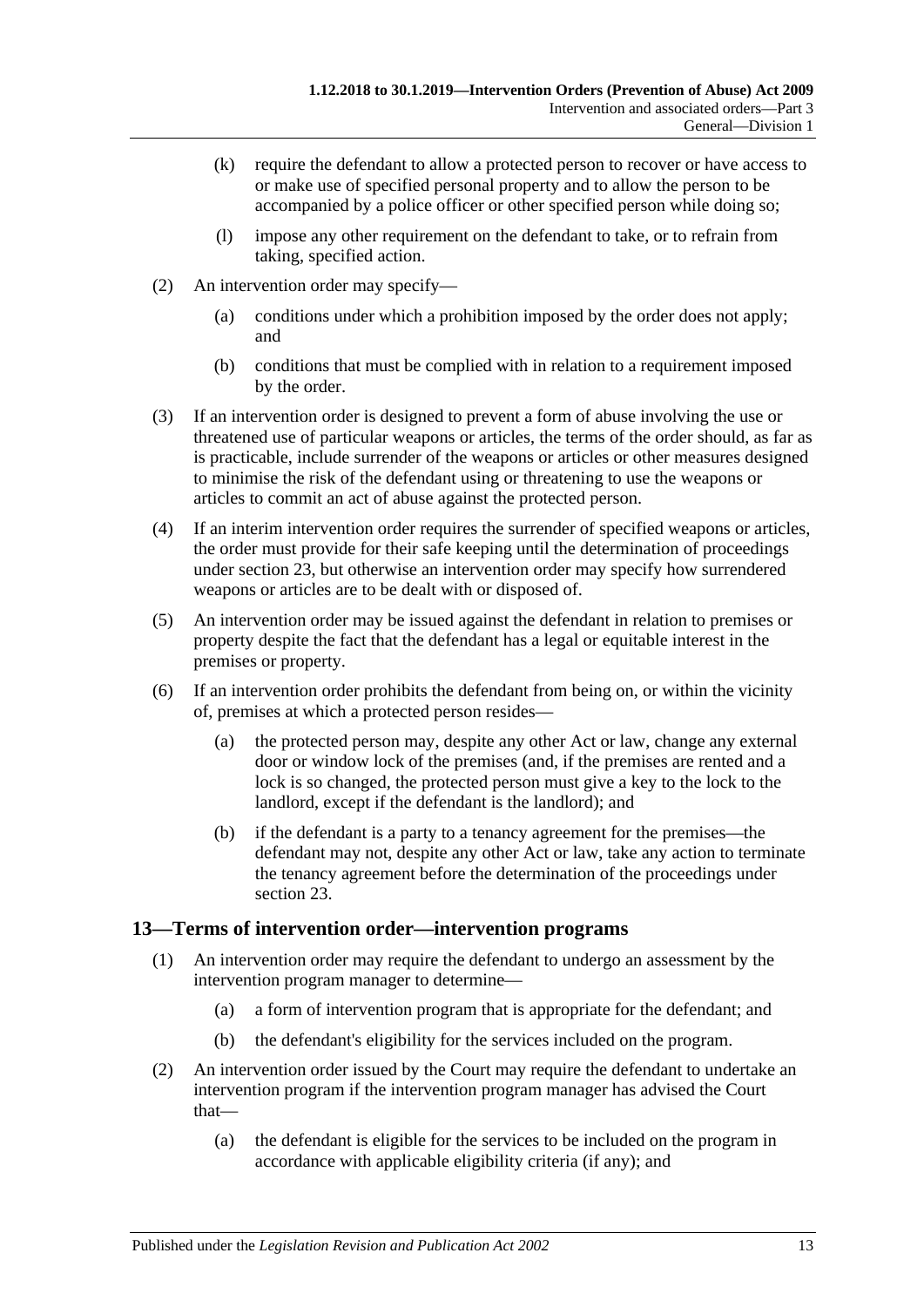- (b) those services are available for the defendant at a suitable time and place.
- <span id="page-13-2"></span>(3) If an intervention order contains a requirement under this section, the defendant must comply with requirements regulating his or her participation in the assessment or intervention program notified from time to time by the defendant's case manager.
- (4) The Court must endeavour to ensure that the defendant understands that—
	- (a) failure to comply with a requirement referred to in [subsection](#page-13-2) (3) constitutes a contravention of the term of the intervention order imposed under this section: and
	- (b) the Court may, if the person is found guilty of any such contravention, order the defendant to make a payment of not more than the prescribed amount toward the cost of any intervention program the defendant may be required to undertake in accordance with the intervention order,

(but failure to comply with this subsection will not make an order under this section invalid).

## <span id="page-13-0"></span>**14—Terms of intervention order—firearms**

- (1) Subject to this section, an intervention order must include the following terms (the *firearms terms*):
	- (a) any firearm, ammunition or part of a firearm in the possession of the defendant and any licence or permit held by the defendant authorising possession of a firearm must be surrendered to the Registrar of Firearms;
	- (b) while an intervention order remains in force against the defendant—
		- (i) any licence or permit held by the defendant authorising possession of a firearm is suspended; and
		- (ii) the defendant is disqualified from holding or obtaining a licence or permit authorising possession of a firearm; and
		- (iii) the defendant is prohibited from possessing a firearm, ammunition or part of a firearm in the course of his or her employment.
- (2) The Court need not include the firearms terms in a final intervention order if satisfied that the defendant has never been guilty of violent or intimidatory conduct and needs to have a firearm for purposes related to earning a livelihood.

## <span id="page-13-1"></span>**15—Terms of intervention order—date after which defendant may apply for variation or revocation**

- <span id="page-13-3"></span>(1) The Court may, when issuing or varying a final intervention order, include a term fixing a date after which the defendant may apply for variation (or further variation) or revocation of the order.
- (2) The date must fall at least 12 months after the date of issue or variation of the order.
- (3) If the Court does not include in a final intervention order a term under [subsection](#page-13-3) (1), the order will be taken to include a term fixing the date falling 12 months after the date of issue or variation of the order as the date after which the defendant may apply for variation (or further variation) or revocation of the order.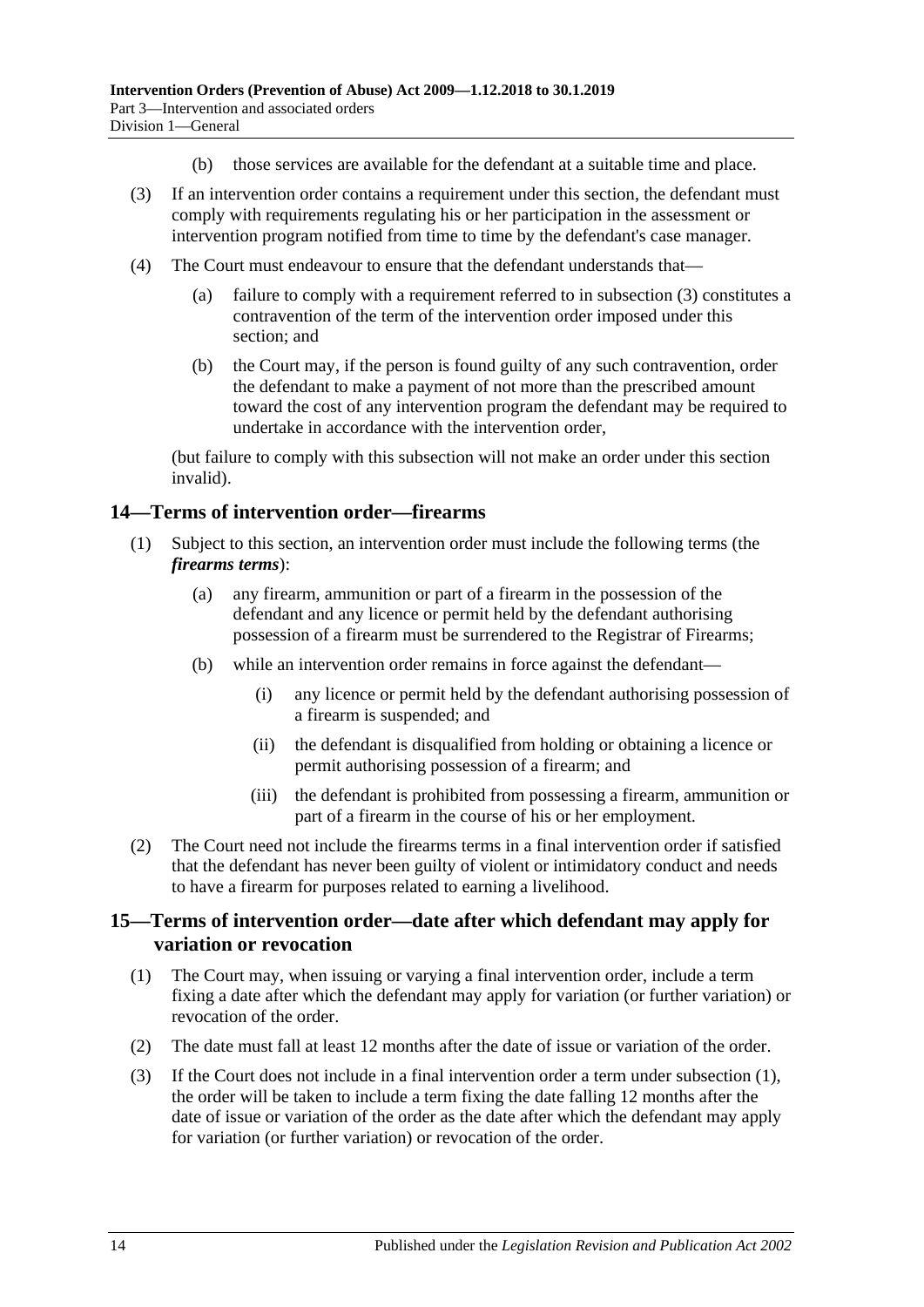### <span id="page-14-0"></span>**15A—Declaration that intervention order addresses domestic violence concern**

- (1) Whenever an issuing authority issues an intervention order, the issuing authority must decide whether the order addresses a domestic violence concern.
- (2) If the order does address a domestic violence concern, the issuing authority must declare the order to be an order that addresses a domestic violence concern.
- (3) The declaration must be included in the order.
- (4) An intervention order will be taken to address a domestic violence concern for the purposes of [Part 3A](#page-26-0) if the order is made because the defendant has committed, or because it is feared the defendant will commit, an act of domestic abuse.

## <span id="page-14-1"></span>**16—Inconsistent Family Law Act or State child protection orders**

- (1) An intervention order is invalid to the extent of any inconsistency with a Family Law Act order of a kind referred to in section 68R of the *Family Law Act 1975* of the Commonwealth (but the Court may resolve the inconsistency by exercising its power to revive, vary, discharge or suspend the Family Law Act order under that section).
- (2) An intervention order prevails over a State child protection order (being an order under section 38 of the *[Children's Protection Act](http://www.legislation.sa.gov.au/index.aspx?action=legref&type=act&legtitle=Childrens%20Protection%20Act%201993) 1993* or a corresponding order made under section 53 of the *[Children and Young People \(Safety\) Act](http://www.legislation.sa.gov.au/index.aspx?action=legref&type=act&legtitle=Children%20and%20Young%20People%20(Safety)%20Act%202017) 2017*) to the extent of any inconsistency (but the Youth Court may resolve the inconsistency by varying or revoking the order on application under the *[Children and Young People \(Safety\)](http://www.legislation.sa.gov.au/index.aspx?action=legref&type=act&legtitle=Children%20and%20Young%20People%20(Safety)%20Act%202017)  Act [2017](http://www.legislation.sa.gov.au/index.aspx?action=legref&type=act&legtitle=Children%20and%20Young%20People%20(Safety)%20Act%202017)*).

#### <span id="page-14-2"></span>**17—Explanation for defendant and protected persons**

An issuing authority must endeavour to ensure that the defendant and protected persons understand—

- (a) the terms and effect of an intervention order and any associated order, including, in the case of an interim intervention order, that the order acts as a summons; and
- (b) if relevant, the effect of [section](#page-14-1) 16; and
- (c) that a protected person cannot give permission for contravention of an order,

(but failure to do so will not make an order invalid).

## <span id="page-14-3"></span>**Division 2—Police orders**

## <span id="page-14-4"></span>**18—Interim intervention order issued by police**

- (1) Subject to [subsection](#page-14-5) (2), a police officer may issue an interim intervention order against a defendant if it appears to the police officer that there are grounds for issuing the order and the defendant is present before the police officer or in custody.
- <span id="page-14-5"></span>(2) If the police officer issuing the order is not of or above the rank of sergeant, the officer must, before issuing the order, obtain the authorisation (either orally or in writing) of a police officer of or above that rank.
- (3) An interim intervention order issued by a police officer must—
	- (a) be in a form approved by the Commissioner of Police; and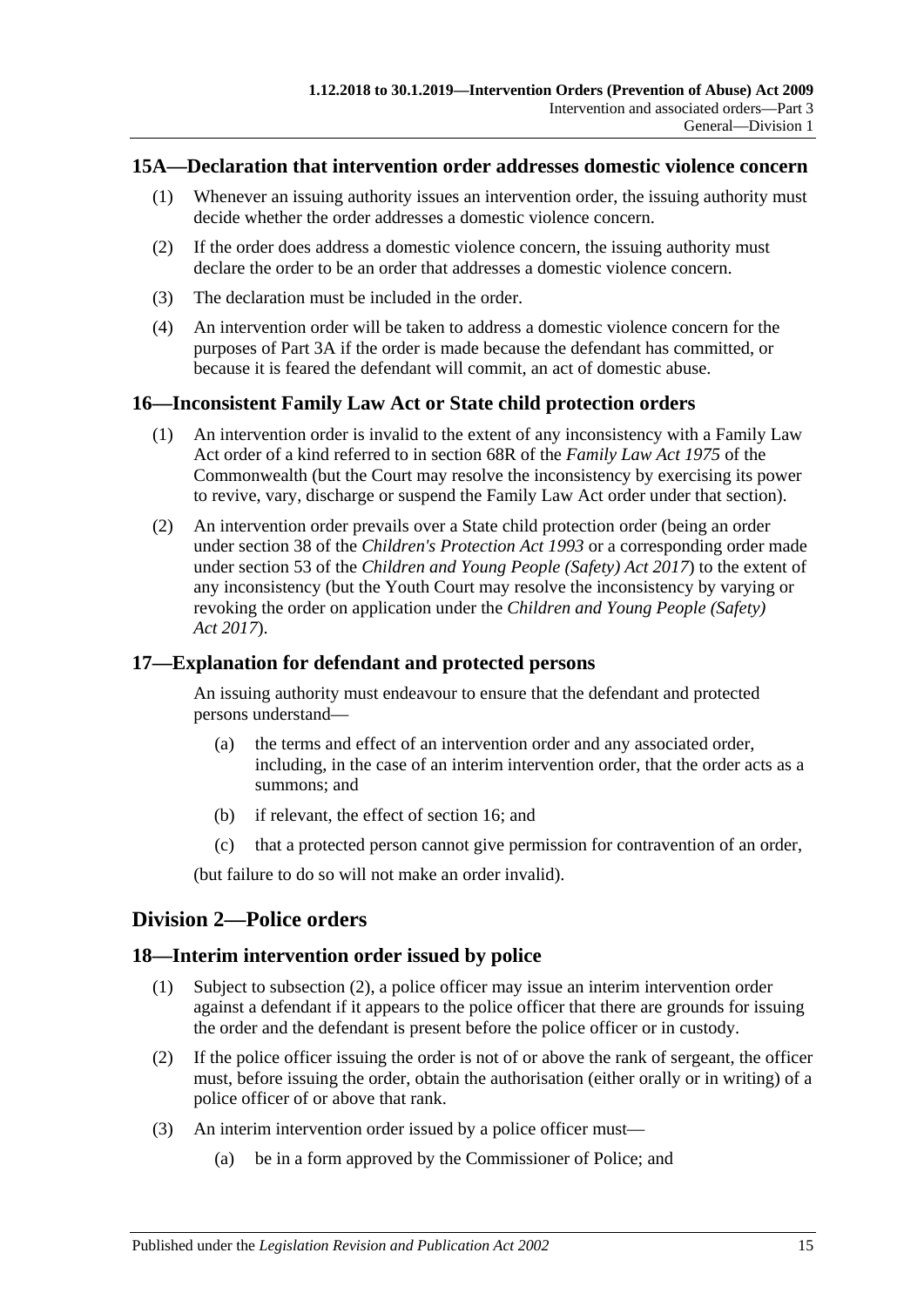- (b) identify the defendant and the persons protected by the order; and
- (c) specify the prohibitions and requirements imposed by the order; and
- (d) require the defendant to appear before the Court at a specified time and place (within 8 days after the date of the order or, if the Court will not be sitting at the place within that period, within 2 days after the Court next commences sitting at the place).
- (4) An interim intervention order issued by a police officer comes into force against the defendant when served on the defendant personally.
- (5) On an interim intervention order issued by a police officer being served on the defendant, the police officer issuing the order will be taken to have made an application to the Court for an intervention order and the defendant will be taken to have been issued a summons to appear before the Court as specified in the order for the purposes of the hearing and determination of the application under [section](#page-19-0) 23.
- (6) The Commissioner of Police must—
	- (a) give a copy of an interim intervention order issued by a police officer to each person protected by the order; and
	- (b) either—
		- (i) notify the Principal Registrar in writing of the prescribed details of the order; or
		- (ii) give a copy of the order to the Principal Registrar.
- <span id="page-15-1"></span>(7) A person against whom an interim intervention order is issued by a police officer must notify the Commissioner of Police in writing of an address for service.
- (7a) A person who is required under [subsection](#page-15-1) (7) to notify the Commissioner of Police of an address for service—
	- (a) who fails to provide the address within 7 days after being so requested; or
	- (b) who provides an address that is false,

is guilty of an offence.

Maximum penalty: \$750.

Expiation fee: \$105.

- (8) The Commissioner of Police must notify the Principal Registrar of any address for service provided under [subsection](#page-15-1) (7).
- (9) The Principal Registrar must notify the relevant public sector agencies in writing of the prescribed details of interim intervention orders issued by police officers.

## <span id="page-15-0"></span>**19—Revocation of interim intervention order by Commissioner of Police**

- (1) The Commissioner of Police may revoke an interim intervention order issued by a police officer by written notice served on the defendant personally or by post at the address for service provided by the defendant under this Act.
- (2) The Commissioner of Police must—
	- (a) give a copy of a notice of revocation of an interim intervention order issued by a police officer to each person protected by the order; and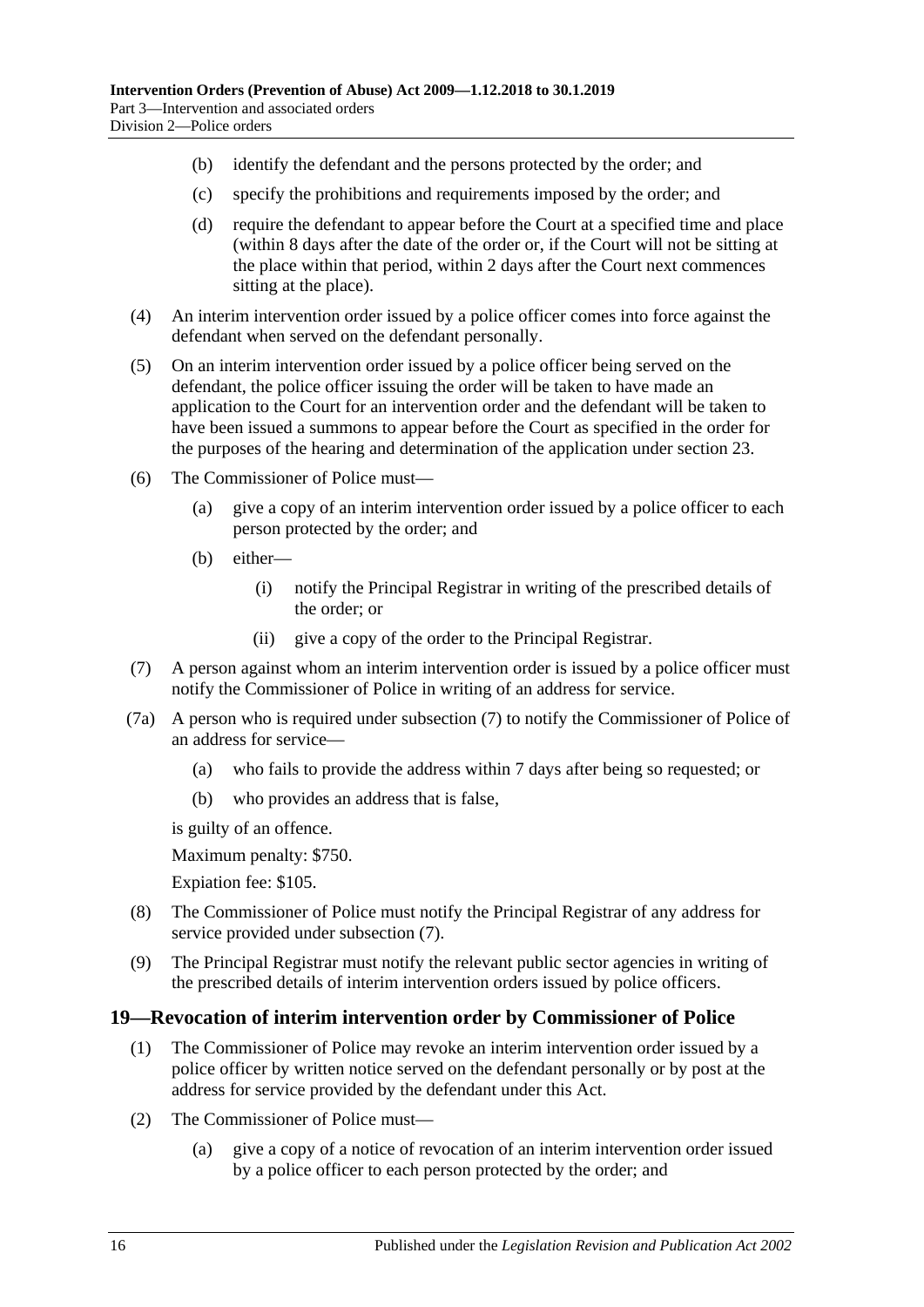- (b) notify the Principal Registrar that the order has been revoked.
- (3) The Principal Registrar must notify the relevant public sector agencies of the revocation of interim intervention orders by the Commissioner of Police.

## <span id="page-16-0"></span>**Division 3—Court orders**

### <span id="page-16-1"></span>**20—Application to Court for intervention order**

- (1) The following persons may make an application to the Court for an intervention order:
	- (a) a police officer;
	- (b) a person against whom it is alleged the defendant may commit an act of abuse or a suitable representative of such a person given permission to apply by the Court;
	- (c) a child who it is alleged may hear or witness, or otherwise be exposed to the effects of, an act of abuse committed by the defendant against a person;
	- (d) if the defendant or a person proposed to be protected by the order is a child and there is a State child protection order in force in respect of the child—the Minister responsible for the administration of the *[Children and Young People](http://www.legislation.sa.gov.au/index.aspx?action=legref&type=act&legtitle=Children%20and%20Young%20People%20(Safety)%20Act%202017)  [\(Safety\) Act](http://www.legislation.sa.gov.au/index.aspx?action=legref&type=act&legtitle=Children%20and%20Young%20People%20(Safety)%20Act%202017) 2017*.
- (2) If the person entitled to apply is a child, the application may be made—
	- (a) by the child with the permission of the Court, if the child has attained the age of 14 years; or
	- (b) on behalf of the child by—
		- (i) a parent or guardian of the child; or
		- (ii) a person with whom the child normally or regularly resides; or
		- (iii) some other suitable representative of the child given permission to apply by the Court.
- (3) The applicant must inform the Court of any relevant Family Law Act order, State child protection order or agreement or order for the division of property under the *Family Law Act 1975* of the Commonwealth, or the *[Domestic Partners Property](http://www.legislation.sa.gov.au/index.aspx?action=legref&type=act&legtitle=Domestic%20Partners%20Property%20Act%201996)  Act [1996](http://www.legislation.sa.gov.au/index.aspx?action=legref&type=act&legtitle=Domestic%20Partners%20Property%20Act%201996)* or a corresponding law of another jurisdiction, any pending application for such an order, and any other legal proceedings between a person proposed to be protected by the order and the defendant, of which the applicant is aware (but an intervention order is not invalid merely because the applicant fails to so inform the Court).
- (4) A single application relating to the same defendant may be made by any number of persons.

#### <span id="page-16-2"></span>**21—Preliminary hearing and issue of interim intervention order**

(1) On an application for an intervention order in circumstances in which an interim intervention order has not been issued by a police officer, the Court must hold a preliminary hearing as soon as practicable and without summoning the defendant to appear.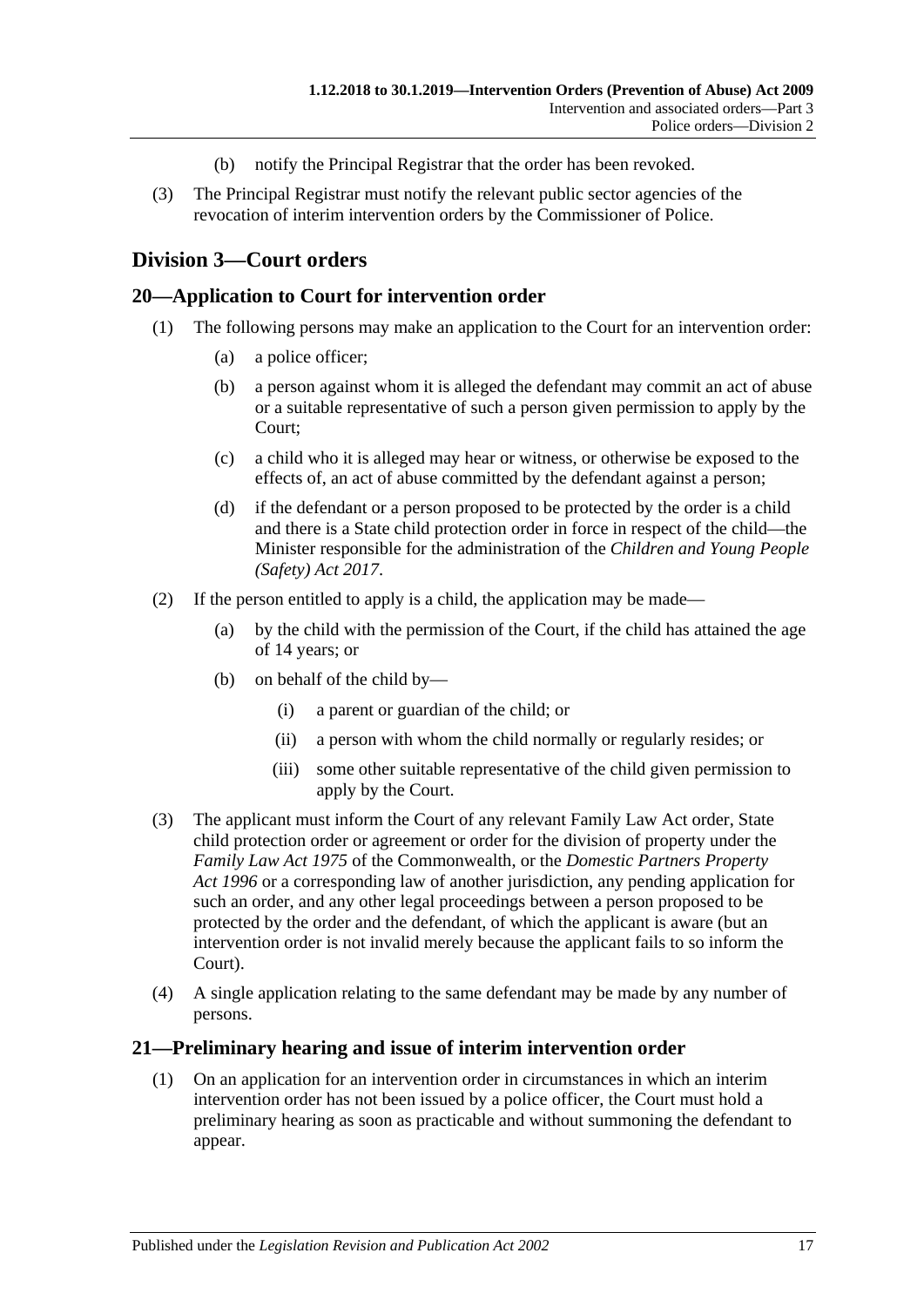- (2) If the application is made by telephone or other electronic means in accordance with rules of Court—
	- (a) the preliminary hearing may occur by oral questioning of the applicant and any other available witness or by other means contemplated by the rules; and
	- (b) if the Court is not satisfied that it is an appropriate case for completing the preliminary hearing without requiring the personal attendance of the applicant, the Court may adjourn the hearing to a time and place fixed by the Court and inform the applicant of the time and place so fixed.
- (3) At the preliminary hearing, the Court may—
	- (a) issue an interim intervention order against a defendant if it appears to the Court that there are grounds for issuing the order; or
	- (b) dismiss the application on the grounds that the application is frivolous, vexatious, without substance or has no reasonable prospect of success or on any other ground considered sufficient by the Court.
- (4) If the applicant alleges non-domestic abuse and is a person other than a police officer, the Court must, in determining whether to exercise the discretion to dismiss the application, take into account—
	- (a) whether it might be appropriate and practicable for the parties to attempt to resolve the matter through mediation or by some other means; and
	- (b) whether the application is in the nature of a cross application; and
	- (c) any other matters that the Court considers relevant.
- (4a) If the applicant is a police officer—
	- (a) the Court is not bound by the rules of evidence but may inform itself as it thinks fit; and
	- (b) the Court must act according to equity, good conscience and the substantial merits of the case without regard to technicalities and legal forms.
- (5) There is a presumption against exercising the discretion to dismiss the application if the applicant alleges an offence involving personal violence or an offence of stalking under section 19AA of the *[Criminal Law Consolidation Act](http://www.legislation.sa.gov.au/index.aspx?action=legref&type=act&legtitle=Criminal%20Law%20Consolidation%20Act%201935) 1935*.
- (6) The Court may issue an interim intervention order on the basis of evidence received in the form of an affidavit if the application is made by a police officer or a person introduced by a police officer but, in that case—
	- (a) the deponent must, if the defendant so requires, appear personally at the proceedings for the determination of the application to give oral evidence of the matters referred to in the affidavit; and
	- (b) if the deponent does not appear personally to give evidence as so required—the Court may not rely on the evidence contained in the affidavit for the purpose of determining the application.
- (7) An interim intervention order issued by the Court must—
	- (a) identify the defendant and the persons protected by the order; and
	- (b) specify the prohibitions and requirements imposed by the order; and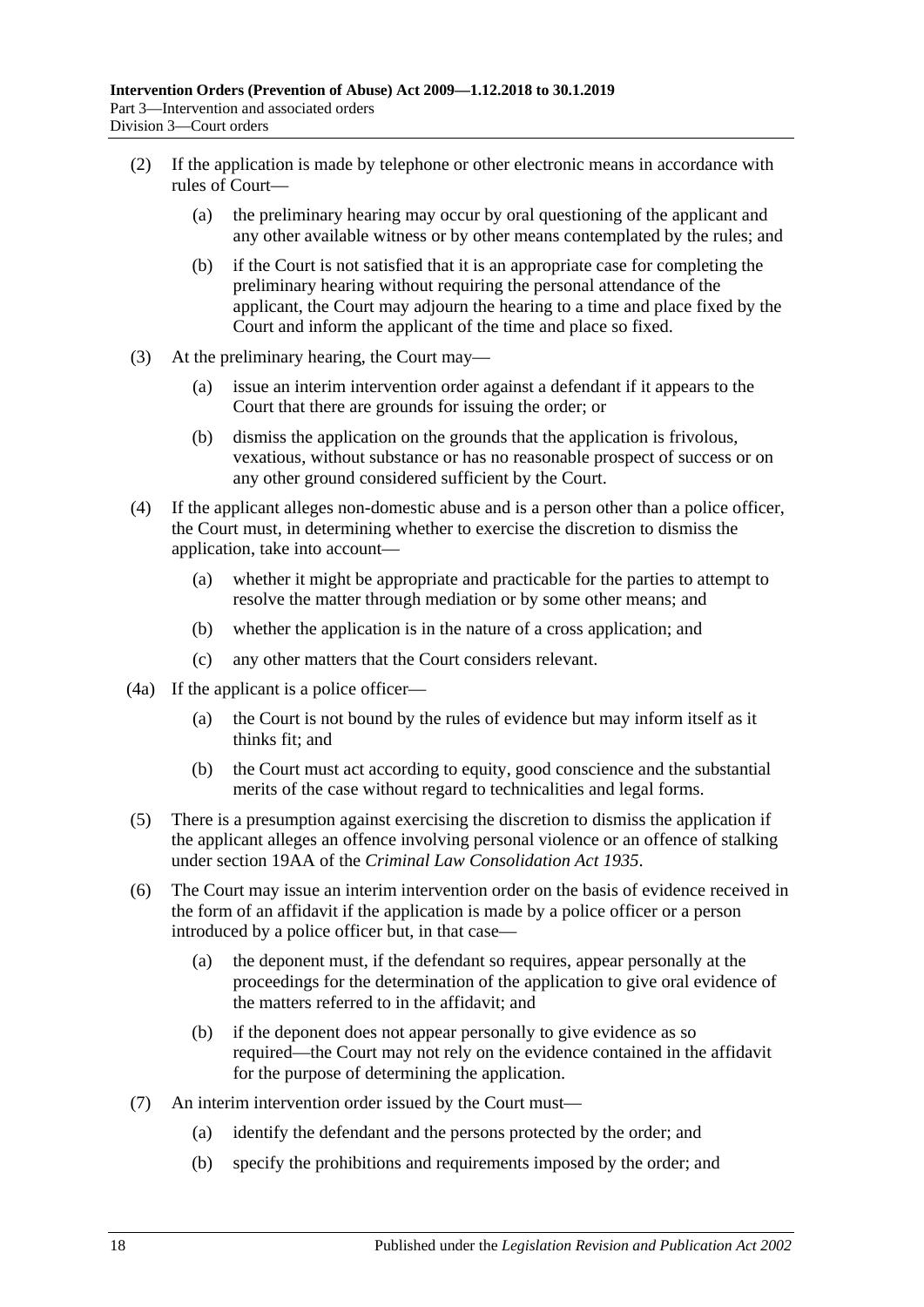- (c) require the defendant to appear before the Court at a specified time and place (within 8 days after the date of the order or, if the Court will not be sitting at the place within that period, within 2 days after the Court next commences sitting at the place).
- <span id="page-18-1"></span>(8) An interim intervention order issued by the Court comes into force against the defendant when served on the defendant in accordance with this section.
- (8a) For the purposes of [subsection](#page-18-1) (8), an interim intervention order is served on the defendant if—
	- (a) the order is served on the defendant personally; or
	- (b) the order is served on the defendant in some other manner authorised by the Court; or
	- (c) the defendant is present in the Court when the order is made.
- (9) On an interim intervention order issued by the Court being served on the defendant, the defendant will be taken to have been issued a summons to appear before the Court as specified in the order for the purposes of hearing and determining an application for a final intervention order under [section](#page-19-0) 23.
- (10) The Principal Registrar must—
	- (a) give a copy of an interim intervention order issued by the Court to—
		- (i) each person protected by the order; and
		- (ii) if the applicant is not a police officer or a person protected by the order—the applicant; and
	- (b) either—
		- (i) notify the Commissioner of Police in writing of the prescribed details of the order; or
		- (ii) give a copy of the order to the Commissioner of Police.
- (11) The Principal Registrar must notify the relevant public sector agencies in writing of the prescribed details of interim intervention orders issued by the Court.
- (12) A person against whom an interim intervention order is issued by the Court must notify the Principal Registrar in writing of an address for service.
- (13) If a hearing is adjourned under this section, the Court need not be constituted at the adjourned hearing of the same judicial officer as ordered the adjournment.

## <span id="page-18-0"></span>**22—Adjournments**

- (1) The Court may, from time to time without requiring the attendance of any party, adjourn the hearing of an application for an intervention order at which a defendant is required by an interim intervention order to appear to a later date if satisfied that the interim intervention order has not been served or that there is other adequate reason for the adjournment.
- (2) The date fixed for an adjourned hearing must be within 8 days after the date on which the adjournment is ordered, unless the Court is satisfied—
	- (a) that a later date is required to enable the interim intervention order to be served; or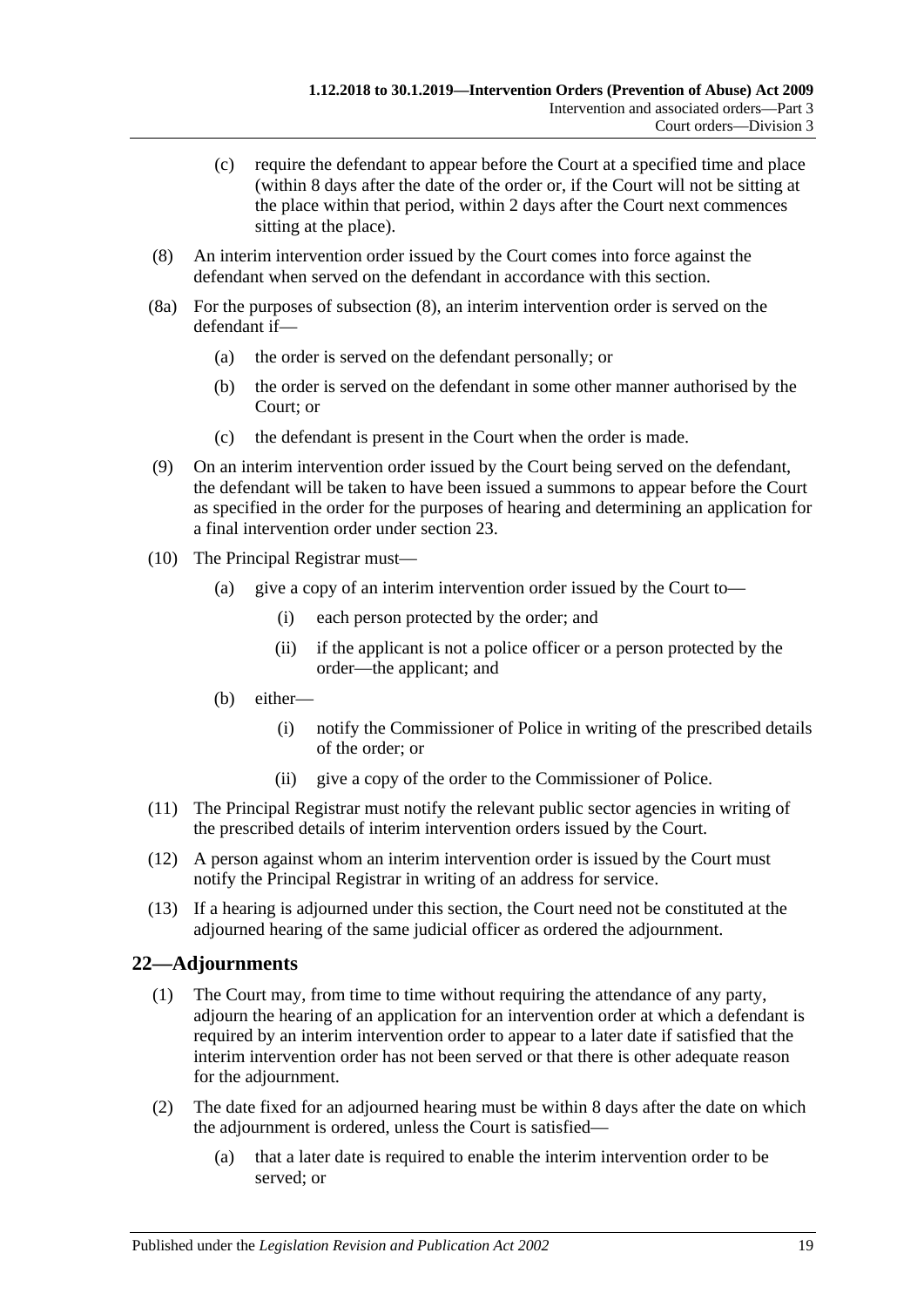- (b) that there is other adequate reason for fixing a later date.
- (3) If a hearing is adjourned under this section, the Court need not be constituted at the adjourned hearing of the same judicial officer as ordered the adjournment.

### <span id="page-19-1"></span><span id="page-19-0"></span>**23—Determination of application for intervention order**

- (1) Subject to this section, on the hearing of an application for a final intervention order, the Court may—
	- (a) confirm the interim intervention order issued against the defendant as a final intervention order; or
	- (b) issue a final intervention order in substitution for an interim intervention order issued against the defendant; or
	- (c) dismiss the application and revoke the interim intervention order issued against the defendant.
- (1a) If the Court determines that it is appropriate to confirm an interim intervention order as a final intervention order or to issue a final intervention order in substitution for an interim intervention order under [subsection](#page-19-1) (1) and the defendant, or a person protected by the order, is a child or the parent of a child, the Court—
	- (a) must make the following inquiries:
		- (i) whether there is any relevant Family Law Act order or State child protection order;
		- (ii) how the final intervention order would be likely to affect contact (in accordance with a relevant Family Law Act order or State child protection order or otherwise) between—
			- (A) the protected person or the defendant; and
			- (B) any child of, or in the care of, either of those persons; and
	- (b) must take such steps as the Court considers necessary so as to avoid inconsistency between the order and any Family Law Act order or State child protection order of which the Court has knowledge (whether on its own inquiry or having been so informed).
- (2) An interim intervention order issued against a defendant may be confirmed as a final intervention order, or a final intervention order may be issued in substitution for an interim intervention order issued against a defendant, in the absence of the defendant if the defendant failed to appear at the hearing of the application as required by the interim intervention order or by conditions of bail.
- (3) If a defendant disputes some or all of the grounds on which a final intervention order is sought but consents to the order, the Court may confirm the interim intervention order issued against the defendant as a final intervention order, or issue a final intervention order in substitution for the interim intervention order issued against the defendant, without receiving any further submissions or evidence as to the grounds.
- (4) If an interim intervention order is confirmed, the order continues in force against the defendant as a final intervention order without any further requirement for service.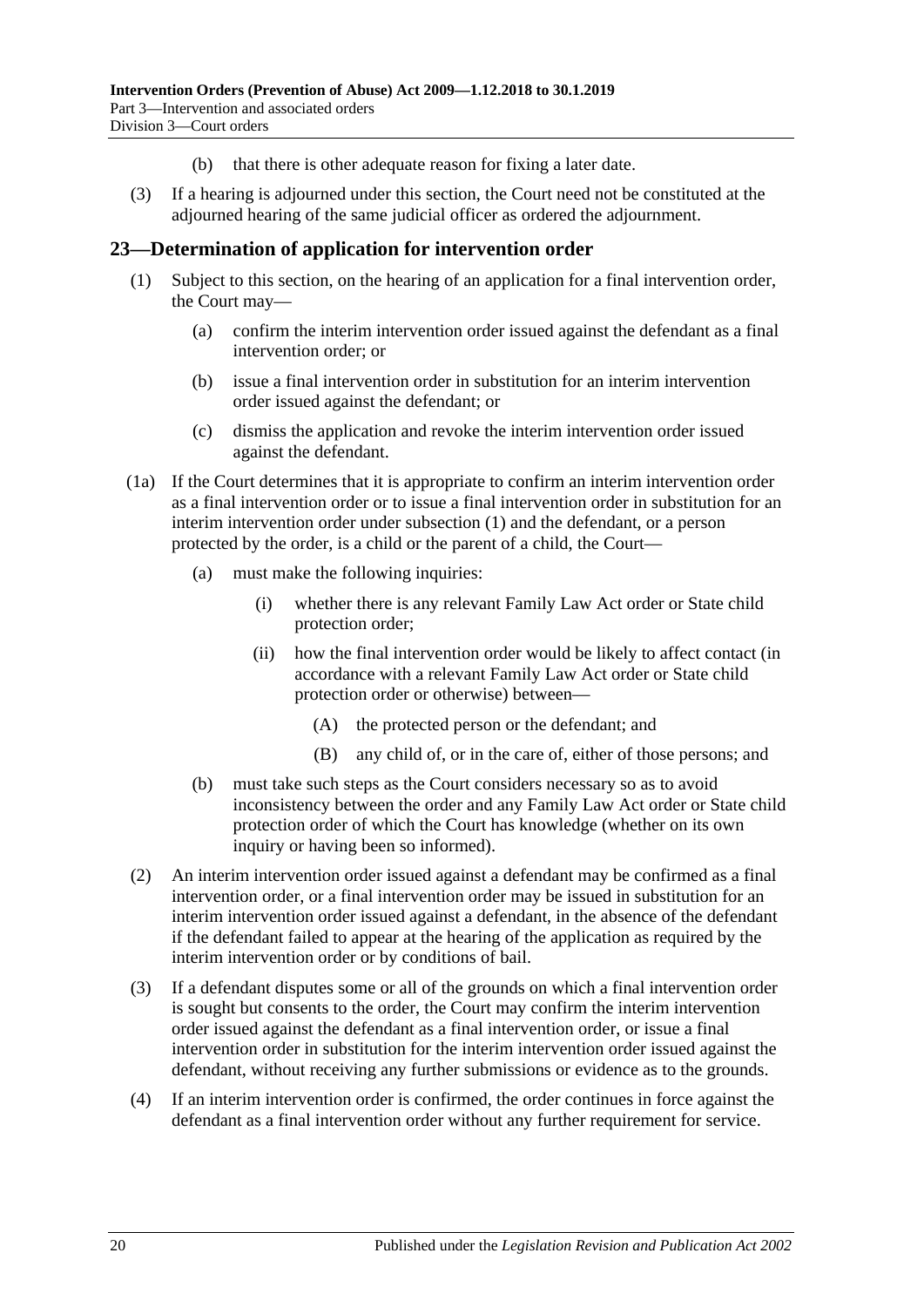- <span id="page-20-1"></span>(5) A final intervention order that is issued in substitution for an interim intervention order comes into force against the defendant when served on the defendant in accordance with this section (and until the order is so served the interim intervention order continues in force against the defendant).
- (5a) For the purposes of [subsection](#page-20-1) (5), a final intervention order is served on the defendant if—
	- (a) the order is served on the defendant personally; or
	- (b) the order is served on the defendant in some other manner authorised by the Court; or
	- (c) the defendant is present in the Court when the order is made.
- (6) If an interim intervention order is revoked, the Principal Registrar must serve written notice of the revocation on the defendant personally or by post at the address for service provided by the defendant under this Act or in some other manner authorised by the Court.
- (7) The Principal Registrar must—
	- (a) give a copy of a final intervention order, or notice of revocation of an interim intervention order, to—
		- (i) each person protected by the order; and
		- (ii) if the applicant is not a police officer or a person protected by the order—the applicant; and
	- (b) either—
		- (i) notify the Commissioner of Police in writing—
			- (A) of the prescribed details of a final intervention order; or
			- (B) that an interim intervention order (whether issued by a police officer or the Court) has been revoked; or
		- (ii) give a copy of the final intervention order, or notice of revocation of an interim intervention order, to the Commissioner of Police.
- (8) The Principal Registrar must notify the relevant public sector agencies in writing of the prescribed details of final intervention orders issued by the Court and of the revocation of interim intervention orders by the Court.

## <span id="page-20-0"></span>**24—Problem gambling order**

- (1) If the Court confirms an interim intervention order as a final intervention order against a defendant or issues a final intervention order against a defendant in substitution for an interim intervention order, the Court may make an order (a *problem gambling order*) that the defendant is subject to a problem gambling family protection order under the *[Problem Gambling Family Protection Orders Act](http://www.legislation.sa.gov.au/index.aspx?action=legref&type=act&legtitle=Problem%20Gambling%20Family%20Protection%20Orders%20Act%202004) 2004* imposing specified requirements or orders of a kind that could be imposed by the Commissioner under that Act.
- <span id="page-20-2"></span>(2) A problem gambling order must be served on the defendant in accordance with this section and is not binding on the defendant until so served.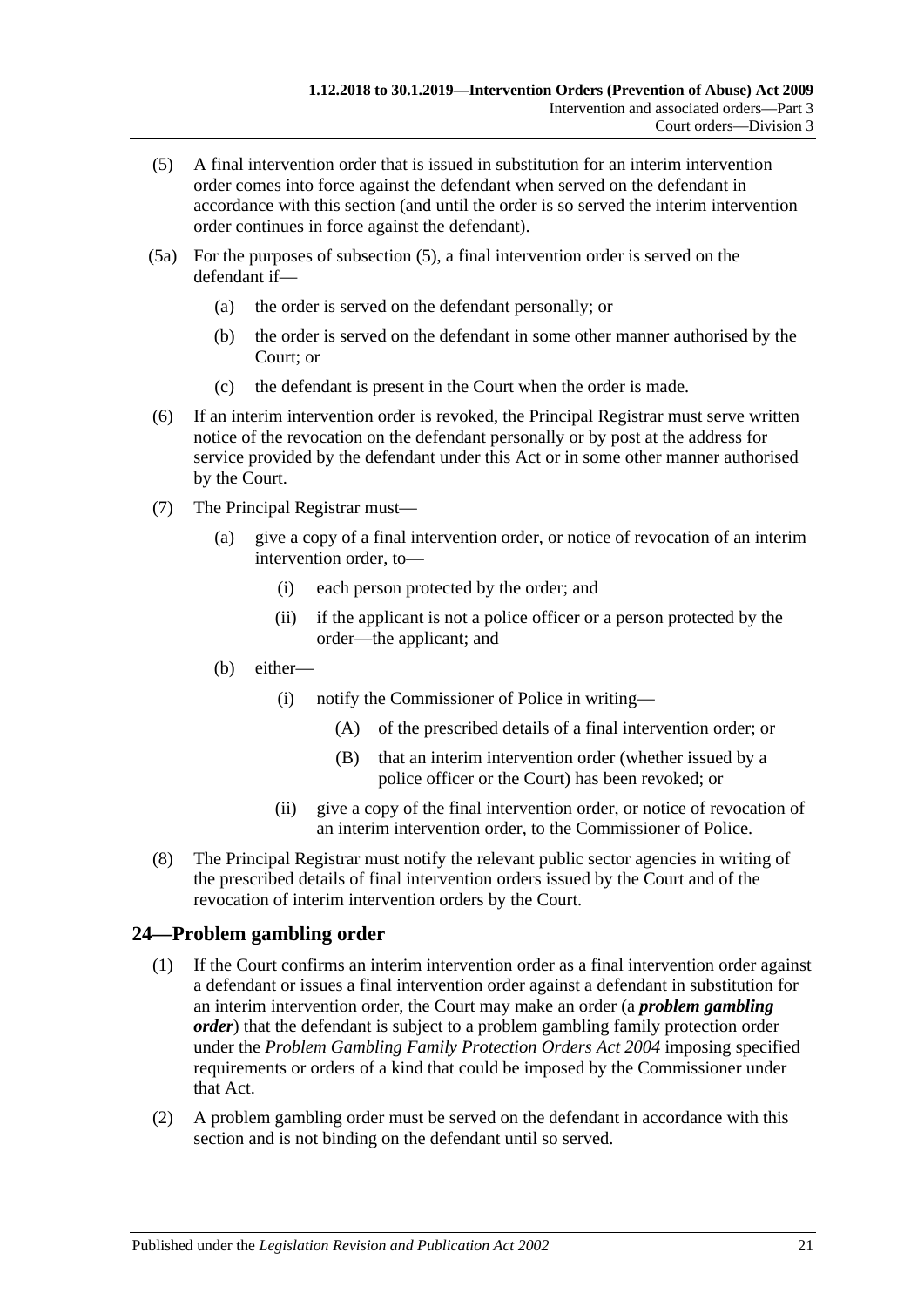- (2a) For the purposes of [subsection](#page-20-2) (2), a problem gambling order is served on the defendant if—
	- (a) the order is served on the defendant personally; or
	- (b) the order is served on the defendant in some other manner authorised by the Court; or
	- (c) the defendant is present in the Court when the order is made.
- (3) If the problem gambling family protection order to which the defendant is subject includes an attachment order (within the meaning of the *[Problem Gambling Family](http://www.legislation.sa.gov.au/index.aspx?action=legref&type=act&legtitle=Problem%20Gambling%20Family%20Protection%20Orders%20Act%202004)  [Protection Orders Act](http://www.legislation.sa.gov.au/index.aspx?action=legref&type=act&legtitle=Problem%20Gambling%20Family%20Protection%20Orders%20Act%202004) 2004*), the attachment order must be served on the third person specified in the order personally or in some other manner authorised by the Court and is not binding on the third person until so served.
- (4) A problem gambling order continues in force (subject to any variation of the order under this Act) until it is revoked.
- <span id="page-21-1"></span>(5) If the Court orders that the defendant is subject to a problem gambling family protection order, the Principal Registrar must—
	- (a) give a copy of the order to—
		- (i) each person for whose benefit the order is made; and
		- (ii) if the applicant for the order is not a police officer or a person protected by the order—the applicant; and
	- (b) either—
		- (i) notify a person listed below in writing of the prescribed details of the order:
			- (A) the Commissioner;
			- (B) the Commissioner of Police;
			- (C) the proprietor or licensee of any premises specified in the order; or
		- (ii) give a copy of the order to a person referred to in [subparagraph](#page-21-1) (i).

## <span id="page-21-0"></span>**25—Tenancy order**

- $(1)$  If—
	- (a) the Court confirms an interim intervention order as a final intervention order against a defendant or issues a final intervention order against a defendant in substitution for an interim intervention order; and
	- (b) the final intervention order prohibits the defendant from being on premises at which a protected person resides; and
	- (c) the defendant and protected person previously resided together on the premises; and
	- (d) the premises are subject to a tenancy agreement to which the defendant is a party,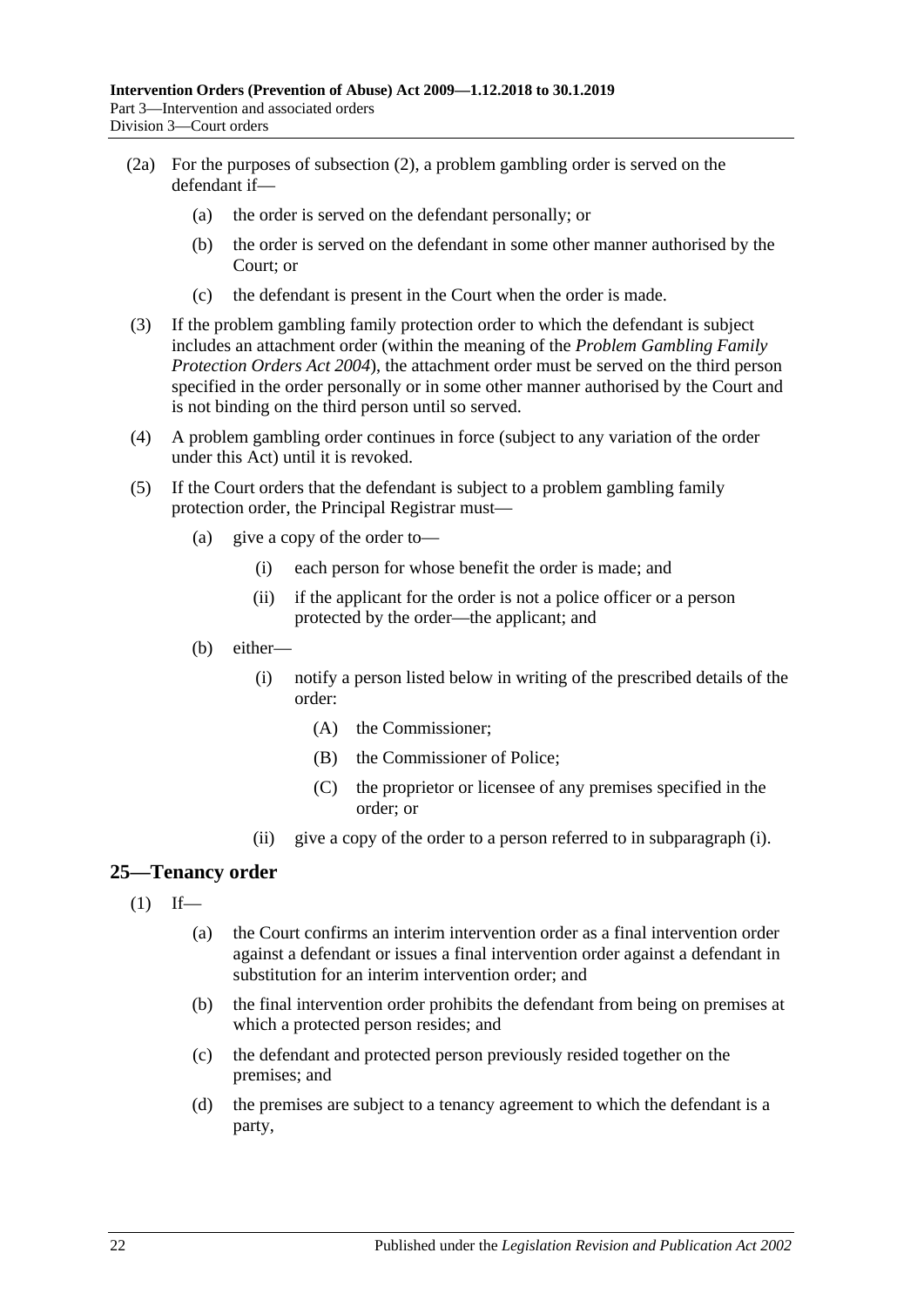the Court may make an order (a *tenancy order*) that the defendant will be taken to have assigned the defendant's interest in the tenancy agreement to a specified person or persons with the landlord's consent.

- (2) However, a tenancy order may only be made if the Court is satisfied that the assignee consents to the assignment and—
	- (a) in a case where—
		- (i) the landlord is a community housing provider registered under the *Community Housing Providers National Law*; and
		- (ii) the premises constitute community housing within the meaning of that Law,

the assignee meets the eligibility requirements for such community housing and any membership or other requirements of the landlord associated with occupation of those premises; and

- (b) in a case where the landlord is the South Australian Housing Trust or a subsidiary of the South Australian Housing Trust—the assignee meets the eligibility requirements of the Trust; and
- (c) in any case—the assignee could reasonably be expected to comply with the obligations under the tenancy agreement,

(so that it would be unreasonable for the landlord to withhold consent to the assignment).

- (3) A tenancy order takes effect on the day on which it is made or on such later day as is specified in the order.
- (4) If a tenancy order is made—
	- (a) the effect of the assignment is that the assignee is substituted for the assignor as tenant under the tenancy agreement (but the assignor remains responsible for liabilities that accrued before the date of the assignment); and
	- (b) the assignee is liable to indemnify the assignor for liabilities incurred by the assignor to the landlord because of a breach of the tenancy agreement by the assignee; and
	- (c) an amount paid by the assignor and held by way of security for the performance of obligations under the tenancy agreement will (unless the parties agree to the contrary) continue to be held as security for the proper performance by the assignee of obligations under the tenancy agreement.
- (5) The Registrar must give a copy of a tenancy order to—
	- (a) the protected person; and
	- (b) the defendant; and
	- (c) the landlord; and
	- (d) if the assignee is not the protected person—the assignee; and
	- (e) the Registrar of the South Australian Civil and Administrative Tribunal.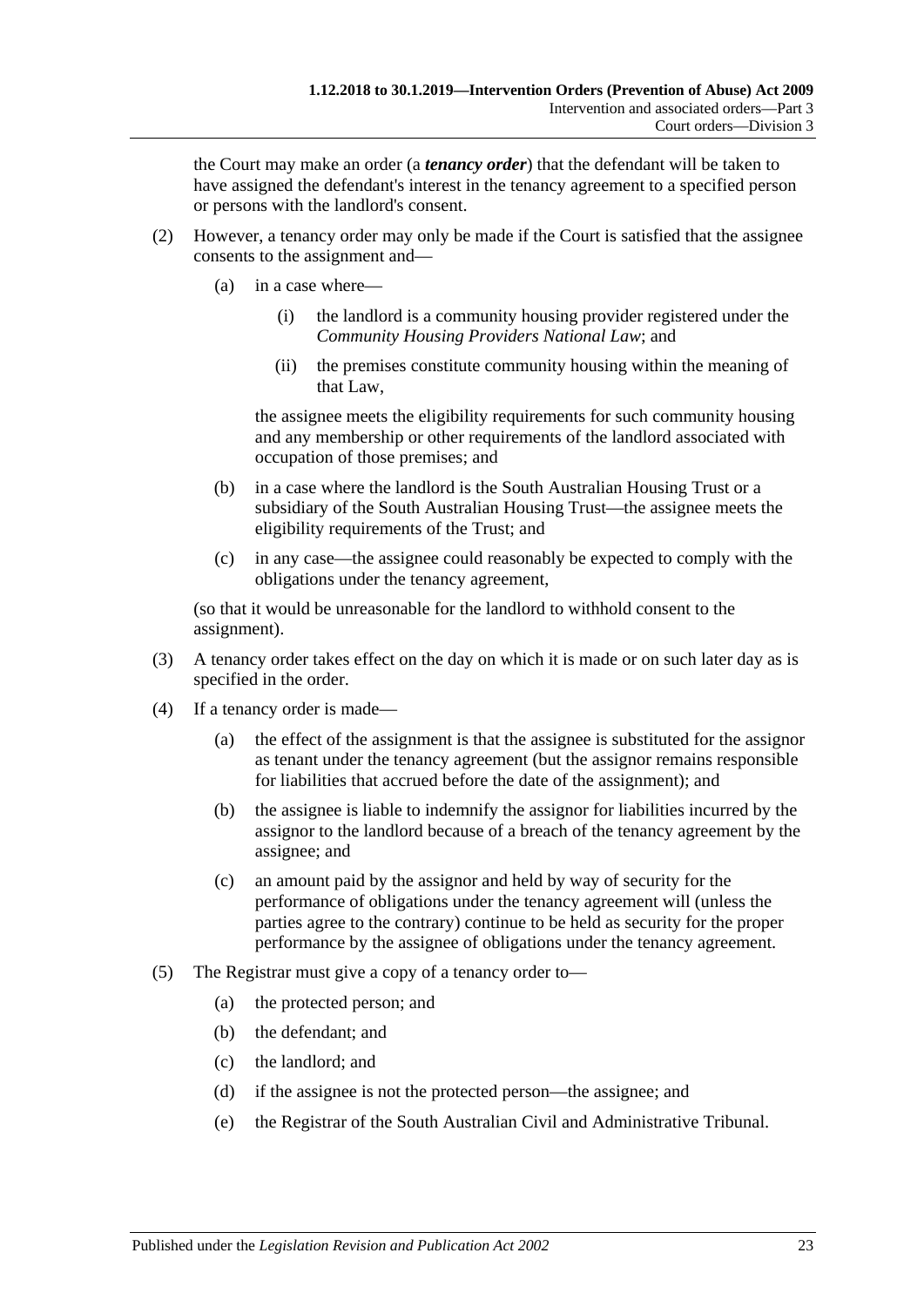## <span id="page-23-0"></span>**Division 4—Variation or revocation of orders**

### <span id="page-23-1"></span>**26—Intervention orders**

- (1) The Court may vary or revoke an intervention order on application by—
	- (a) a police officer; or
	- (b) a person protected by the order or a suitable representative of such a person given permission to apply by the Court; or
	- (c) if the defendant or a person protected by the order is a child and there is a State child protection order (being an order under section 38 of the *[Children's](http://www.legislation.sa.gov.au/index.aspx?action=legref&type=act&legtitle=Childrens%20Protection%20Act%201993)  [Protection Act](http://www.legislation.sa.gov.au/index.aspx?action=legref&type=act&legtitle=Childrens%20Protection%20Act%201993) 1993* or a corresponding order made under section 53 of the *[Children and Young People \(Safety\) Act](http://www.legislation.sa.gov.au/index.aspx?action=legref&type=act&legtitle=Children%20and%20Young%20People%20(Safety)%20Act%202017) 2017*) in force in respect of the child—the Minister responsible for the administration of that Act; or
	- (d) the defendant.
- (2) If the person entitled to apply is a child, the application may be made—
	- (a) by the child with the permission of the Court, if the child has attained the age of 14 years; or
	- (b) on behalf of the child by—
		- (i) a parent or guardian of the child; or
		- (ii) a person with whom the child normally or regularly resides; or
		- (iii) any other suitable representative of the child with the permission of the Court.
- (3) An application for variation or revocation of a final intervention order may only be made by the defendant after the date fixed by the order.
- (4) On an application for variation or revocation of a final intervention order by the defendant, the Court may, without receiving submissions or evidence from the protected person, dismiss the application—
	- (a) if satisfied that the application is frivolous or vexatious; or
	- (b) if not satisfied that there has been a substantial change in the relevant circumstances since the order was issued or last varied.
- (5) The Court must, before varying or revoking an intervention order under this section—
	- (a) allow the Commissioner of Police, the defendant and each person protected by the order a reasonable opportunity to be heard on the matter; and
	- (b) have regard to the same matters that the Court is required to have regard to in considering whether or not to make an intervention order and in considering the terms of an intervention order.
- (6) The Court may not vary a final intervention order by removing the firearms terms unless satisfied that the defendant has never been guilty of violent or intimidatory conduct and needs to have a firearm for purposes related to earning a livelihood.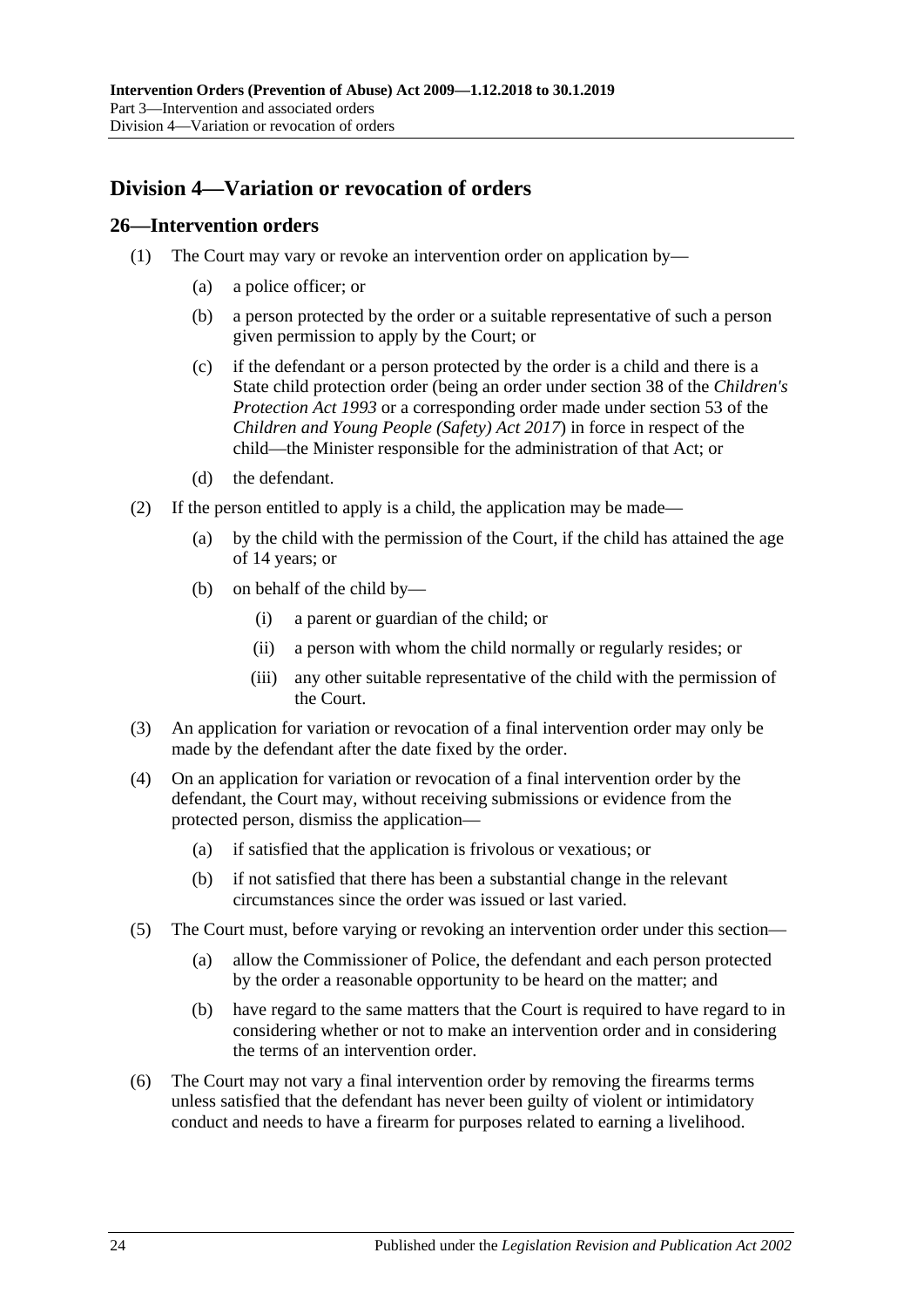- <span id="page-24-1"></span>(7) If an intervention order is varied, the order in its amended form must be served on the defendant in accordance with this section and until so served—
	- (a) the variation is not binding on the defendant; but
	- (b) the order as in force prior to the variation continues to be binding on the defendant.
- (7a) For the purposes of [subsection](#page-24-1) (7), an order in its amended form is served on the defendant if—
	- (a) the order is served on the defendant personally; or
	- (b) the order is served on the defendant in some other manner authorised by the Court; or
	- (c) the defendant is present in the Court when the order is made.
- (8) If an intervention order is revoked, the Principal Registrar must serve written notice of the revocation on the defendant personally or by post at the address for service provided by the defendant under this Act or in some other manner authorised by the Court.
- (9) If an intervention order is varied or revoked, the Principal Registrar must—
	- (a) give a copy of the order as varied by the Court, or notice of revocation of the order, to—
		- (i) each person protected by the order; and
		- (ii) if the applicant is not a police officer or a person protected by the order—the applicant; and
	- (b) either—
		- (i) notify the Commissioner of Police in writing of the prescribed details of the order as varied by the Court, or that the order has been revoked; or
		- (ii) give a copy of the order as varied by the Court, or notice of revocation of the order, to the Commissioner of Police.
- (10) The Principal Registrar must notify the relevant public sector agencies in writing of—
	- (a) the prescribed details of intervention orders varied by the Court; or
	- (b) the revocation of intervention orders by the Court.

## <span id="page-24-0"></span>**27—Problem gambling orders**

- (1) The Court may vary or revoke a problem gambling order—
	- (a) on revoking the intervention order with which it is associated; or
	- (b) on application by a defendant subject to the intervention order with which it is associated or a person for whose benefit the problem gambling family protection order to which the defendant is subject under the order applies.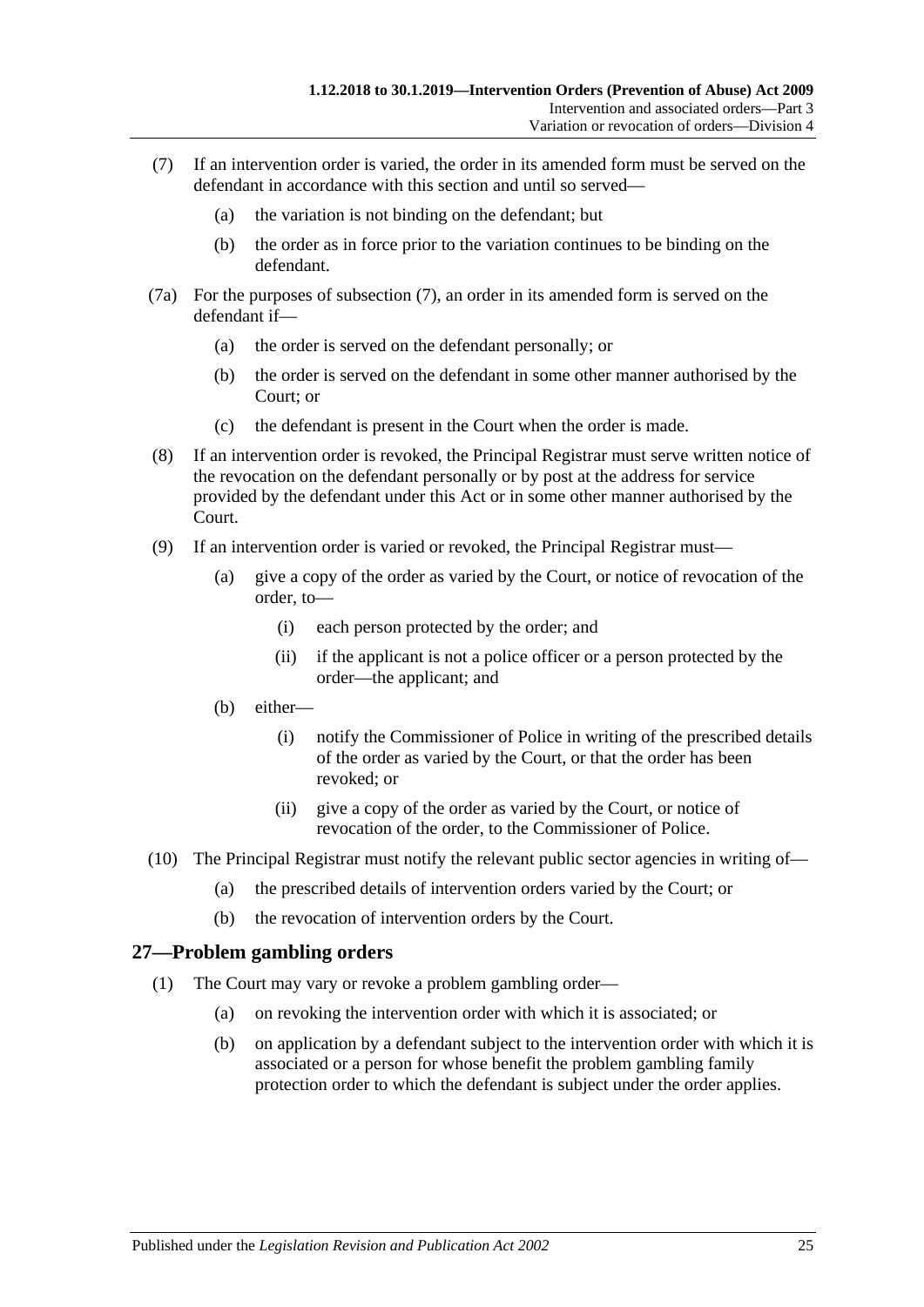(2) If on revoking an intervention order the Court does not revoke an associated problem gambling order, the problem gambling family protection order to which the defendant is subject under the order continues in force under the *[Problem Gambling Family](http://www.legislation.sa.gov.au/index.aspx?action=legref&type=act&legtitle=Problem%20Gambling%20Family%20Protection%20Orders%20Act%202004)  [Protection Orders Act](http://www.legislation.sa.gov.au/index.aspx?action=legref&type=act&legtitle=Problem%20Gambling%20Family%20Protection%20Orders%20Act%202004) 2004* as if it had been issued under that Act and, consequently, is subject to variation or revocation by the Commissioner under that Act.

## <span id="page-25-0"></span>**Division 5—Evidentiary matters**

### <span id="page-25-1"></span>**28—Burden of proof**

In proceedings under this Part, the Court is to decide questions of fact on the balance of probabilities.

### <span id="page-25-2"></span>**29—Special arrangements for evidence and cross-examination**

- (1) The Court may order that special arrangements be made for taking the evidence of a person against whom it is alleged the defendant has committed or might commit an act of abuse or a child who it is alleged has been or might be exposed to the effects of an act of abuse committed by the defendant against a person.
- (2) Without limiting the kind of order that may be made under this section, the Court may make 1 or more of the following orders:
	- (a) an order that the evidence be given outside the Court and transmitted to the Court by means of closed circuit television;
	- (b) an order that the evidence be taken outside the Court and that an audio visual record of the evidence be made and replayed in the Court;
	- (c) an order that a screen, partition or one-way glass be placed to obscure the view of a party to whom the evidence relates or some other person;
	- (d) an order that the defendant be excluded from the place where the evidence is taken, or otherwise be prevented from directly seeing and hearing the witness while giving evidence;
	- (e) an order that the witness be accompanied by a relative or friend for the purpose of providing emotional support;
	- (f) that extra allowance be made for breaks during, and time to be given for, the taking of evidence;
	- (g) if the witness has a physical disability or cognitive impairment—that the evidence be taken in a particular way (to be specified by the Court) that will, in the Court's opinion, facilitate the taking of evidence from the witness or minimise the witness's embarrassment or distress (including, if the witness has complex communication needs, with such communication assistance as may be specified by the Court under section 14A of the *[Evidence Act](http://www.legislation.sa.gov.au/index.aspx?action=legref&type=act&legtitle=Evidence%20Act%201929) 1929*).
- (3) Special arrangements made under this section may relate to the evidence of the witness as a whole or to particular aspects of the evidence of the witness, such as cross-examination and re-examination.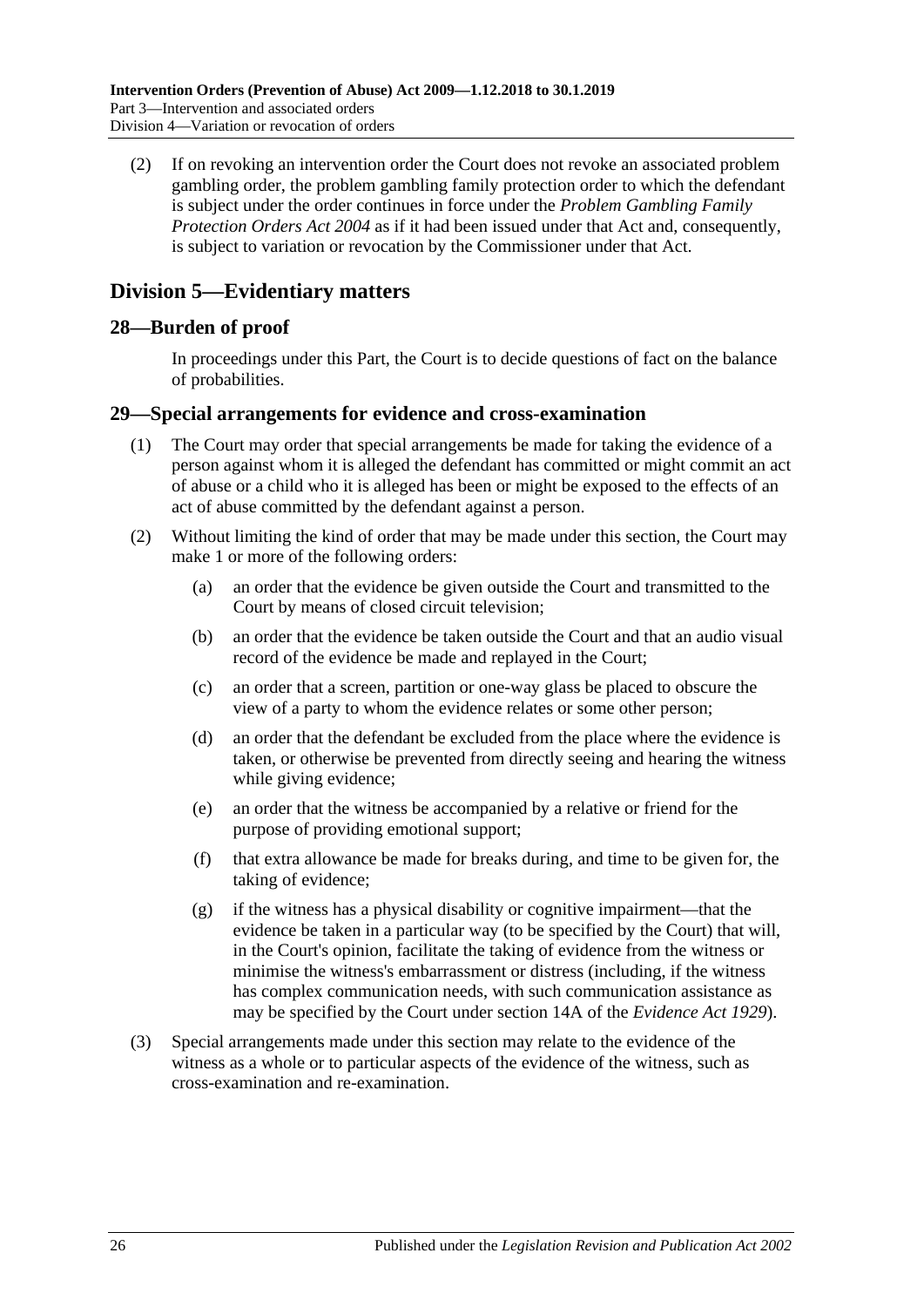- (4) Cross-examination of a person against whom it is alleged the defendant has committed or might commit an act of abuse or a child who it is alleged has been or might be exposed to the effects of an act of abuse committed by the defendant against a person is—
	- (a) to be by counsel; or
	- (b) if the defendant is not legally represented in the proceedings—to be undertaken—
		- (i) by the defendant submitting to the Court, in the manner required by the Court, the questions the defendant proposes the witness be asked in cross-examination and the Court (or the Court's nominee) asking the witness those of the questions submitted that are determined by the Court to be allowable in cross-examination; or
		- (ii) as otherwise directed by the Court.

## <span id="page-26-0"></span>**Part 3A—National recognition of domestic violence orders**

## <span id="page-26-1"></span>**Division 1—Preliminary**

## <span id="page-26-2"></span>**29A—Interpretation**

In this Part, unless the contrary intention appears—

*corresponding law* means a law, or part of a law, of a State or a Territory of the Commonwealth declared by the regulations to be a corresponding law for the purposes of this Part;

*domestic violence order* or *DVO* means a local DVO, an interstate DVO or a foreign intervention order;

*foreign intervention order* does not include an order (whether registered or not under [Part 4\)](#page-38-1) that is declared by the regulations not to be a foreign intervention order for the purposes of this Part;

*general violence order* means—

- (a) an intervention order under this Act; or
- (b) a violence restraining order under the corresponding law of Western Australia, other than an order under that corresponding law declared by the regulations not to be a general violence order for the purposes of this paragraph;

*interim DVO* means a DVO that is of an interim or a provisional nature and includes—

- (a) an interim intervention order under this Act; and
- (b) a DVO made by a police officer under a corresponding law; and
- (c) an emergency order made under the corresponding law of the Australian Capital Territory; and
- (d) a temporary protection order made under the corresponding law of Queensland; and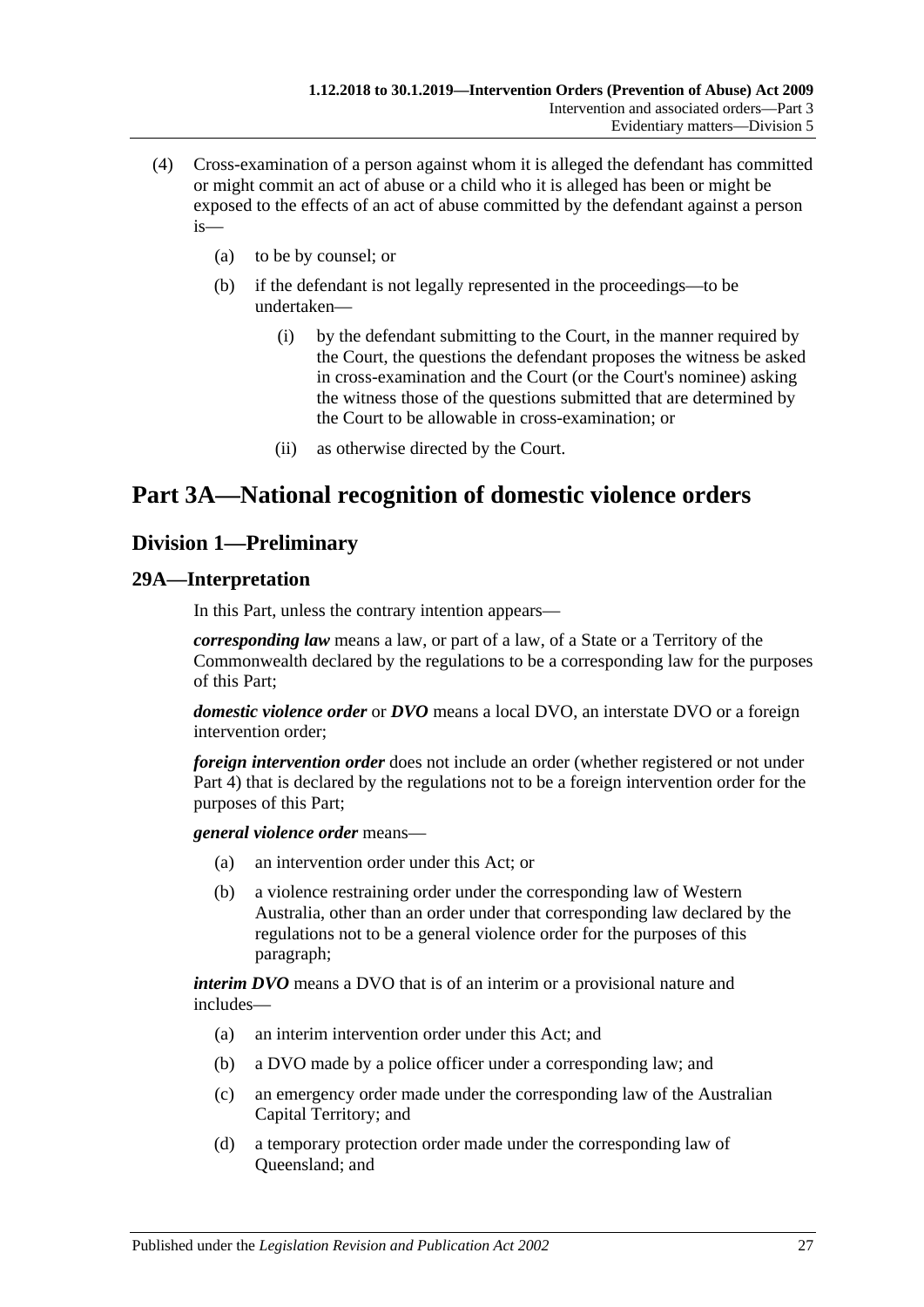(e) a DVO declared by the regulations to be an interim DVO;

*interstate DVO* means an order, or order of a type, made under a corresponding law that is declared by the regulations to be an interstate DVO for the purposes of this Part;

*interstate law enforcement agency* means—

- (a) a police force of a participating jurisdiction; or
- (b) an agency of a participating jurisdiction responsible for enforcing DVOs in that jurisdiction;

*issuing authority* includes a court or person with power to make, vary or revoke a DVO under the law of a participating jurisdiction;

*issuing jurisdiction*, in respect of a DVO, means the jurisdiction in which the DVO is made;

*local law enforcement agency* means South Australia Police;

*local DVO*—a reference to a *local DVO* is a reference to an intervention order (within the meaning of [section](#page-3-3)  $3(1)$ ) that addresses a domestic violence concern;

*make* includes issue;

*non-local DVO* means an interstate DVO or a foreign intervention order;

*participating jurisdiction* means this jurisdiction or a jurisdiction in which a corresponding law is in force;

*properly notified*—see [section](#page-30-3) 29J;

*protected person* means a person for whose protection or benefit a DVO is made;

*recognised DVO*—see [section](#page-28-3) 29D;

*registered foreign order*—see [section](#page-27-0) 29B;

*revoke* includes cancel.

## <span id="page-27-0"></span>**29B—Registered foreign orders**

- (1) A *registered foreign order* means a foreign order that is—
	- (a) a foreign intervention order registered under [Part 4;](#page-38-1) or
	- (b) an order declared by the regulations to be a registered foreign order for the purposes of this Part.
- (2) A registered foreign order is neither a local DVO nor an interstate DVO.
- (3) For the purpose of this Part, a registered foreign order—
	- (a) will be taken to be made in the jurisdiction in which it is registered as a registered foreign order; and
	- (b) will be taken to be made when it becomes a registered foreign order in that jurisdiction; and
	- (c) will be taken to have been varied or revoked if its registration as a registered foreign order is varied or revoked.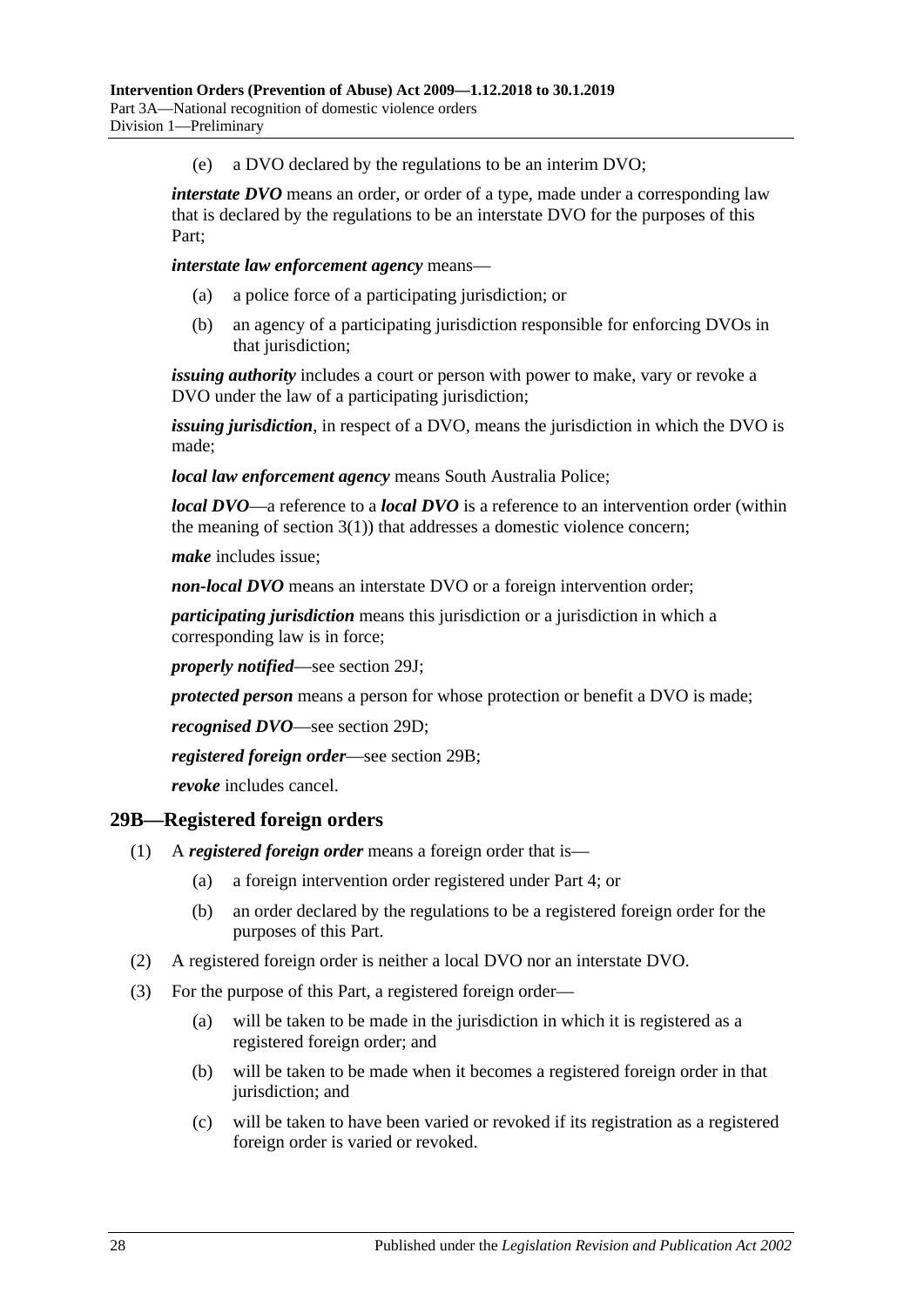(4) A power conferred by this Part to vary or revoke a registered foreign order is a power to vary or revoke registration of the order as a registered foreign order.

## <span id="page-28-0"></span>**29C—Domestic violence concern**

- (1) A violence restraining order under the corresponding law of Western Australia will be taken to address a domestic violence concern for the purposes of this Part if the order is made because the defendant has committed, or because it is feared the defendant will commit, an act of family and domestic violence (within the meaning of that corresponding law).
- (2) A general violence order will be taken to be an order that addresses a domestic violence concern for the purposes of this Part if—
	- (a) it is declared to be an order that addresses a domestic violence concern by the issuing authority that makes the order; or
	- (b) a registrar of a court of the jurisdiction in which the order was made makes an order declaring the DVO to be a recognised DVO in that jurisdiction.
- (3) The Governor may make regulations for the purposes of this section including so as to modify what may be taken to address a domestic violence concern in a participating jurisdiction.

## <span id="page-28-2"></span><span id="page-28-1"></span>**Division 2—National recognition of DVOs**

## **Subdivision 1—General principles**

## <span id="page-28-3"></span>**29D—Recognition of DVOs**

- (1) In this jurisdiction, each of the following DVOs is a *recognised DVO*:
	- (a) a local DVO;
	- (b) an interstate DVO made in another participating jurisdiction;
	- (c) a foreign order that is a registered foreign order in any participating jurisdiction.
- (2) A DVO becomes a recognised DVO when it is made.

**Note—**

A foreign order will be taken to be made when it is registered as a registered foreign order.

(3) Subject to this Part, a DVO is a recognised DVO for the period for which it remains in force in the jurisdiction in which it is made.

#### <span id="page-28-4"></span>**29E—Variations to DVOs**

- (1) A variation to a recognised DVO that is done in this or another jurisdiction is a *recognised variation* in this jurisdiction in the circumstances provided for by this section.
- (2) A variation to a local DVO is a recognised variation in this jurisdiction if the variation is done—
	- (a) in this jurisdiction by a court or any other person authorised to do so under this Act; or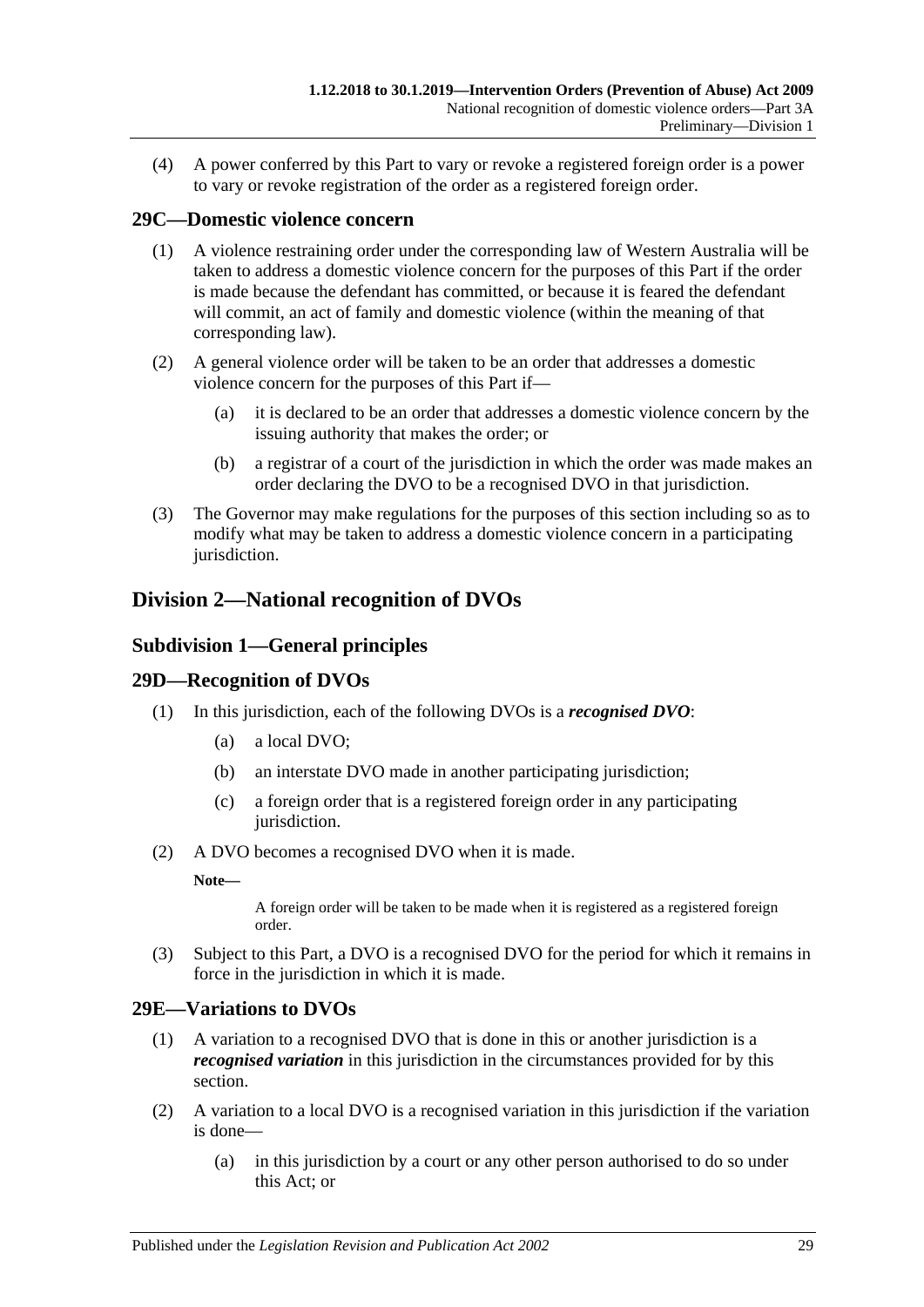- (b) in another participating jurisdiction by a court under a corresponding law.
- (3) A variation to an interstate DVO or foreign order is a recognised variation in this jurisdiction if the variation is done—
	- (a) in the issuing jurisdiction by a court or any other person authorised to do so under the law of the issuing jurisdiction; or
	- (b) in any participating jurisdiction by a court under this Part or a corresponding law.

#### **Note—**

The issuing jurisdiction for a foreign order is the jurisdiction in which the order is registered.

(4) A variation is recognised from the time that it is done.

#### <span id="page-29-0"></span>**29F—Revocation of recognised DVO**

- (1) A DVO ceases to be a recognised DVO if the DVO is revoked in this or another jurisdiction and that revocation is recognised in this jurisdiction.
- (2) A revocation of a local DVO is recognised in this jurisdiction if the revocation is done—
	- (a) in this jurisdiction by the Court under this Act; or
	- (b) in another participating jurisdiction by a court under a corresponding law.
- (3) A revocation of an interstate DVO or foreign order is recognised in this jurisdiction if the revocation is done—
	- (a) in the issuing jurisdiction by a court or any other person authorised to do so under the law of the issuing jurisdiction; or
	- (b) in any participating jurisdiction by a court under this Part or a corresponding law.
- (4) The DVO ceases to be a recognised DVO from the time it is revoked.

#### <span id="page-29-1"></span>**29G—Recognised DVO prevails over earlier comparable DVOs**

- (1) A recognised DVO that is enforceable against a defendant in this jurisdiction (a *new DVO*) supersedes—
	- (a) any comparable recognised DVO made earlier than the new DVO; and
	- (b) any comparable local DVO made earlier than the new DVO (whether or not the local DVO is a recognised DVO).
- (2) The earlier comparable DVO is superseded from the time the recognised DVO becomes enforceable against the defendant.
- (3) A recognised DVO that is superseded ceases to be a recognised DVO.
- (4) A local DVO that is superseded is revoked.
- (5) A DVO is not superseded to the extent that it relates to a protected person who is not a protected person under the new DVO.
- (6) Accordingly, a DVO continues to be a recognised DVO, and to have effect, to the extent that it relates to a person who is not a protected person under the new DVO.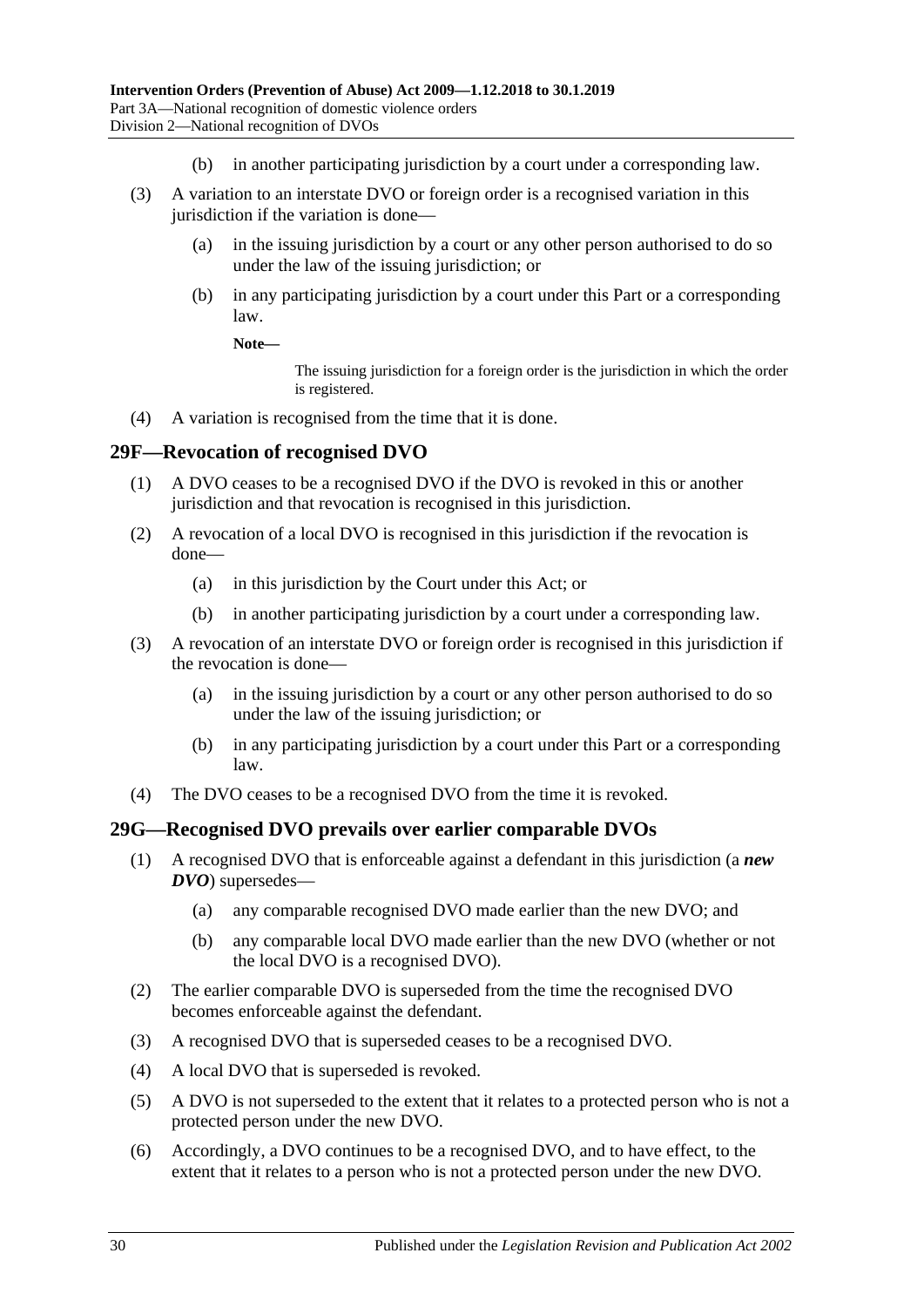- (7) A DVO made by a police officer does not supersede a comparable DVO made by a court (of any jurisdiction).
- (8) A DVO is *comparable* with another DVO if—
	- (a) the DVOs are made against the same defendant; and
	- (b) the DVOs are made for the protection of 1 or more of the same protected persons.

## <span id="page-30-0"></span>**29H—Making of new orders**

- (1) Nothing in this Part prevents a person from applying for, or an issuing authority from making, a local DVO even though there is a recognised DVO in force that applies to the same defendant.
- (2) However, a police officer is not to make a local DVO if the police officer is aware that there is already a recognised DVO that is enforceable against the defendant which—
	- (a) applies to the same defendant and protected person; and
	- (b) was made by a court of any jurisdiction.

## <span id="page-30-1"></span>**Subdivision 2—Enforcement of recognised DVOs**

#### <span id="page-30-2"></span>**29I—Recognised DVOs and variations are enforceable against defendant**

- (1) A recognised DVO, or a recognised variation to a recognised DVO, is enforceable against the defendant in this jurisdiction.
- (2) A recognised DVO that is a local DVO becomes enforceable against the defendant in this jurisdiction when the defendant is properly notified of the making of the DVO under the law of this jurisdiction.
- (3) A recognised DVO that is a non-local DVO (other than a foreign order) becomes enforceable against a defendant in this jurisdiction when the defendant is properly notified of the making of the DVO under the law of the jurisdiction in which the DVO was made.
- (4) A recognised DVO that is a foreign order becomes enforceable against a defendant in this jurisdiction from the time it becomes a recognised DVO.
- (5) A recognised variation to a recognised DVO becomes enforceable against the defendant in this jurisdiction when the defendant is properly notified of the variation under the law of the jurisdiction in which the variation is done.

## <span id="page-30-3"></span>**29J—Properly notified—meaning**

- (1) The making of a local DVO is *properly notified* under this Act if—
	- (a) a copy of the DVO is served on the defendant personally or in some other manner authorised by the Court; or
	- (b) the DVO is made by the Court and the defendant is present in the Court when the DVO is made.
- (2) The making of an interstate DVO is *properly notified* under the law of the jurisdiction in which it is made in the circumstances provided for by the corresponding law of that jurisdiction.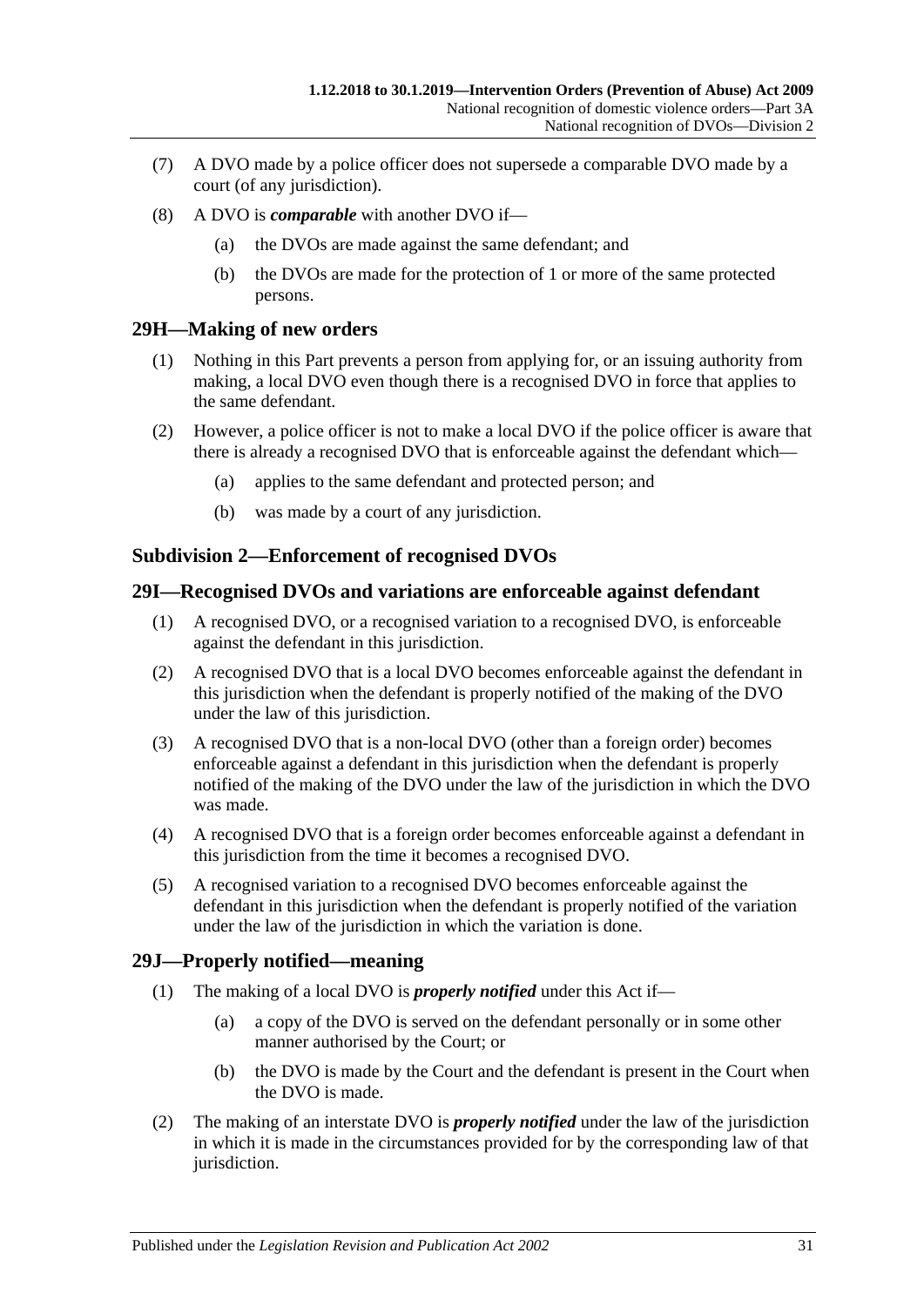- (3) A variation to a recognised DVO that is done in this jurisdiction is *properly notified* under this Act if—
	- (a) a copy of the variation is served on the defendant personally or in some other manner authorised by the Court; or
	- (b) the variation is done by the Court and the defendant is present in the Court when the DVO is varied.
- (4) A variation to a recognised DVO that is done in another jurisdiction is *properly notified* under the law of that jurisdiction in the circumstances provided for by the corresponding law of that jurisdiction.

## <span id="page-31-0"></span>**29K—Contravention of enforceable recognised DVO**

- (1) A non-local DVO that is a recognised DVO and which is enforceable against a defendant in this jurisdiction may be enforced in this jurisdiction—
	- (a) as if it were a local DVO; and
	- (b) as if the defendant had been properly notified of the making of the DVO under this Act.
- (2) A recognised variation to a non-local DVO that is a recognised DVO and which is enforceable in this jurisdiction may be enforced in this jurisdiction as if it were a variation to a local DVO.
- (3) A recognised variation to a recognised DVO made in another jurisdiction that is enforceable against the defendant in this jurisdiction may be enforced as if the defendant had been properly notified of the variation under this Act.
- (4) This section does not affect any law of this jurisdiction that requires a territorial nexus to exist between this jurisdiction and an offence for a person to be guilty of an offence under the law of this jurisdiction.

## <span id="page-31-1"></span>**Subdivision 3—Enforcement of non-local DVOs**

## <span id="page-31-2"></span>**29L—Non-local DVO to be treated as local DVO**

- (1) A recognised DVO that is a non-local DVO has the same effect in this jurisdiction as a local DVO.
- (2) A prohibition, restriction or condition imposed by a non-local DVO has the same meaning as it would have in the jurisdiction in which the DVO was made, but may be enforced in this jurisdiction as if it were a prohibition, restriction or condition of a local DVO.

## <span id="page-31-3"></span>**29M—Licences, permits and other authorisations**

- (1) A law of this jurisdiction (a *relevant law*) that restricts the grant of an authorisation, or that authorises or requires an authorisation to be suspended or revoked, if a person is or has been subject to a local DVO extends to a person who is or has been subject to any non-local DVO that is a recognised DVO (as if the non-local DVO were a local DVO).
- (2) For the purposes of a relevant law—
	- (a) a non-local DVO that is a final DVO is to be treated in the same way as a local DVO that is a final DVO; and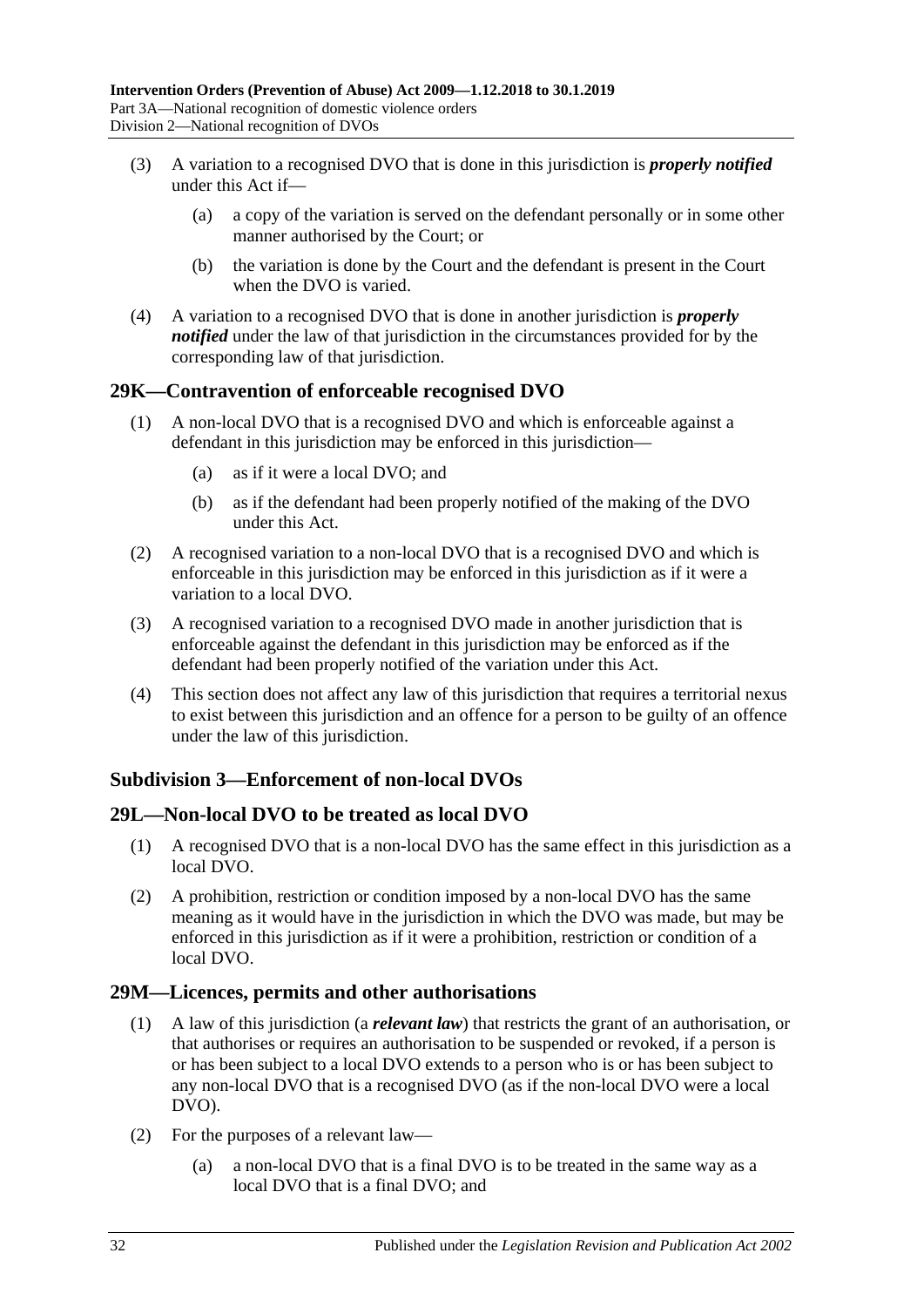- (b) a non-local DVO that is an interim DVO is to be treated in the same way as a local DVO that is an interim DVO.
- (3) In this section—

*authorisation* includes a licence or permit;

*grant* includes issue.

## <span id="page-32-0"></span>**29N—Recognition of disqualification to hold firearms licence**

- (1) If a non-local DVO that is a recognised DVO disqualifies a person from holding a non-local firearms licence, or type of non-local firearms licence, the person is also disqualified from holding a local firearms licence of the same type.
- (2) The Registrar of Firearms must revoke any local firearms licence held by a person, or refuse to issue a local firearms licence to a person, if the person is so disqualified from holding the firearms licence by a recognised DVO.
- (3) A recognised DVO disqualifies a person from holding a non-local firearms licence, or type of non-local firearms licence, if the DVO expressly—
	- (a) disqualifies the person from holding a non-local firearms licence, or type of non-local firearms licence; or
	- (b) revokes or requires the person to surrender a non-local firearms licence, or type of non-local firearms licence, held by the person.
- (4) In this section—

*local firearms licence* means a licence, permit or other authorisation under the *[Firearms Act](http://www.legislation.sa.gov.au/index.aspx?action=legref&type=act&legtitle=Firearms%20Act%201977) 1977* or the *[Firearms Act](http://www.legislation.sa.gov.au/index.aspx?action=legref&type=act&legtitle=Firearms%20Act%202015) 2015*;

*non-local firearms licence* means a licence, permit or other authorisation to possess a firearm issued under the law of another jurisdiction or country.

## <span id="page-32-1"></span>**29O—Orders for costs**

- (1) A non-local DVO, to the extent that it requires the payment of money, cannot be enforced in this jurisdiction.
- (2) The recognition of a DVO made in another jurisdiction does not confer power on a court or tribunal of this jurisdiction to award costs in respect of any proceedings relating to the DVO that occurred in another jurisdiction.
- (3) This section does not prevent the Court awarding costs in respect of any proceedings in this jurisdiction relating to the variation or revocation of a recognised DVO.

## <span id="page-32-2"></span>**Division 3—Variation and revocation of recognised non-local DVOs**

#### <span id="page-32-3"></span>**29P—Power of Court to vary or revoke recognised non-local DVOs**

- (1) The Court may vary or revoke a recognised DVO that is a non-local DVO in accordance with this Division as if the DVO were a local DVO.
- (2) The Court cannot vary or revoke a non-local DVO if it is a kind of DVO that cannot be varied or revoked by a court in the jurisdiction in which the DVO was made.
- (3) A variation to or revocation of a recognised DVO that is done under this Division is not limited in its operation to this jurisdiction.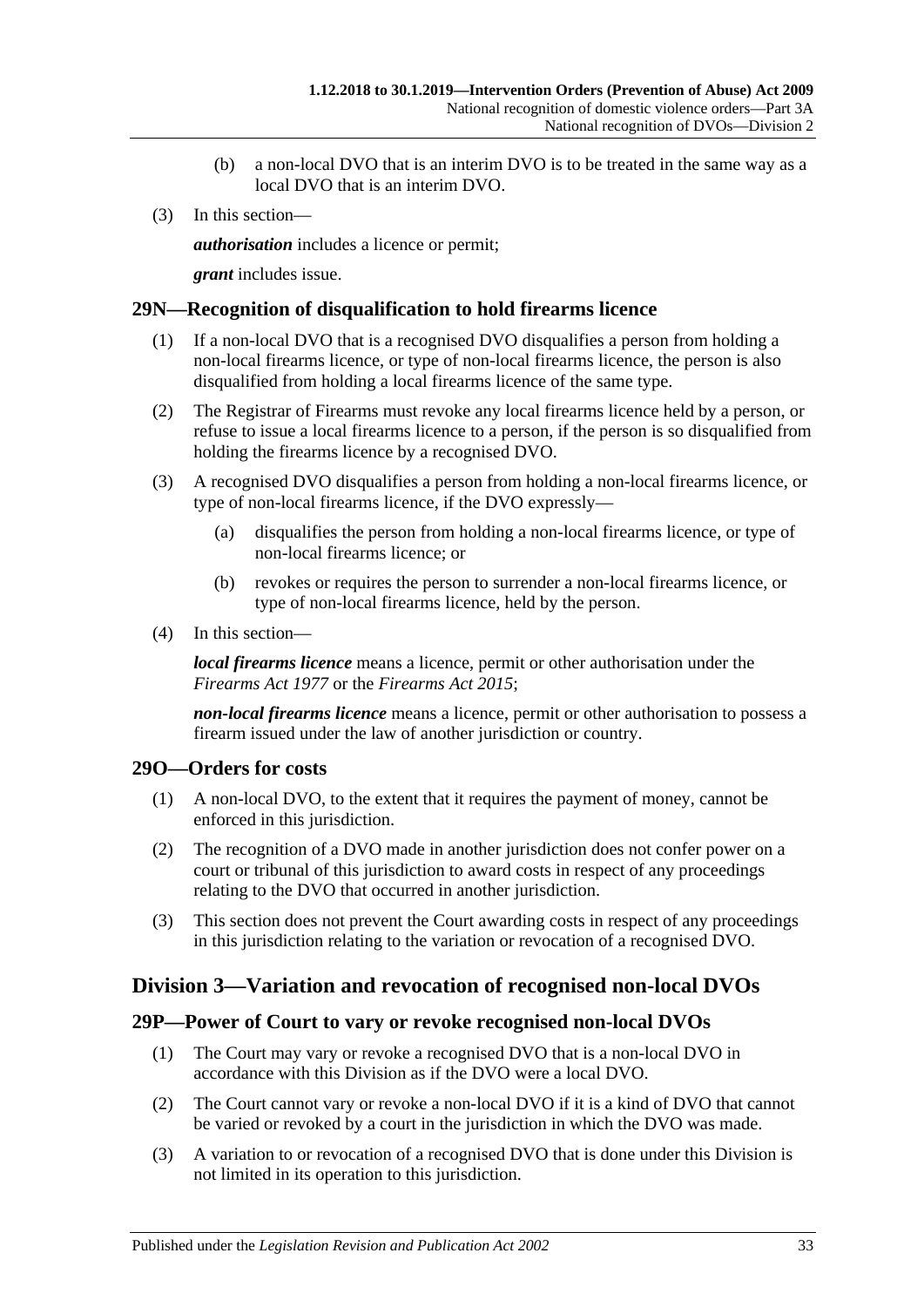- (4) This Division does not apply to the variation or revocation of a foreign order that is registered as a registered foreign order in this jurisdiction.
- (5) To avoid doubt, if the Court varies a recognised DVO that was made in another jurisdiction, the other jurisdiction continues to be treated, for the purposes of this Part, as the jurisdiction in which the DVO was made.

## <span id="page-33-0"></span>**29Q—Application for variation or revocation of recognised non-local DVO**

- (1) An application for the variation or revocation of a recognised DVO that is a non-local DVO may be made to the Court as if it were an application for variation or revocation of a local DVO by a person who would be able to make the application if the DVO were a local DVO.
- (2) An application—
	- (a) is to be made in accordance with any requirements that would apply if the DVO were a local DVO; and
	- (b) may be dealt with (subject to this Division) as if the DVO were a local DVO.

#### <span id="page-33-1"></span>**29R—Decision about hearing of application**

- (1) On an application for variation or revocation of a non-local DVO, the Court may decide to hear the application or decline to hear the application.
- (2) In making that decision, the Court may consider the following matters (to the extent relevant):
	- (a) the jurisdiction in which the defendant and the protected person or persons under the DVO generally reside or are employed;
	- (b) any difficulty the respondent to the proceedings may have in attending the proceedings;
	- (c) whether there is sufficient information available to the Court in relation to the DVO and the basis on which it was made;
	- (d) whether any proceedings are being taken in respect of an alleged contravention of the DVO and the jurisdiction in which those proceedings are being taken;
	- (e) the practicality of the applicant (if not the defendant under the DVO) applying for and obtaining a local DVO against the defendant with similar prohibitions or restrictions;
	- (f) the impact of the application on children;
	- (g) any other matter the Court considers relevant.
- (3) Without limiting the Court's power to decline to hear an application, the Court may decline to hear the application if the Court is satisfied that there has been no material change in the circumstances on which the making of the order was based and that the application is in the nature of an appeal against the order.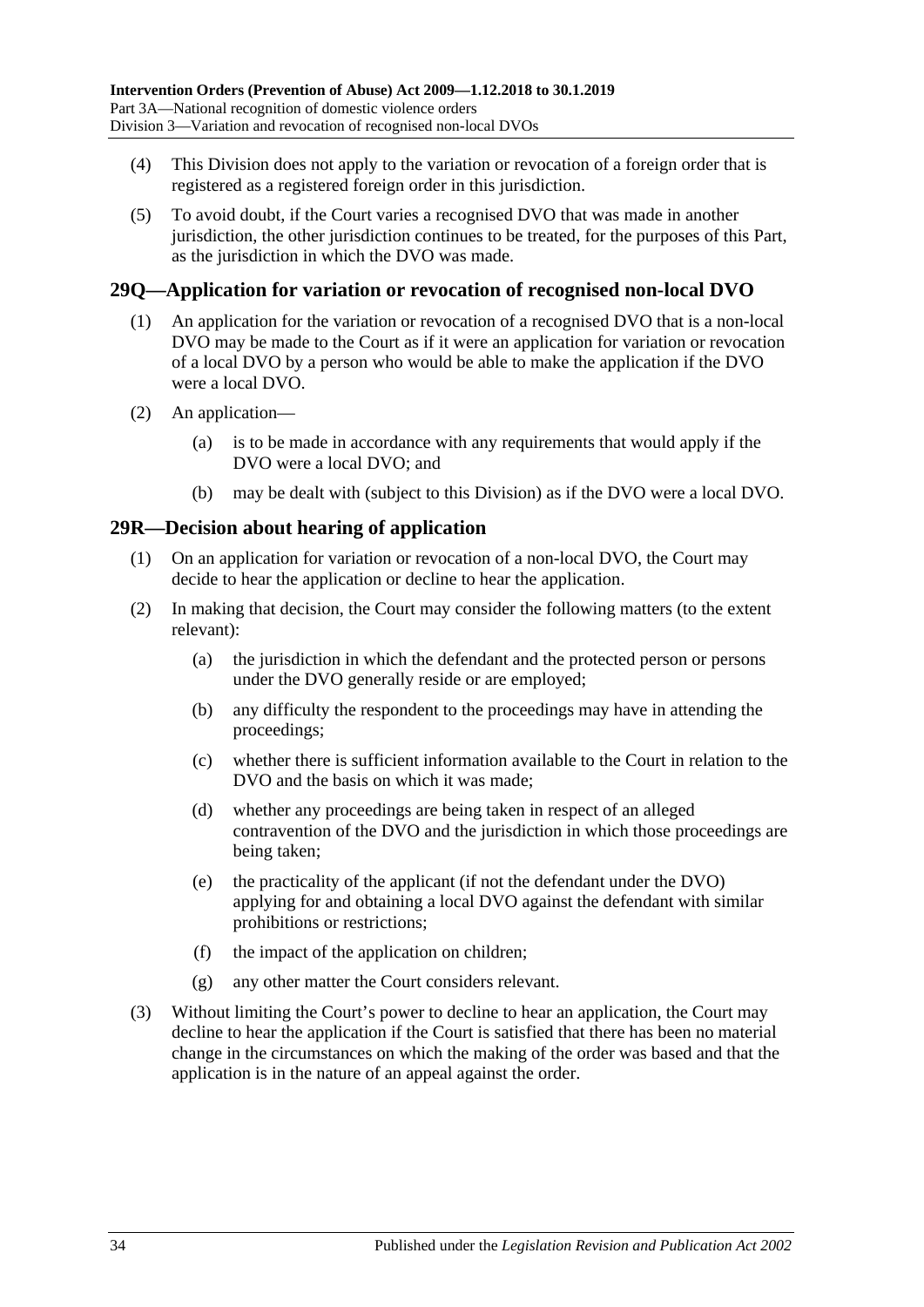(4) For the purpose of exercising its functions under this Division, the Court may have regard to any information that the Court considers relevant about the making or variation of a DVO that is provided by an issuing authority of any other jurisdiction. **Note—**

[Division](#page-34-0) 4 enables the Court to obtain information about DVOs from other jurisdictions.

- (5) The Court must refuse to hear an application for variation or revocation made by the defendant during any period in which, under the law of the issuing jurisdiction for the DVO, the defendant is not entitled to apply for the variation or revocation of the DVO in the issuing jurisdiction.
- (6) In this section, the *respondent* to an application for variation or revocation of a DVO means—
	- (a) in the case of an application made by the defendant under the recognised DVO—the protected person or persons under the recognised DVO; and
	- (b) in any other case—the defendant under the recognised DVO.

## <span id="page-34-0"></span>**Division 4—Exchange of information**

## <span id="page-34-1"></span>**29S—Issuing authorities may obtain DVO information**

An issuing authority of this jurisdiction may obtain information about a DVO from an issuing authority of another jurisdiction, or from a local or interstate law enforcement agency, and use that information for the purpose of exercising its functions under this Part.

## <span id="page-34-2"></span>**29T—Issuing authorities must provide DVO information**

- (1) An issuing authority of this jurisdiction that makes, varies or revokes a DVO must provide to a court of another participating jurisdiction any information about the DVO that the court reasonably requests for the purpose of exercising its functions under a corresponding law.
- (2) An issuing authority of this jurisdiction that makes, varies or revokes a DVO must provide to a local or interstate law enforcement agency any information about the DVO that the law enforcement agency reasonably requests for the purpose of exercising its law enforcement functions.

## <span id="page-34-3"></span>**29U—Law enforcement agencies may obtain DVO information**

A local law enforcement agency may obtain information about a DVO from an issuing authority of this or another jurisdiction, or from an interstate law enforcement agency, and use that information for the purpose of exercising its law enforcement functions.

## <span id="page-34-4"></span>**29V—Information to be provided to law enforcement agencies**

A local law enforcement agency must provide to an interstate law enforcement agency any information it holds about a DVO that the interstate law enforcement agency reasonably requests for the purpose of exercising its law enforcement functions.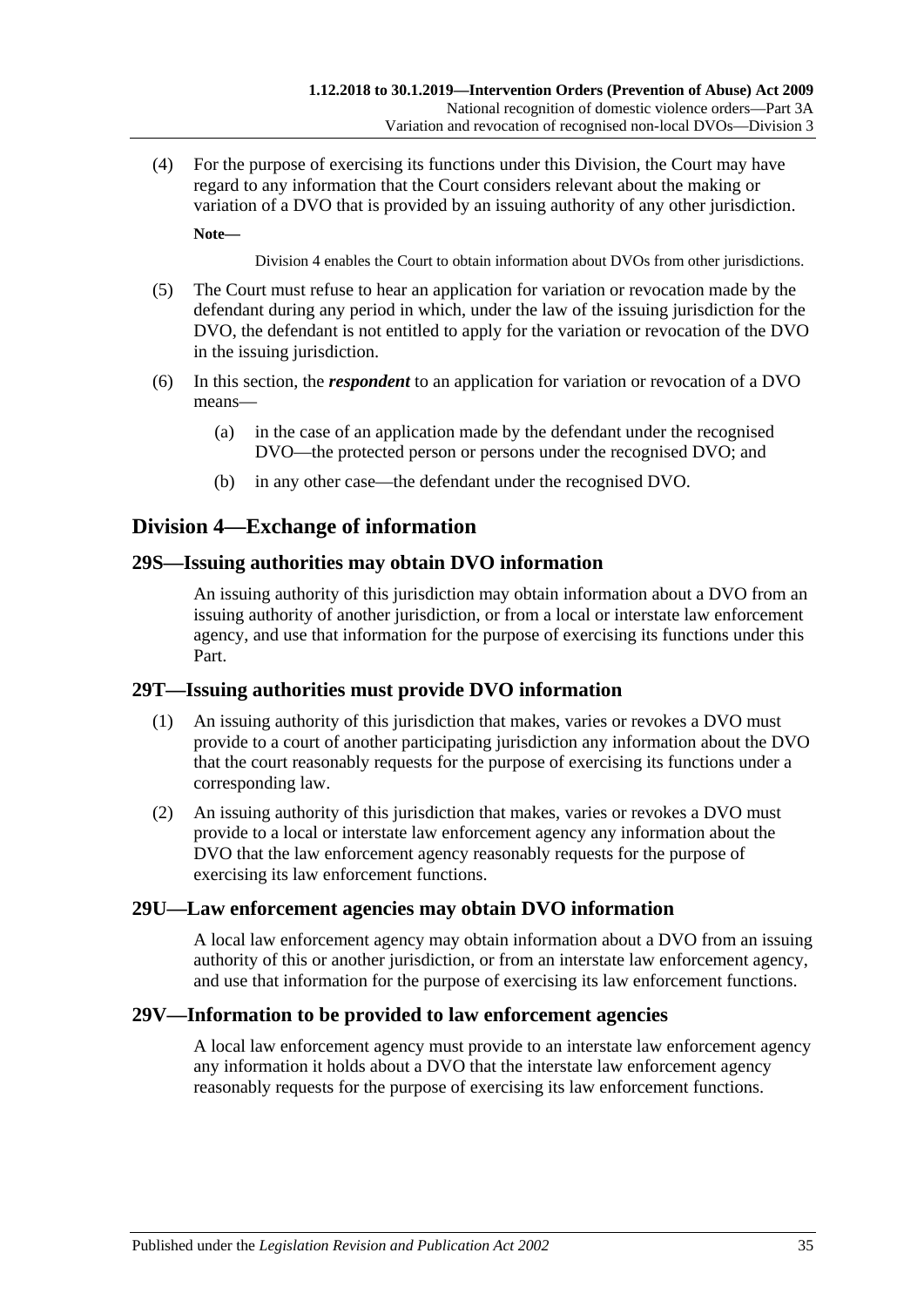## <span id="page-35-0"></span>**Division 5—Miscellaneous**

### <span id="page-35-1"></span>**29W—Certificate evidence—notification**

- (1) An authorised officer of this jurisdiction may issue a certificate in writing certifying any of the following matters:
	- (a) that the making of a local DVO has been properly notified under this Act;
	- (b) that a variation to a DVO that was done in this jurisdiction has been properly notified under this Act.
- (2) The certificate is admissible in evidence in any proceedings and is evidence of the matters certified.
- (3) A certificate in writing purporting to be signed by an authorised officer of another jurisdiction and certifying any of the following matters is admissible in evidence in any proceedings and is evidence of the matters certified:
	- (a) that the making of a DVO in that jurisdiction has been properly notified under the law of that jurisdiction;
	- (b) that a variation to a DVO that was done in that jurisdiction has been properly notified under the law of that jurisdiction.
- (4) In any document, the words "authorised officer" after a signature are evidence that the person whose signature it purports to be is in fact an authorised officer.
- (5) In this section—

*authorised officer* of another jurisdiction means a person (whether or not designated as an authorised officer) who is authorised under the law of another jurisdiction to issue a certificate certifying that the making or variation of a DVO has been properly notified under the law of that jurisdiction;

*authorised officer* of this jurisdiction means—

- (a) a registrar of the Court; or
- (b) a police officer of or above the rank of sergeant.

## <span id="page-35-3"></span><span id="page-35-2"></span>**Division 6—Transitional provisions**

## **Subdivision 1—Preliminary**

#### <span id="page-35-4"></span>**29X—Interpretation**

In this Division—

*commencement date* means the date on which this Part commences.

#### <span id="page-35-5"></span>**29Y—Enforcement of DVOs under other provisions**

(1) Subject to [subsection](#page-36-5) (3), this Part does not affect the enforceability in this jurisdiction, otherwise than under this Part, of any local DVO made before the commencement date.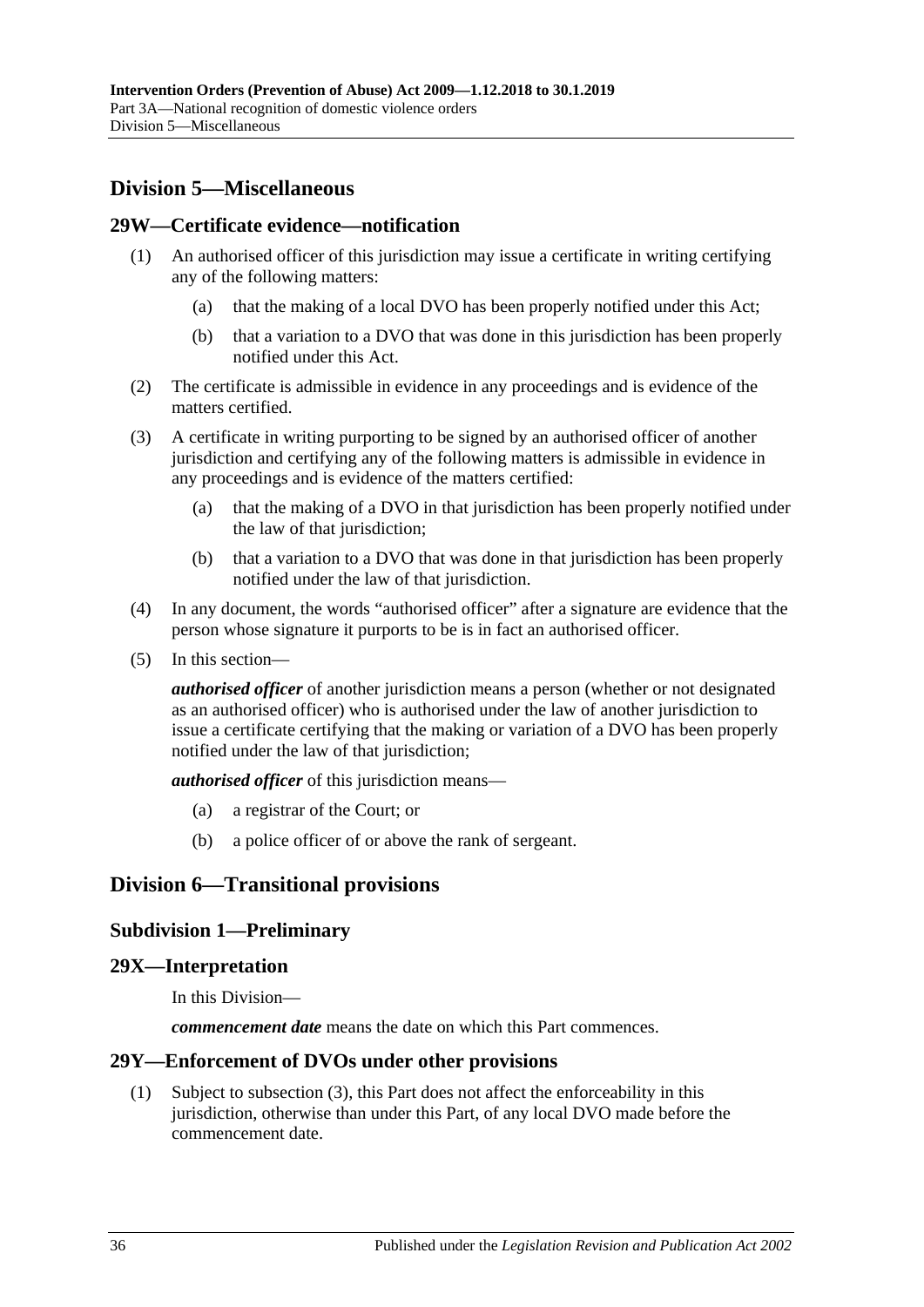- (2) Subject to [subsection](#page-36-5) (3), this Part does not affect the enforceability in this jurisdiction, otherwise than under this Part, of any interstate DVO or foreign order registered in this jurisdiction, before the commencement date, under [Part 4.](#page-38-1)
- <span id="page-36-5"></span>(3) However, a DVO made in this jurisdiction before the commencement date can be superseded under [section](#page-29-1) 29G, on or after the commencement date, by a recognised DVO that is made later.

## <span id="page-36-0"></span>**Subdivision 2—DVOs to which scheme applies**

## <span id="page-36-1"></span>**29Z—DVOs made in this jurisdiction**

[Division](#page-28-1) 2 applies to any local DVO or foreign DVO that is made in this jurisdiction on or after the commencement date.

## <span id="page-36-2"></span>**29ZA—DVOs made in other jurisdictions**

- (1) [Division](#page-28-1) 2 applies to any DVOs made in another participating jurisdiction that are recognised DVOs in that jurisdiction under the corresponding law for that jurisdiction.
- <span id="page-36-6"></span>(2) To avoid doubt, [section](#page-28-3) 29D extends to the following DVOs:
	- (a) any interstate DVO that was made in another participating jurisdiction before the commencement date that is a recognised DVO in that jurisdiction;
	- (b) any foreign order that became a registered foreign order in another participating jurisdiction before the commencement date that is a recognised DVO in that jurisdiction.
- (3) [Sections 29E](#page-28-4) and [29F](#page-29-0) extend to any variation or revocation of a DVO referred to in [subsection](#page-36-6) (2), that was done in a participating jurisdiction before the commencement date, as if the DVO were a recognised DVO.
- (4) However, a non-local DVO, and any variation to a non-local DVO, does not become enforceable against the defendant in this jurisdiction, under this Part, until the commencement date (even if the making of the DVO, or variation, was properly notified before that date).

## <span id="page-36-3"></span>**Subdivision 3—Extension of scheme to older DVOs**

## <span id="page-36-7"></span><span id="page-36-4"></span>**29ZB—DVOs declared to be recognised DVOs**

- (1) Each of the following DVOs is also taken to be a *recognised DVO*:
	- (a) a DVO that is declared by the Court to be a recognised DVO in this jurisdiction under [Subdivision](#page-37-1) 4;
	- (b) a DVO that is declared by a registrar of a court of another participating jurisdiction to be a recognised DVO in that jurisdiction under a corresponding law.
- (2) A recognised DVO referred to in [subsection](#page-36-7) (1) becomes enforceable against the defendant in this jurisdiction, under this Part, when the declaration is made (despite [section](#page-30-0) 29H).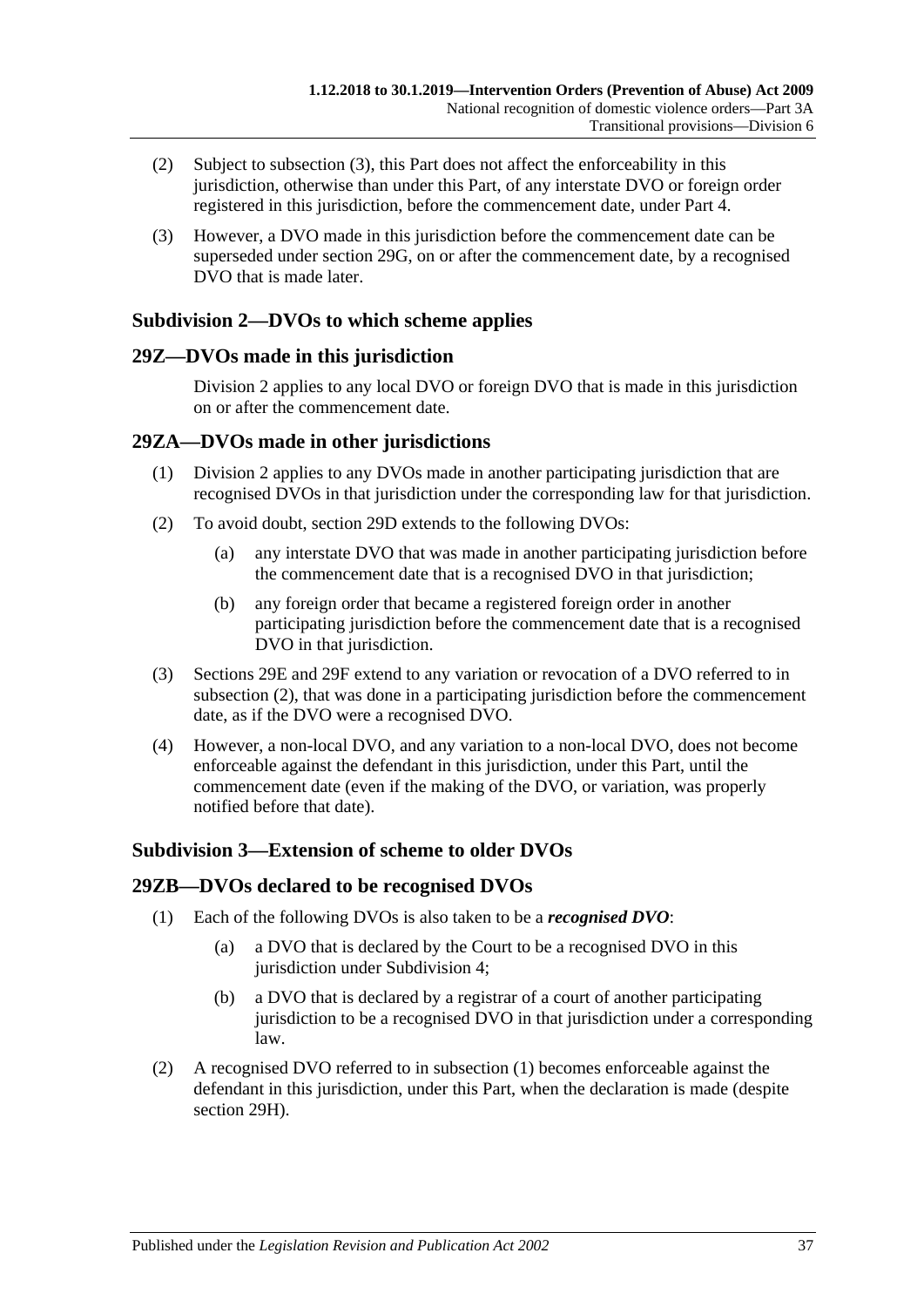## <span id="page-37-0"></span>**29ZC—DVOs declared to be recognised in other jurisdictions before commencement date**

- <span id="page-37-4"></span>(1) To avoid doubt, [section](#page-36-4) 29ZB extends to a DVO declared by a registrar of a court of another participating jurisdiction to be a recognised DVO before the commencement date.
- (2) [Sections 29E](#page-28-4) and [29F](#page-29-0) extend to any variation or revocation of a DVO referred to in [subsection](#page-37-4) (1), that was done in a participating jurisdiction before the commencement date, as if the DVO were a recognised DVO.
- (3) However, the DVO, and any variation to the DVO, does not become enforceable against the defendant in this jurisdiction, under this Part, until the commencement date.

## <span id="page-37-1"></span>**Subdivision 4—Power to declare DVO to be recognised**

## <span id="page-37-2"></span>**29ZD—Power to declare DVO to be recognised**

- (1) The Court may, by order, declare any DVO made in any jurisdiction to be a recognised DVO in this jurisdiction.
- (2) A declaration may be made in relation to any DVO made in any jurisdiction that is in force in the issuing jurisdiction and is not a recognised DVO in this jurisdiction.
- (3) The jurisdiction in which the DVO was made does not have to be a participating jurisdiction.
- <span id="page-37-5"></span>(4) The Court must make a declaration under this section if an application for the declaration is made in accordance with this Subdivision, unless the Court decides to refuse to make the declaration in the interests of justice.
- (5) Without limiting [subsection](#page-37-5) (4), the Court may refuse to make the declaration if not satisfied that the defendant has been properly notified of the making of the DVO under the law of the jurisdiction in which the DVO was made.

**Note—**

Under [section](#page-36-4) 29ZB, the DVO becomes enforceable against the defendant when the declaration is made. Notice of the declaration is not to be served on the defendant unless the person making the application consents to service.

- (6) However, the Court cannot declare a general violence order to be a recognised DVO in this jurisdiction unless the order was made in this jurisdiction.
- (7) Notice of a declaration is not to be served on the defendant unless the person who makes the application consents to service.

**Note—**

Under [section](#page-27-0) 29B, a foreign order is taken to be made in any jurisdiction in which it is registered as a registered foreign order. Accordingly, this section extends to registered foreign orders.

## <span id="page-37-3"></span>**29ZE—Application for order**

(1) An application for a declaration that a DVO is a recognised DVO in this jurisdiction may be made by any person who would be able to make an application for variation of the DVO if the DVO were a recognised DVO.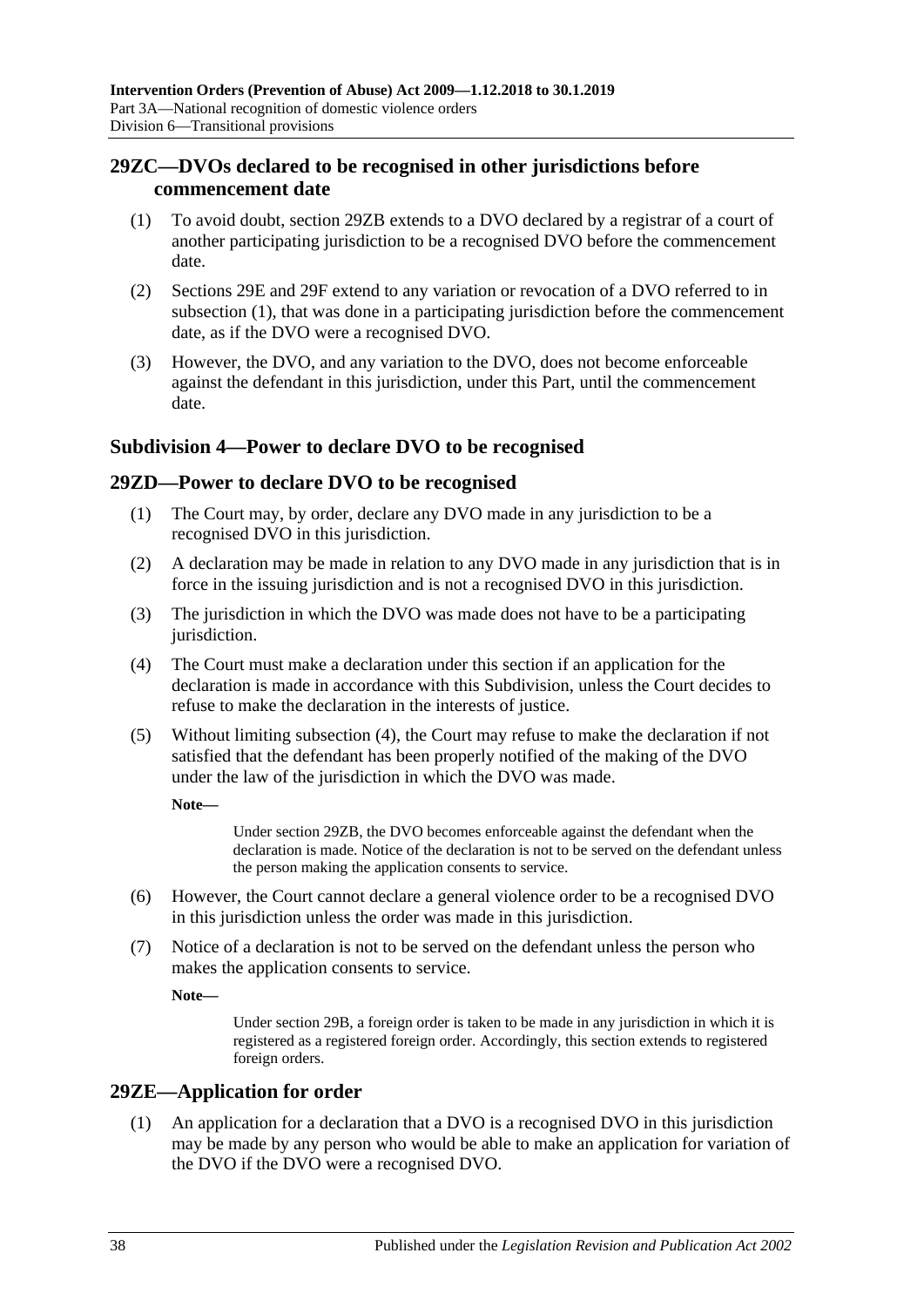(2) The application must be made in accordance with the rules of the Court.

**Note—**

It is only necessary to make an application in 1 participating jurisdiction. Under [section](#page-36-4) 29ZB, once a declaration is made in any participating jurisdiction, the DVO will be treated as a recognised DVO in all participating jurisdictions.

## <span id="page-38-0"></span>**29ZF—Declarations relating to general violence orders**

- (1) An application for a declaration that a general violence order is a recognised DVO may be made as if the order were a DVO.
- (2) Before making the declaration, the Court must decide whether the order addresses a domestic violence concern (and, accordingly, is a DVO).
- (3) The Court is not to make the declaration unless the Court decides that the order addresses a domestic violence concern.

## <span id="page-38-1"></span>**Part 4—Foreign intervention orders**

#### <span id="page-38-2"></span>**30—Registration of foreign intervention orders**

- (1) The Principal Registrar may, subject to the rules of the Court, register a foreign intervention order in the Court.
- (2) If it is proposed that a foreign intervention order be registered in the Court, the Court may, after allowing each person protected by the order a reasonable opportunity to be heard on the matter, require the Principal Registrar to serve the order on the defendant.
- (3) If a foreign intervention order is registered under this section, the order will be taken for all purposes to be a final intervention order issued under this Act.
- (4) A registered foreign intervention order required by the Court to be served on the defendant only comes into force against the defendant in this State when it is served on the defendant personally or in some other manner authorised by the Court.
- (5) A registered foreign intervention order not required by the Court to be served on the defendant comes into force against the defendant in this State on registration.
- (6) If a foreign intervention order is registered under this section, the Principal Registrar must notify the following persons in writing of the registration and the prescribed details of the registered order:
	- (a) the Commissioner of Police;
	- (b) each person protected by the order;
	- (c) each of the relevant public sector agencies.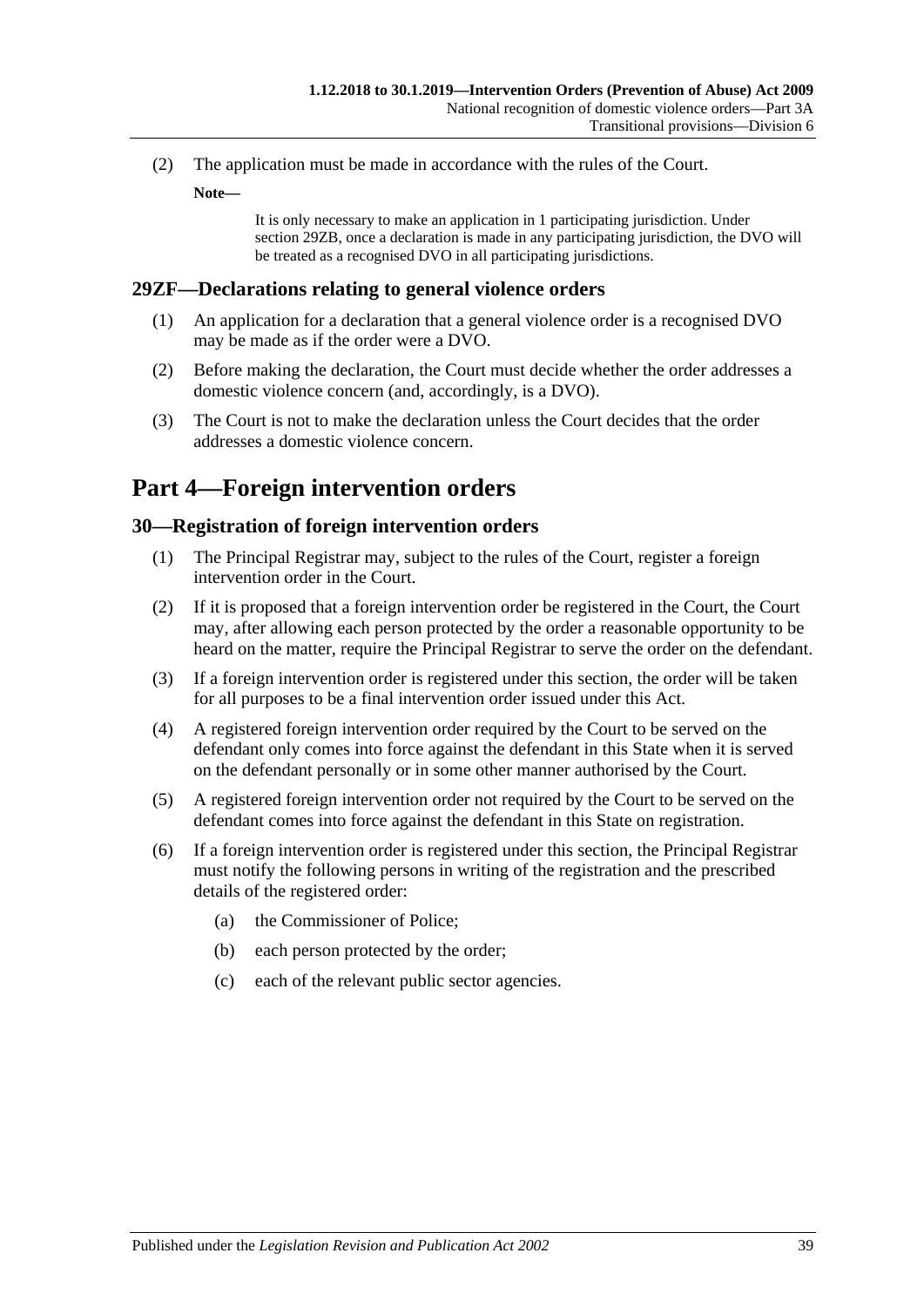## <span id="page-39-0"></span>**Part 5—Offences and enforcement**

## <span id="page-39-1"></span>**Division 1—Offences**

## <span id="page-39-4"></span><span id="page-39-2"></span>**31—Contravention of intervention order**

(1) A person who contravenes a term of an intervention order imposed under [section](#page-12-0) 13 is guilty of an offence.

Maximum penalty: \$1 250.

Expiation fee: \$160.

<span id="page-39-5"></span>(2) A person who contravenes any other term of an intervention order is guilty of an offence.

Maximum penalty: Imprisonment for 2 years.

- (2a) If a person is found guilty of an offence under [subsection](#page-39-4) (1) or [\(2\)](#page-39-5) where the act or omission alleged to constitute the offence involved physical violence or a threat of physical violence, the Court may, in addition to imposing a penalty for the offence—
	- (a) order the convicted person to make a payment of not more than the prescribed amount toward the cost of any intervention program the person is required to undertake in accordance with the intervention order; and
	- (b) make any other order that the Court thinks fit.
- (3) A person is not guilty of an offence of aiding, abetting, counselling or procuring the commission of an offence against this section if—
	- (a) the person is a person protected by the intervention order that has been contravened; and
	- (b) the conduct constituting contravention of the intervention order did not constitute contravention of the order in respect of another person protected by the order or of any other intervention order (of which the person was or ought reasonably to have been aware) in force against the defendant and protecting another person.
- (4) Section 11(7) of the *[Sentencing Act](http://www.legislation.sa.gov.au/index.aspx?action=legref&type=act&legtitle=Sentencing%20Act%202017) 2017* does not apply in relation to an offence against [subsection](#page-39-4) (1).

## <span id="page-39-3"></span>**32—Landlord not to allow access to excluded defendant**

 $If$ 

- (a) an intervention order prohibits the defendant from being on rented premises at which a protected person resides; and
- (b) the landlord of the premises has been notified of the prohibition,

the landlord is guilty of an offence if he or she provides the defendant with a key to the premises or otherwise assists or permits the defendant to gain access to the premises.

Maximum penalty: \$10 000.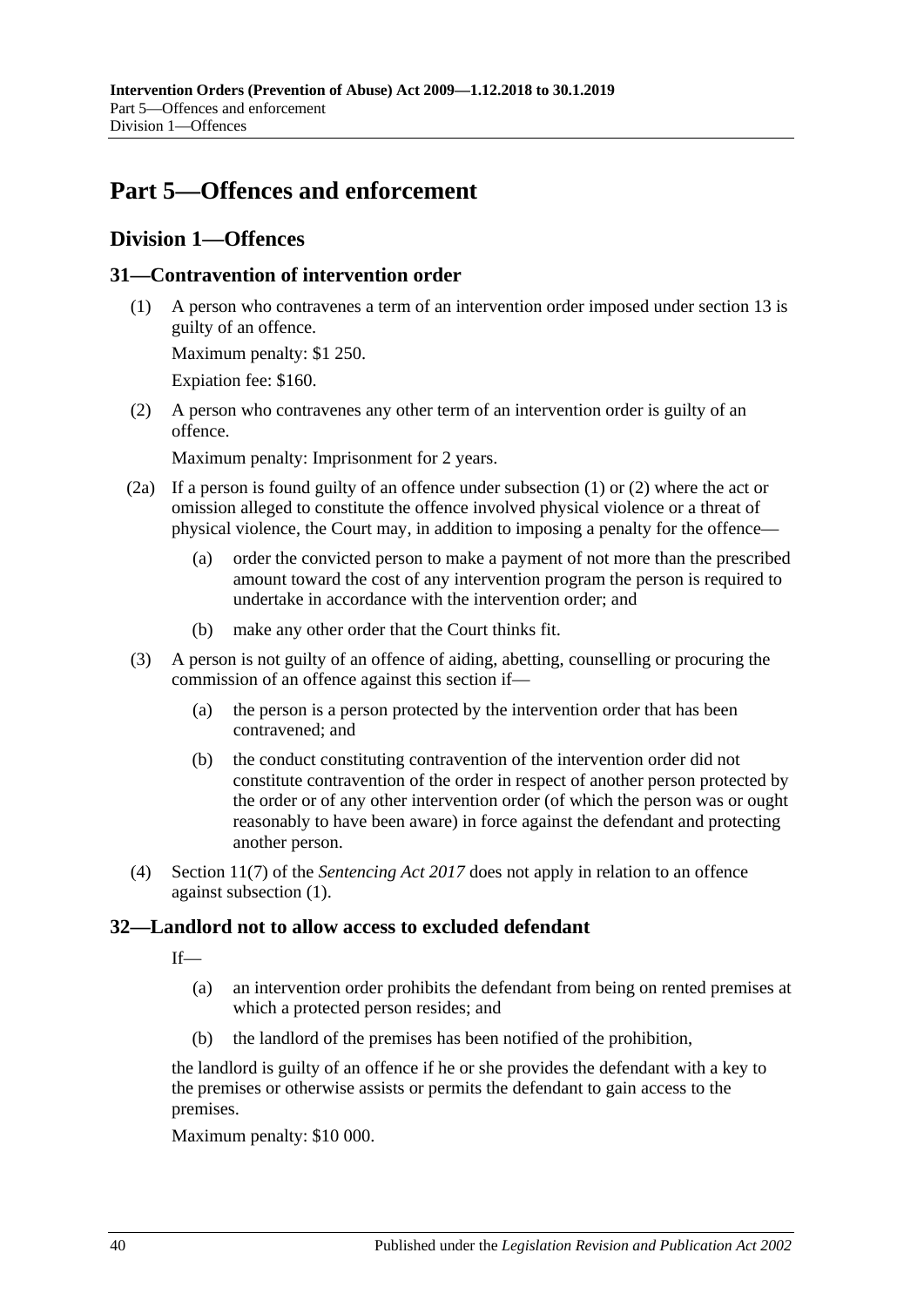### <span id="page-40-0"></span>**33—Publication of report about proceedings or orders**

A person must not publish by radio, television, newspaper or in any other way a report about proceedings under this Act, or an order issued or registered under this Act, if the report identifies, or contains information tending to identify—

- (a) any person involved in the proceedings (including a witness but not including a person involved in an official capacity or the defendant); or
- (b) any person protected by the order; or
- (c) a child of a person protected by the order or of the defendant,

without the consent of that person.

Maximum penalty:

- (a) in the case of a natural person—\$10 000;
- (b) in the case of a body corporate—\$120 000.

## <span id="page-40-1"></span>**Division 2—Special police powers**

### <span id="page-40-2"></span>**34—Powers facilitating service of intervention order**

- (1) If a police officer proposes to issue an interim intervention order against a person, the officer may—
	- (a) require the person to remain at a particular place for so long as may be necessary for the order to be prepared and served; and
	- (b) if the person refuses or fails to comply with the requirement or the officer has reasonable grounds to believe that the requirement will not be complied with—arrest and detain the person in custody (without warrant) for—
		- (i) so long as may be necessary for the order to be prepared and served; or
		- (ii) 2 hours or such longer period as is approved by the Court,

whichever is the lesser.

- (2) If a police officer proposes to apply to the Court for an intervention order against a person, the officer may—
	- (a) require the person to remain at a particular place for so long as may be necessary for the application to be determined and, if an interim intervention order is issued by the Court, for the order to be prepared and served; and
	- (b) if the person refuses or fails to comply with the requirement or the officer has reasonable grounds to believe that the requirement will not be complied with—arrest and detain the person in custody (without warrant) for—
		- (i) so long as may be necessary for the application to be determined and, if an interim intervention order is issued, for the order to be prepared and served; or
		- (ii) 2 hours or such longer period as is approved by the Court,

whichever is the lesser.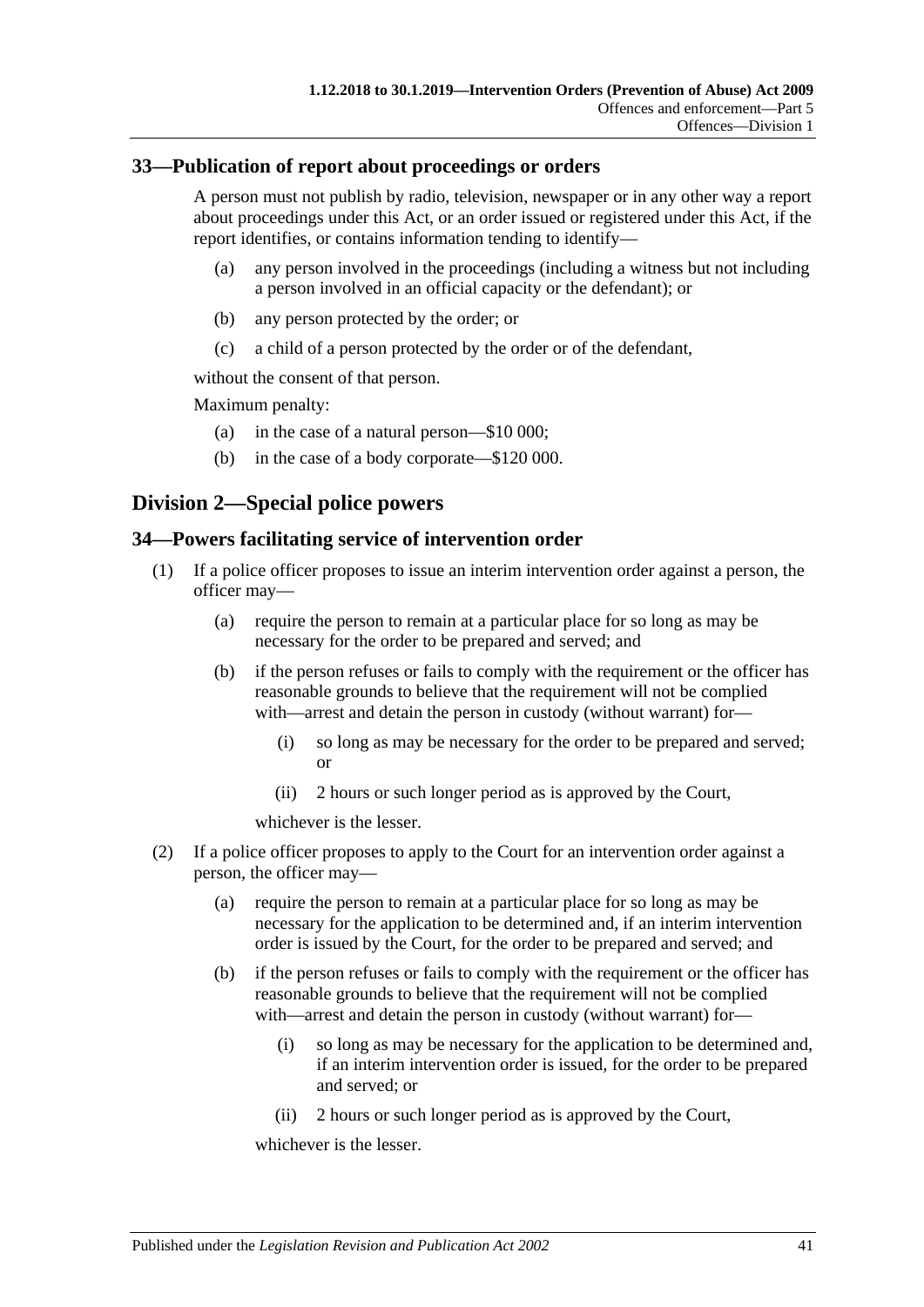- <span id="page-41-2"></span>(3) If a police officer has reason to believe that a person is subject to an intervention order that has not been served on the person, the officer may—
	- (a) require the person to—
		- (i) remain at a particular place for so long as may be necessary for the order to be served; or
		- (ii) accompany the officer to the nearest police station for the order to be served; and
	- (b) if the person refuses or fails to comply with the requirement or the officer has reasonable grounds to believe that the requirement will not be complied with—arrest and detain the person in custody (without warrant) for—
		- (i) so long as may be necessary for the order to be served; or
		- (ii) 2 hours or such longer period as is approved by the Court,

whichever is the lesser.

- (3a) If a person accompanies a police officer to a police station in accordance with a requirement under [subsection](#page-41-2)  $(3)(a)(ii)$ , a police officer must ensure that the person is returned to the place at which the request was made, or taken to a place that is near to that place, unless to do so would be against the person's wishes or there is other good reason for not so doing.
- (4) The Court may, on application by a police officer, extend a period of detention under this section if satisfied that it is appropriate to do so in the circumstances, but not so that the aggregate period of detention of the person exceeds 8 hours.

#### <span id="page-41-3"></span><span id="page-41-0"></span>**35—Powers following service of intervention order**

- (1) If a police officer believes on reasonable grounds that, in conjunction with serving an intervention order, it is necessary to arrest and detain the defendant in custody for a short period to prevent the immediate commission of abuse against a person protected by the order or to enable measures to be taken immediately for the protection of a person protected by the order, the police officer may arrest and detain the defendant in custody (without warrant) for—
	- (a) so long as may be necessary to prevent the immediate commission of abuse against a person protected by the order or to enable measures to be taken immediately for the protection of a person protected by the order; or
	- (b) 6 hours or such longer period as is approved by the Court,

whichever is the lesser.

(2) The Court may, on application by a police officer, extend a period of detention under [subsection](#page-41-3) (1) if satisfied that it is appropriate to do so in the circumstances, but not so that the aggregate period of detention of the person exceeds 24 hours.

#### <span id="page-41-1"></span>**36—Power to arrest and detain for contravention of intervention order**

(1) If a police officer has reason to suspect that a person has contravened an intervention order, the officer may, without warrant, arrest and detain the person.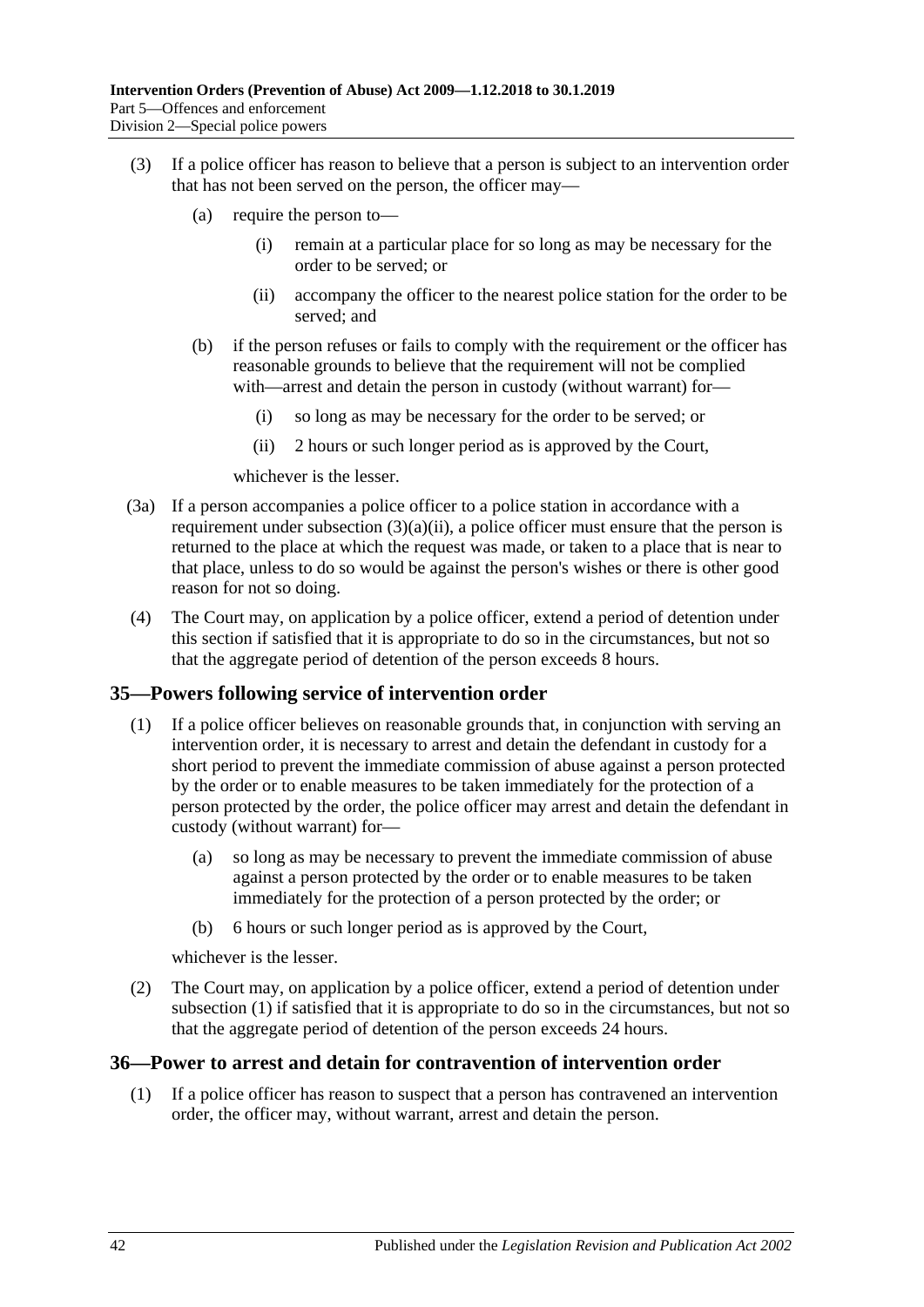## <span id="page-42-0"></span>**37—Power to search for weapons and articles required to be surrendered by intervention order**

- (1) If an intervention order requires the defendant to surrender specified weapons or articles, a police officer may—
	- (a) search the defendant and anything in the defendant's possession for such a weapon or article; and
	- (b) enter any premises or vehicle where such a weapon or article is reasonably suspected to be and search for such a weapon or article,

and take possession of the weapon or article.

- (2) A police officer may use reasonable force in the exercise of powers under this section (including reasonable force to break into or open any part of, or anything in or on any premises or vehicle).
- (3) In the exercise of powers under this section a police officer may be assisted by such persons as he or she considers necessary in the circumstances.

## <span id="page-42-1"></span>**Division 3—Disclosure of information**

### <span id="page-42-2"></span>**38—Disclosure to police of information relevant to locating defendant**

A public sector agency that is bound by the State's Information Privacy Principles, or a person providing services to a public sector agency under a contract that provides that the person is bound by the State's Information Privacy Principles, must, on request, make available to a police officer information under the control of the agency or person that could reasonably be expected to assist in locating a defendant on whom an intervention order is to be served.

## <span id="page-42-3"></span>**Part 6—Miscellaneous**

#### <span id="page-42-4"></span>**39—Delegation by intervention program manager**

- An intervention program manager may, by instrument in writing, delegate a power or function under this Act to—
	- (a) a particular person; or
	- (b) the person for the time being performing particular duties or holding or acting in a particular position.
- (2) A power or function delegated under this section may, if the instrument of delegation so provides, be further delegated.
- (3) A delegation—
	- (a) may be absolute or conditional; and
	- (b) does not derogate from the power of the delegator to act personally in a matter; and
	- (c) is revocable at will.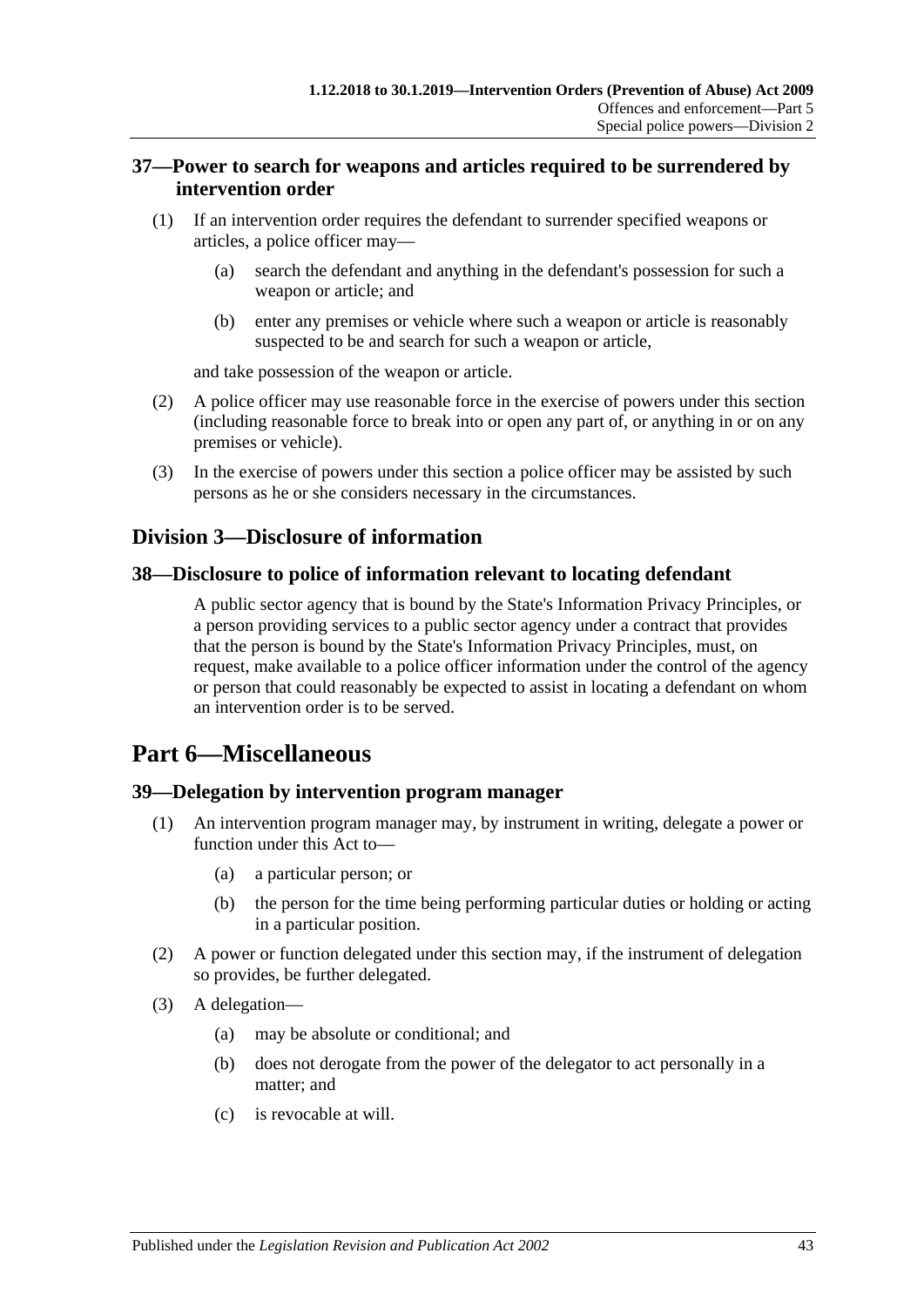### <span id="page-43-0"></span>**40—Dealing with items surrendered under intervention order**

- (1) Any firearm, ammunition or part of a firearm surrendered to the Registrar of Firearms as required by the terms of an intervention order is to be dealt with under the *[Firearms](http://www.legislation.sa.gov.au/index.aspx?action=legref&type=act&legtitle=Firearms%20Act%202015)  Act [2015](http://www.legislation.sa.gov.au/index.aspx?action=legref&type=act&legtitle=Firearms%20Act%202015)* as if it had been surrendered under that Act.
- (2) Any other weapons or articles surrendered as required by the terms of an intervention order must be dealt with or disposed of as directed by the Court.

### <span id="page-43-1"></span>**41—Evidentiary provision**

In proceedings for an offence against this Act, a certificate apparently signed by a case manager certifying that a specified defendant has contravened requirements regulating participation in an intervention program or an assessment by the intervention program manager constitutes proof of the matters so certified in the absence of proof to the contrary.

## <span id="page-43-2"></span>**42—Regulations**

The Governor may make such regulations as are contemplated by, or necessary or expedient for the purposes of, this Act.

## <span id="page-43-3"></span>**Schedule 1—Transitional provisions**

## **Part 15—Transitional provisions**

## <span id="page-43-4"></span>**37—Continuance of restraining orders**

- (1) A domestic violence restraining order in force under the *[Domestic Violence Act](http://www.legislation.sa.gov.au/index.aspx?action=legref&type=act&legtitle=Domestic%20Violence%20Act%201994) 1994* immediately before the commencement of this clause continues in force as if it were an intervention order issued under this Act by the Court.
- (2) A restraining order in force under section 99 of the *[Summary Procedure Act](http://www.legislation.sa.gov.au/index.aspx?action=legref&type=act&legtitle=Summary%20Procedure%20Act%201921) 1921* immediately before the commencement of this clause continues in force as if it were an intervention order issued under this Act by the Court.
- (3) A reference in this clause to a domestic violence restraining order, or a restraining order, in force at a particular time includes a reference to such an order that has been issued but not served on a defendant at that time.
- <span id="page-43-6"></span>(4) If an intervention order continued in force under this clause includes a term under which the order expires and an application is made to vary or revoke the order, the Court must, if the order is to continue in force, vary the order so as to remove the term and make the order ongoing.
- (5) For the avoidance of doubt, an intervention order continued in force under this clause that includes a term fixing a date for the expiry of the order will expire, or will be taken to have expired, on that date unless the Court has, before that date, varied the order under [subclause](#page-43-6) (4) so as to remove the term and make the order ongoing.

## <span id="page-43-5"></span>**38—Continuance of registered foreign restraining orders**

(1) A foreign domestic violence restraining order registered under the *[Domestic Violence](http://www.legislation.sa.gov.au/index.aspx?action=legref&type=act&legtitle=Domestic%20Violence%20Act%201994)  Act [1994](http://www.legislation.sa.gov.au/index.aspx?action=legref&type=act&legtitle=Domestic%20Violence%20Act%201994)* immediately before the commencement of this clause continues in force as if it were a foreign intervention order registered under this Act.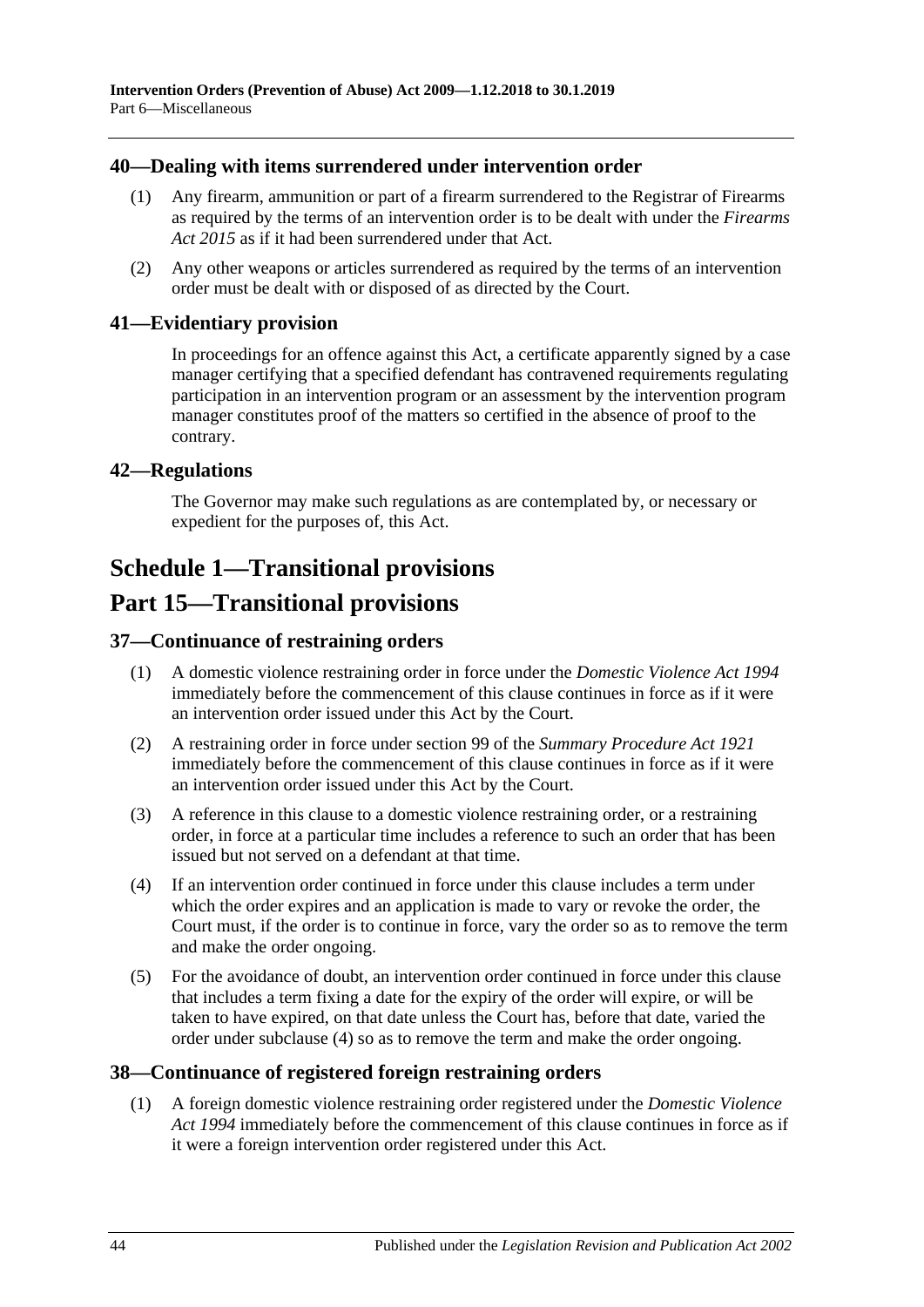(2) A foreign restraining order registered under the *[Summary Procedure Act](http://www.legislation.sa.gov.au/index.aspx?action=legref&type=act&legtitle=Summary%20Procedure%20Act%201921) 1921* immediately before the commencement of this clause and declared by the regulations to be an order to which this subclause applies continues in force as if it were a foreign intervention order registered under this Act.

## <span id="page-44-0"></span>**39—Validation of certain intervention orders in force before commencement of section 6 of** *Intervention Orders (Prevention of Abuse) (Miscellaneous) Amendment Act 2015*

An intervention order in force immediately before the commencement of section 6 of the *[Intervention Orders \(Prevention of Abuse\) \(Miscellaneous\) Amendment Act](http://www.legislation.sa.gov.au/index.aspx?action=legref&type=act&legtitle=Intervention%20Orders%20(Prevention%20of%20Abuse)%20(Miscellaneous)%20Amendment%20Act%202015) 2015* that includes a term that purports to—

- (a) prohibit the person the subject of the order from being within the vicinity of premises at which a protected person resides or works; or
- (b) prohibit the defendant from being within the vicinity of specified premises frequented by a protected person,

will be taken to be valid and always to have been valid.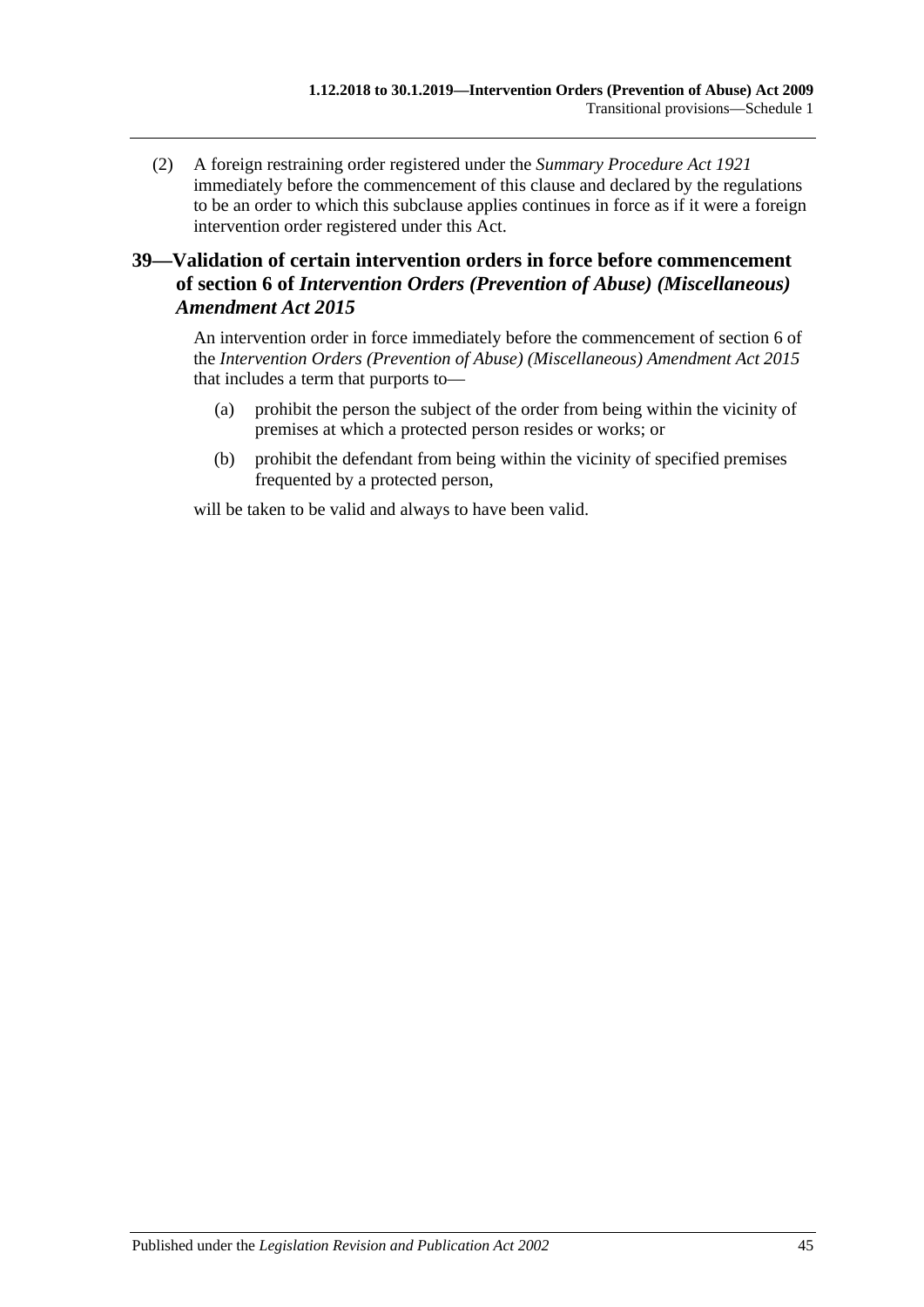# <span id="page-45-0"></span>**Legislative history**

## **Notes**

- Amendments of this version that are uncommenced are not incorporated into the text.
- Please note—References in the legislation to other legislation or instruments or to titles of bodies or offices are not automatically updated as part of the program for the revision and publication of legislation and therefore may be obsolete.
- Earlier versions of this Act (historical versions) are listed at the end of the legislative history.
- For further information relating to the Act and subordinate legislation made under the Act see the Index of South Australian Statutes or www.legislation.sa.gov.au.

## **Legislation repealed by principal Act**

The *Intervention Orders (Prevention of Abuse) Act 2009* repealed the following:

*Domestic Violence Act 1994*

## **Legislation amended by principal Act**

The *Intervention Orders (Prevention of Abuse) Act 2009* amended the following:

*Bail Act 1985 Criminal Law Consolidation Act 1935 Criminal Law (Sentencing) Act 1988 Cross-border Justice Act 2009 District Court Act 1991 Evidence Act 1929 Firearms Act 1977 Magistrates Court Act 1991 Problem Gambling Family Protection Orders Act 2004 Summary Procedure Act 1921 Supreme Court Act 1935 Youth Court Act 1993*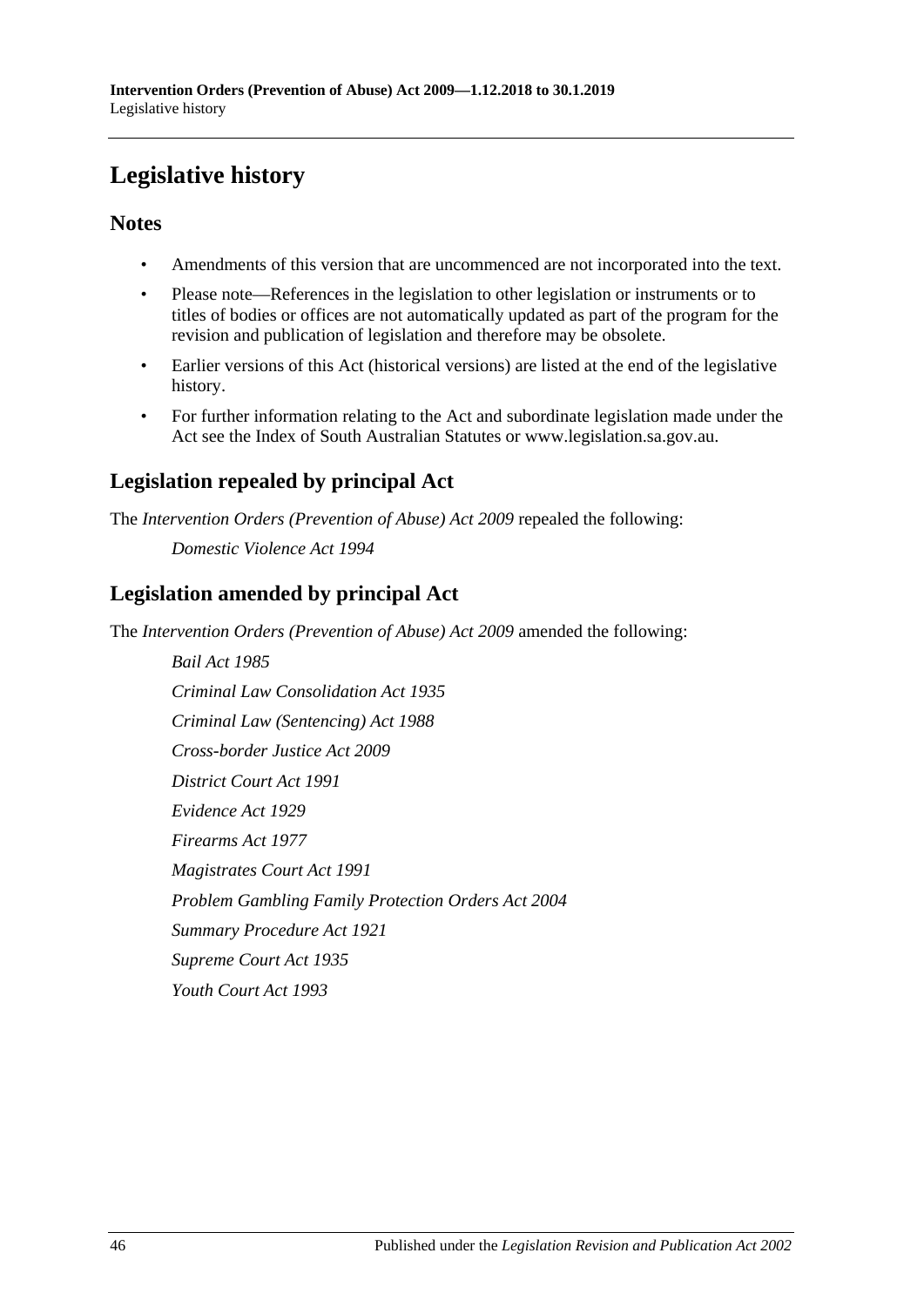# **Principal Act and amendments**

New entries appear in bold.

| Year    | No  | <b>Title</b>                                                                                                             | Assent     | Commencement                                                                                                                                                                                                                |
|---------|-----|--------------------------------------------------------------------------------------------------------------------------|------------|-----------------------------------------------------------------------------------------------------------------------------------------------------------------------------------------------------------------------------|
| 2009    | 85  | Intervention Orders (Prevention of<br>Abuse) Act 2009                                                                    | 10.12.2009 | 9.12.2011 (Gazette 20.10.2011 p4269)<br>except Sch $1$ (cll $20(2)$ , 22, 23 (insofar as<br>it deletes s 99A of Summary Procedure<br>Act 1921), 24, 27(1), 28-30 &<br>33)—uncommenced—will not be brought<br>into operation |
| 2011    | 46  | <b>Education and Early Childhood</b><br>Services (Registration and Standards)<br>Act 2011                                | 8.12.2011  | Sch 3 (cl 20)-1.1.2012 (Gazette<br>15.12.2011 p4986)                                                                                                                                                                        |
| 2012 12 |     | <b>Statutes Amendment (Serious and</b><br>Organised Crime) Act 2012                                                      | 10.5.2012  | Pt 9 (s 43)-17.6.2012 (Gazette<br>14.6.2012 p2756)                                                                                                                                                                          |
| 2013    | 65  | <b>Community Housing Providers</b><br>(National Law) (South Australia)<br>Act 2013                                       | 21.11.2013 | Sch 3 (cll 3 & 4)-1.4.2014 (Gazette<br>6.2.2014 p547)                                                                                                                                                                       |
| 2014    | 26  | <b>Statutes Amendment (SACAT)</b><br>Act 2014                                                                            | 11.12.2014 | Pt 9 (s 99)-29.3.2015 (Gazette 5.3.2015<br>p883)                                                                                                                                                                            |
| 2015    | -14 | Intervention Orders (Prevention of<br>Abuse) (Miscellaneous) Amendment<br>Act 2015                                       | 9.7.2015   | Pt 2 (ss $4-22$ )-1.12.2015 ( <i>Gazette</i><br>19.11.2015 p4975)                                                                                                                                                           |
| 2015    | 46  | Firearms Act 2015                                                                                                        | 17.12.2015 | Sch 1 (cll 15 & 16)-1.7.2017 (Gazette<br>27.6.2017 p2619)                                                                                                                                                                   |
| 2016    | 28  | <b>Statutes Amendment</b><br>(Attorney-General's Portfolio)<br>Act 2016                                                  | 16.6.2016  | Pt 9 (ss $22-24$ )-16.6.2016: s 2(1)                                                                                                                                                                                        |
| 2017    | 8   | Intervention Orders (Prevention of<br>Abuse) (Recognition of National<br>Domestic Violence Orders)<br>Amendment Act 2017 | 15.3.2017  | 25.11.2017 (Gazette 21.11.2017 p4653)                                                                                                                                                                                       |
| 2017 53 |     | <b>Statutes Amendment (Sentencing)</b><br>Act 2017                                                                       | 28.11.2017 | Pt 13 (s 22)-30.4.2018 (Gazette<br>6.2.2018 p612                                                                                                                                                                            |
| 2017    | 64  | Children's Protection Law Reform<br>(Transitional Arrangements and<br>Related Amendments) Act 2017                       | 12.12.2017 | Pt 15 (ss 116 to 121)-22.10.2018<br>(Gazette 19.12.2017 p5119)                                                                                                                                                              |
| 2018 1  |     | Disability Inclusion Act 2018                                                                                            | 14.6.2018  | Sch 1 (cl 4)-1.7.2018 ( <i>Gazette</i><br>28.6.2018 p2618)                                                                                                                                                                  |
| 2018 35 |     | <b>Statutes Amendment and Repeal</b><br>(Budget Measures) Act 2018                                                       | 22.11.2018 | Pt 7 (ss 107 to 109)-1.12.2018 (Gazette<br>29.11.2018 p4058)                                                                                                                                                                |
| 2018 38 |     | <b>Statutes Amendment (Domestic</b><br>Violence) Act 2018                                                                | 6.12.2018  | Pt 5 (ss 9, 10, 13 to 15)-31.1.2019<br>(Gazette 24.1.2019 p272); ss 11<br>& 12-uncommenced                                                                                                                                  |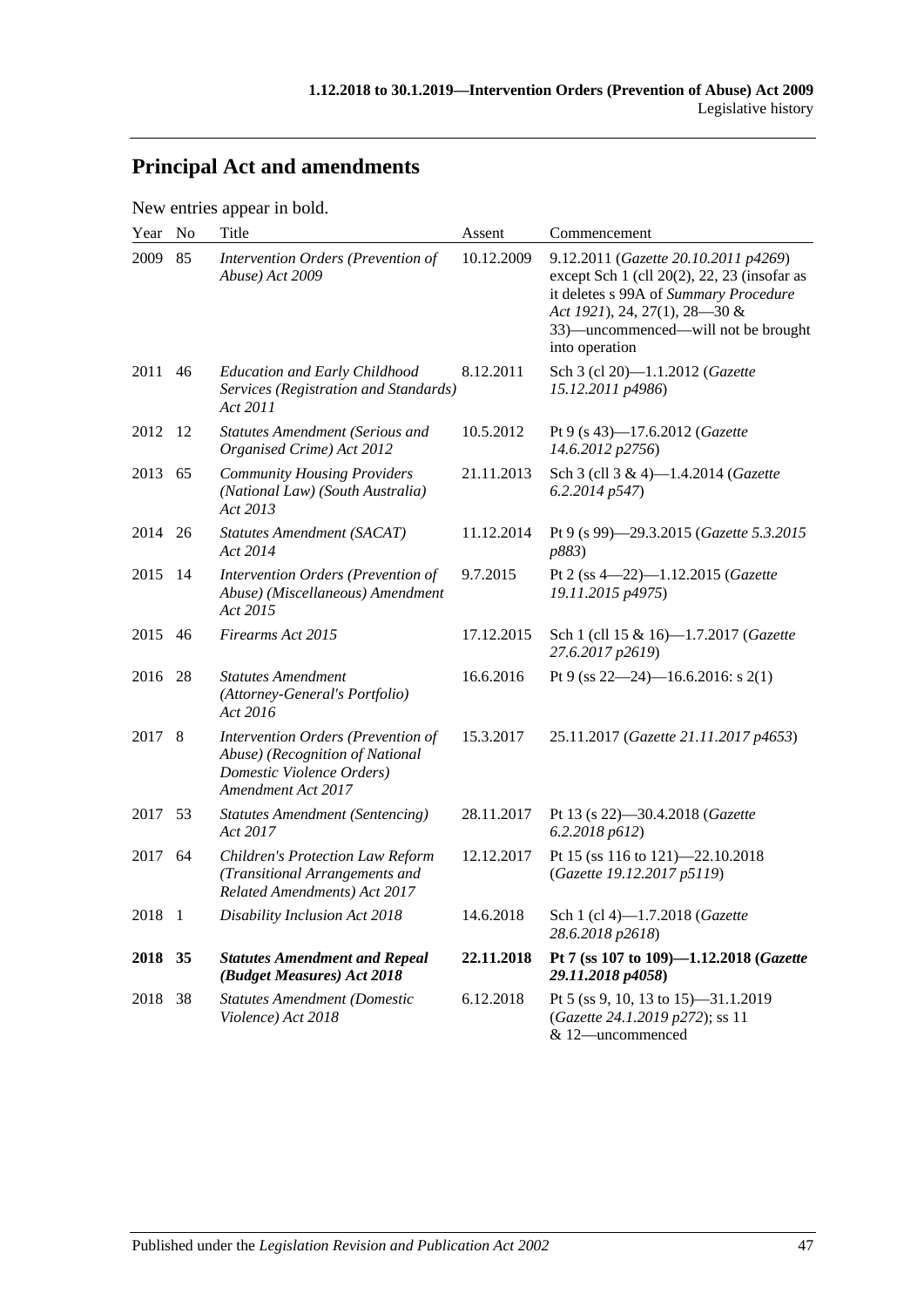## **Provisions amended**

New entries appear in bold.

Entries that relate to provisions that have been deleted appear in italics.

| Provision                                    | How varied                                                                | Commencement |  |
|----------------------------------------------|---------------------------------------------------------------------------|--------------|--|
| Long title                                   | amended under Legislation Revision and<br><b>Publication Act 2002</b>     | 1.1.2012     |  |
| Pt1                                          |                                                                           |              |  |
| s <sub>2</sub>                               | omitted under Legislation Revision and<br><b>Publication Act 2002</b>     | 1.1.2012     |  |
| s <sub>3</sub>                               |                                                                           |              |  |
| $s \; 3(1)$                                  |                                                                           |              |  |
| ammunition                                   | inserted by $14/2015$ s $4(1)$                                            | 1.12.2015    |  |
|                                              | amended by 46/2015 Sch 1 cl 15(1)                                         | 1.7.2017     |  |
| associated order                             | amended by 14/2015 s 4(2)                                                 | 1.12.2015    |  |
| Children's<br><b>Protection Act</b><br>order | deleted by 64/2017 s 116                                                  | 22.10.2018   |  |
| cognitive<br>impairment                      | inserted by 28/2016 s 22                                                  | 16.6.2016    |  |
| <b>Commissioner</b>                          | inserted by 35/2018 s 107                                                 | 1.12.2018    |  |
| domestic violence<br>concern                 | inserted by 8/2017 s 4                                                    | 25.11.2017   |  |
| final intervention<br>order                  | inserted by $14/2015$ s $4(3)$                                            | 1.12.2015    |  |
| firearm                                      | inserted by $14/2015$ s $4(3)$                                            | 1.12.2015    |  |
|                                              | amended by 46/2015 Sch 1 cl 15(2)                                         | 1.7.2017     |  |
| order                                        | interim intervention inserted by $14/2015$ s $4(4)$                       | 1.12.2015    |  |
| intervention order                           | substituted by $14/2015$ s $4(4)$                                         | 1.12.2015    |  |
| issuing authority                            | substituted by $14/2015$ s $4(5)$                                         | 1.12.2015    |  |
| registered housing<br>co-operative           | deleted by 65/2013 Sch 3 cl 3                                             | 1.4.2014     |  |
| relevant public<br>sector agency             | amended by 46/2011 Sch 3 cl 20                                            | 1.1.2012     |  |
|                                              | amended by 14/2015 s 4(6)                                                 | 1.12.2015    |  |
|                                              | amended by 1/2018 Sch 1 cl 4                                              | 1.7.2018     |  |
|                                              | (e) omitted under Legislation Revision and<br><b>Publication Act 2002</b> | 1.7.2018     |  |
| State child<br>protection order              | inserted by 64/2017 s 116                                                 | 22.10.2018   |  |
| Pt 2                                         |                                                                           |              |  |
| s <sub>5</sub>                               | amended by 14/2015 s 5                                                    | 1.12.2015    |  |
| Pt <sub>3</sub>                              |                                                                           |              |  |
| s 9                                          | amended by 12/2012 s 43                                                   | 17.6.2012    |  |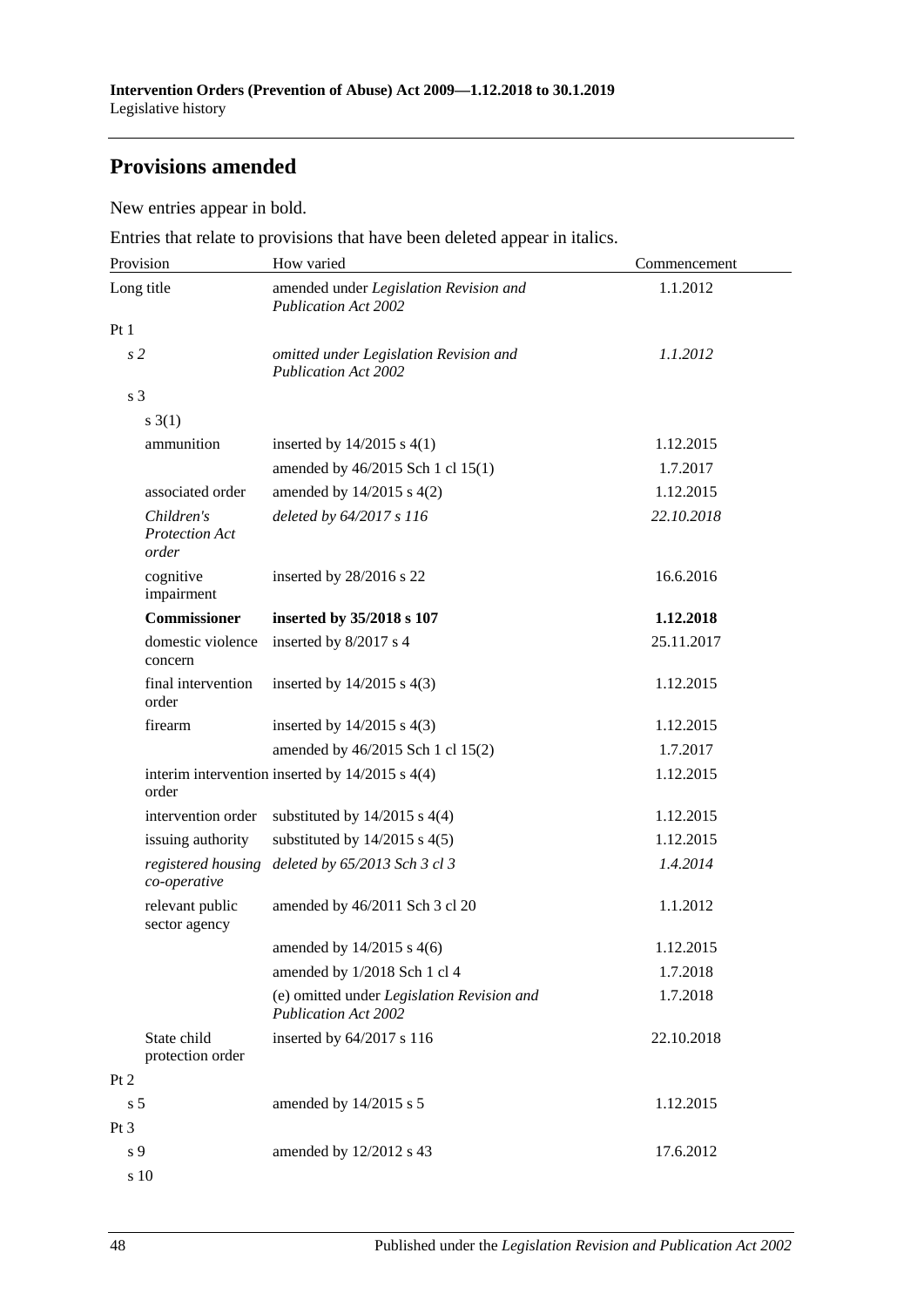| 10(2)         | amended by 64/2017 s 117(1), (2)    | 22.10.2018 |
|---------------|-------------------------------------|------------|
| s 12          |                                     |            |
| s 12(1)       | amended by $14/2015$ s $6(1)$ , (2) | 1.12.2015  |
| s 12(6)       | amended by 14/2015 s 6(3)           | 1.12.2015  |
| s 13          |                                     |            |
| s 13(3)       | amended by 14/2015 s 7(1)           | 1.12.2015  |
| s 13(4)       | inserted by $14/2015$ s $7(2)$      | 1.12.2015  |
| s 14          |                                     |            |
| s 14(1)       | amended by $14/2015$ s $8(1)$ , (2) | 1.12.2015  |
| s 14(2)       | amended by 14/2015 s 8(3)           | 1.12.2015  |
| s 15          |                                     |            |
| s 15(1)       | amended by 14/2015 s 9(1)           | 1.12.2015  |
| s 15(3)       | amended by 14/2015 s 9(2)           | 1.12.2015  |
| s 15A         | inserted by 8/2017 s 5              | 25.11.2017 |
| s 16          |                                     |            |
| s 16(2)       | substituted by 64/2017 s 118        | 22.10.2018 |
| s 18          |                                     |            |
| s 18(6)       | substituted by $14/2015$ s $10(1)$  | 1.12.2015  |
| s 18(7a)      | inserted by 14/2015 s 10(2)         | 1.12.2015  |
| s 18(9)       | amended by 14/2015 s 10(3)          | 1.12.2015  |
| s 19          |                                     |            |
| s 19(2)       | substituted by 14/2015 s 11         | 1.12.2015  |
| s 20          |                                     |            |
| $s \, 20(1)$  | amended by 64/2017 s 119(1)         | 22.10.2018 |
| $s\,20(3)$    | amended by 64/2017 s 119(2)         | 22.10.2018 |
| s 21          |                                     |            |
| $s \, 21(4a)$ | inserted by $14/2015$ s $12(1)$     | 1.12.2015  |
| $s \, 21(8)$  | amended by $8/2017$ s $6(1)$        | 25.11.2017 |
| $s$ 21(8a)    | inserted by $8/2017$ s $6(2)$       | 25.11.2017 |
| $s\,21(9)$    | amended by 14/2015 s 12(2)          | 1.12.2015  |
| $s\ 21(10)$   | substituted by $14/2015$ s $12(3)$  | 1.12.2015  |
| $s \, 21(11)$ | amended by 14/2015 s 12(4)          | 1.12.2015  |
| s 23          |                                     |            |
| $s\,23(1)$    | substituted by $14/2015$ s $13(1)$  | 1.12.2015  |
| $s$ 23 $(1a)$ | inserted by $14/2015$ s $13(1)$     | 1.12.2015  |
|               | amended by 64/2017 s 120            | 22.10.2018 |
| $s\,23(2)$    | amended by 14/2015 s 13(2), (3)     | 1.12.2015  |
| $s\,23(3)$    | amended by 14/2015 s 13(4), (5)     | 1.12.2015  |
| $s\,23(4)$    | amended by 14/2015 s 13(6)          | 1.12.2015  |
| $s\,23(5)$    | amended by 14/2015 s 13(7)          | 1.12.2015  |
|               | amended by $8/2017$ s $7(1)$        | 25.11.2017 |
| $s\,23(5a)$   | inserted by $8/2017$ s $7(2)$       | 25.11.2017 |
| s 23(7)       | substituted by 14/2015 s 13(8)      | 1.12.2015  |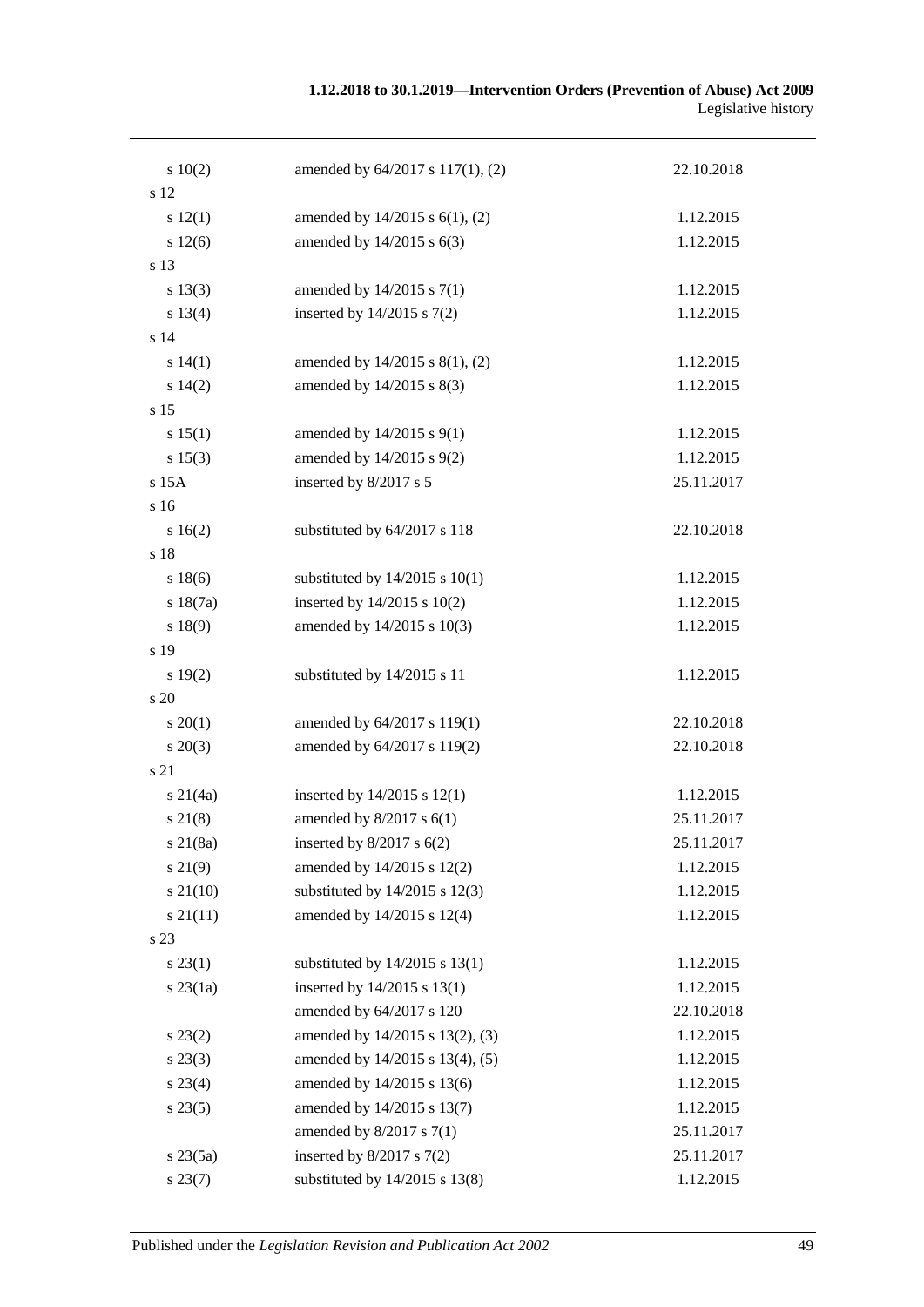| $s\,23(8)$           | amended by 14/2015 s 13(9)         | 1.12.2015  |
|----------------------|------------------------------------|------------|
| s <sub>24</sub>      |                                    |            |
| $s\,24(1)$           | amended by 14/2015 s 14(1)         | 1.12.2015  |
|                      | amended by 35/2018 s 108           | 1.12.2018  |
| $s\,24(2)$           | amended by $8/2017$ s $8(1)$       | 25.11.2017 |
| $s\,24(2a)$          | inserted by $8/2017$ s $8(2)$      | 25.11.2017 |
| $s\,24(5)$           | substituted by $14/2015$ s $14(2)$ | 1.12.2015  |
|                      | amended by 35/2018 s 108           | 1.12.2018  |
| s <sub>25</sub>      |                                    |            |
| s 25(1)              | amended by 14/2015 s 15            | 1.12.2015  |
| s 25(2)              | amended by 65/2013 Sch 3 cl 4      | 1.4.2014   |
| s 25(5)              | amended by 26/2014 s 99            | 29.3.2015  |
| s <sub>26</sub>      |                                    |            |
| $s \; 26(1)$         | amended by 64/2017 s 121           | 22.10.2018 |
| $s \; 26(3)$         | amended by 14/2015 s 16(1)         | 1.12.2015  |
| $s \; 26(4)$         | amended by 14/2015 s 16(2)         | 1.12.2015  |
| $s \; 26(5)$         | amended by 14/2015 s 16(3)         | 1.12.2015  |
| $s \; 26(6)$         | amended by 14/2015 s 16(4)         | 1.12.2015  |
| $s \; 26(7)$         | amended by $8/2017$ s $9(1)$       | 25.11.2017 |
| $s \; 26(7a)$        | inserted by $8/2017$ s $9(2)$      | 25.11.2017 |
| $s\,26(9)$           | substituted by $14/2015$ s $16(5)$ | 1.12.2015  |
| $s\,26(10)$          | inserted by 14/2015 s 16(5)        | 1.12.2015  |
| s <sub>27</sub>      |                                    |            |
| $s\,27(2)$           | amended by 35/2018 s 109           | 1.12.2018  |
| s 29                 |                                    |            |
| $s\,29(2)$           | amended by 28/2016 s 23            | 16.6.2016  |
| Pt 3A                | inserted by 8/2017 s 10            | 25.11.2017 |
| Pt 4                 |                                    |            |
| s 30                 |                                    |            |
| $s \ 30(3)$          | amended by 14/2015 s 17(1)         | 1.12.2015  |
| $s \ 30(6)$          | substituted by $14/2015$ s $17(2)$ | 1.12.2015  |
| Pt 5                 |                                    |            |
| s 31                 |                                    |            |
| $s \frac{31}{2a}$    | inserted by 14/2015 s 18(1)        | 1.12.2015  |
| $s \ 31(4)$          | amended by 14/2015 s 18(2)         | 1.12.2015  |
|                      | amended by 53/2017 s 22            | 30.4.2018  |
| s 34                 |                                    |            |
| $s \; 34(3)$         | amended by 14/2015 s 19(1)         | 1.12.2015  |
| $s \frac{34(3a)}{2}$ | inserted by 14/2015 s 19(2)        | 1.12.2015  |
| s 36                 |                                    |            |
| $s \, 36(2)$ and (3) | deleted by 14/2015 s 20            | 1.12.2015  |
| Pt 6                 |                                    |            |

s 40